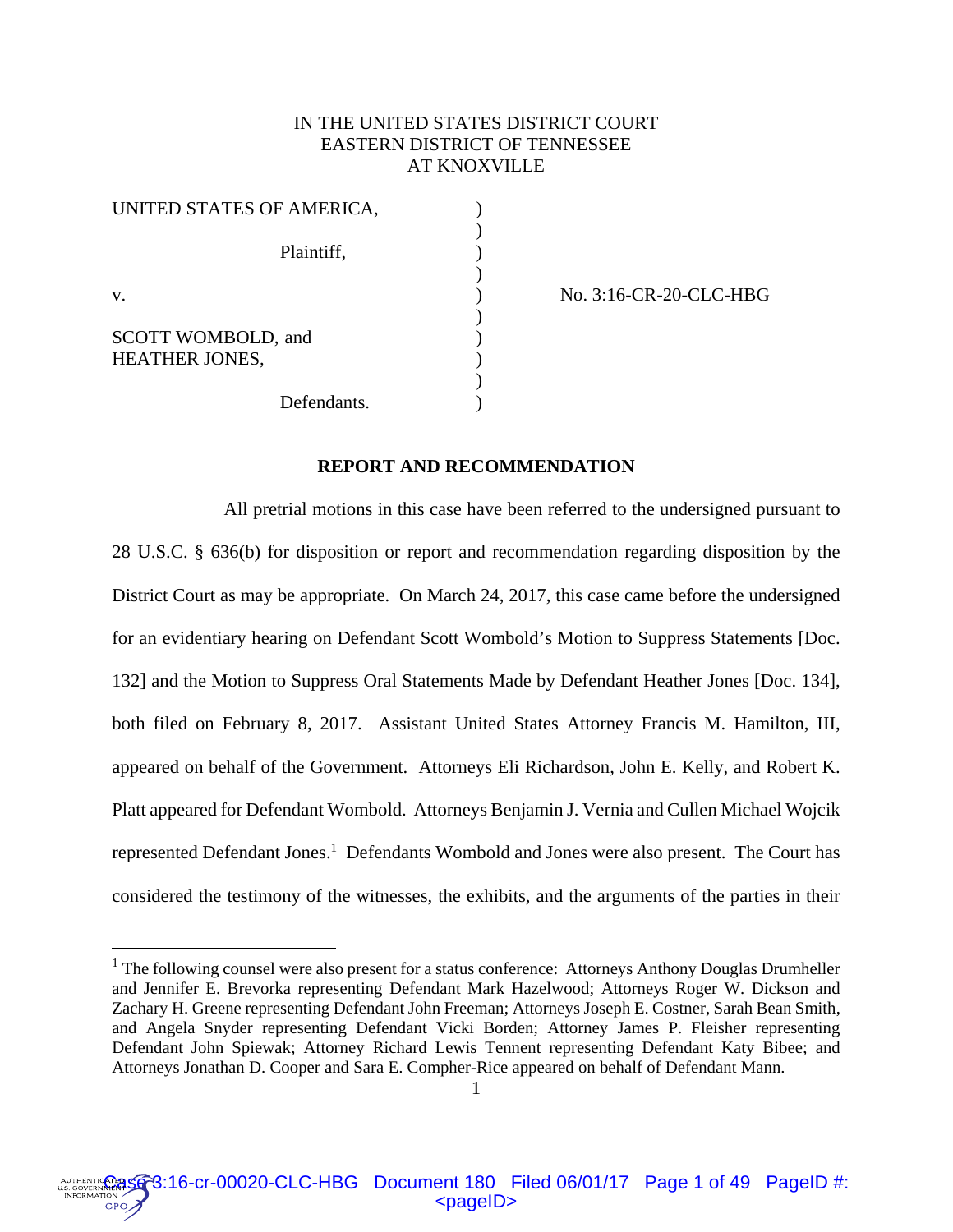filings. For the reasons set out below, the undersigned finds that Defendants Wombold and Jones were not in custody at the time they gave statements at Pilot headquarters on April 15, 2013. Accordingly, the *Miranda* warnings were not required. The Court recommends that the Defendants' motions be denied.

## **I. POSITIONS OF THE PARTIES**

 Defendants Scott Wombold and Heather Jones are charged [Doc. 98] with conspiracy to commit mail and wire fraud (Count One) between February 1, 2008, and April 2013. The Defendants, who were employed by Pilot Travel Centers LLC ("Pilot"), are alleged to have participated in a scheme to defraud trucking companies out of diesel fuel discounts to which the trucking companies were entitled by agreement with Pilot. These charges follow the execution of a search warrant at Pilot headquarters in Knoxville, Tennessee, on April 15, 2013. During the execution of the search warrant, both Scott Wombold and Heather Jones were interviewed by federal agents. It is these statements by Defendants Wombold and Jones that are the subject of their motions.

Defendants Wombold [Docs. 132-33  $\&$  151] and Jones [Docs. 134-35  $\&$  152] ask the Court to suppress their statements of April 15, 2013, because these statements were given in violation of the Fifth Amendment. They contend that the agents failed to advise them of their rights and interrogated them while they were in the functional equivalent of police custody. Both Defendants maintain that a reasonable person in his or her circumstances would not have felt free to leave. Defendant Wombold contends that agents ordered him to return to his office, where they questioned him for two hours, while numerous armed law enforcement officers conducted the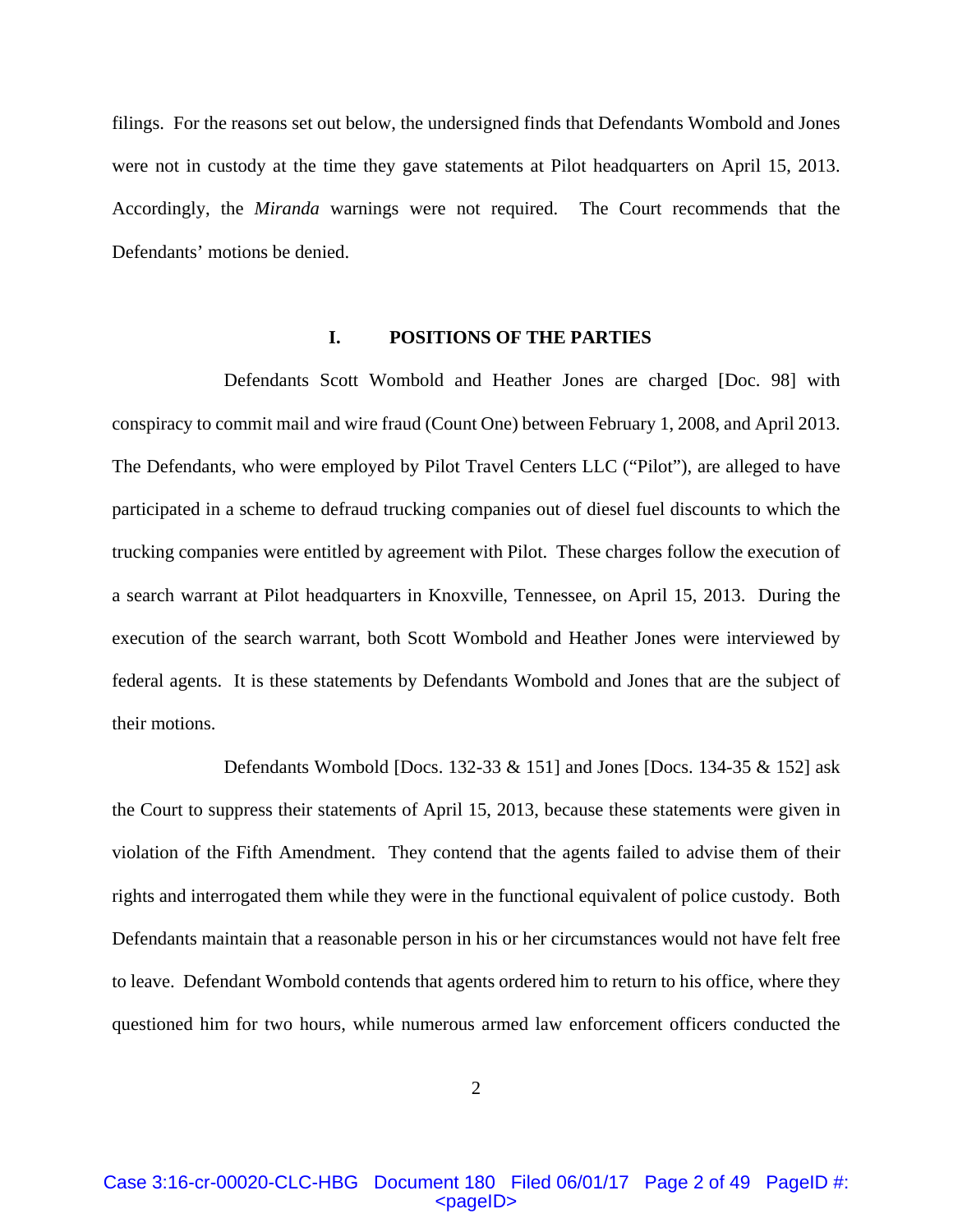search just outside. He asserts that the agents yelled for him to keep his hands visible, denied him access to his cellular telephone, and never told him that he was free to leave. Defendant Jones argues that despite creating the illusion of noncustodial interrogation, the actual actions and tone of the agents were coercive and caused her to believe she was not free to leave. She maintains that she was made to stand with her hands on her head for thirty minutes before the forty-five-minute interrogation. She contends that the purpose of the interview was to get her to admit guilt, the place of questioning was hostile and coercive, the tone of the agents was accusatory, and that she lacked freedom of movement.

 The Government responds [Docs. 144, 146 SEALED, 146-1 SEALED, & 156] that the *Miranda* warnings were not warranted for either Defendant Wombold's or Defendant Jones's interviews, because the Defendants were questioned at their place of employment, not while in custody. It argues that the circumstances of the interviews, which include the agents telling both Defendants that they were free to leave or to be interviewed elsewhere, were not coercive. The Government asserts that a reasonable person in these Defendants' positions would have felt free to leave.

#### **II. SUMMARY OF THE TESTIMONY**

 At the March 24 hearing, the Government called six witnesses: Special Federal Bureau of Investigation ("FBI") Agent Andrew Fisher, Jennifer Dalmida, Special FBI Agent David Bukowski, Special Internal Revenue Service Criminal Investigation Division (IRS-CID) Agent Robert Masterson, Special FBI Agent Susanne Lee, and Special FBI Agent Joelle Vehec.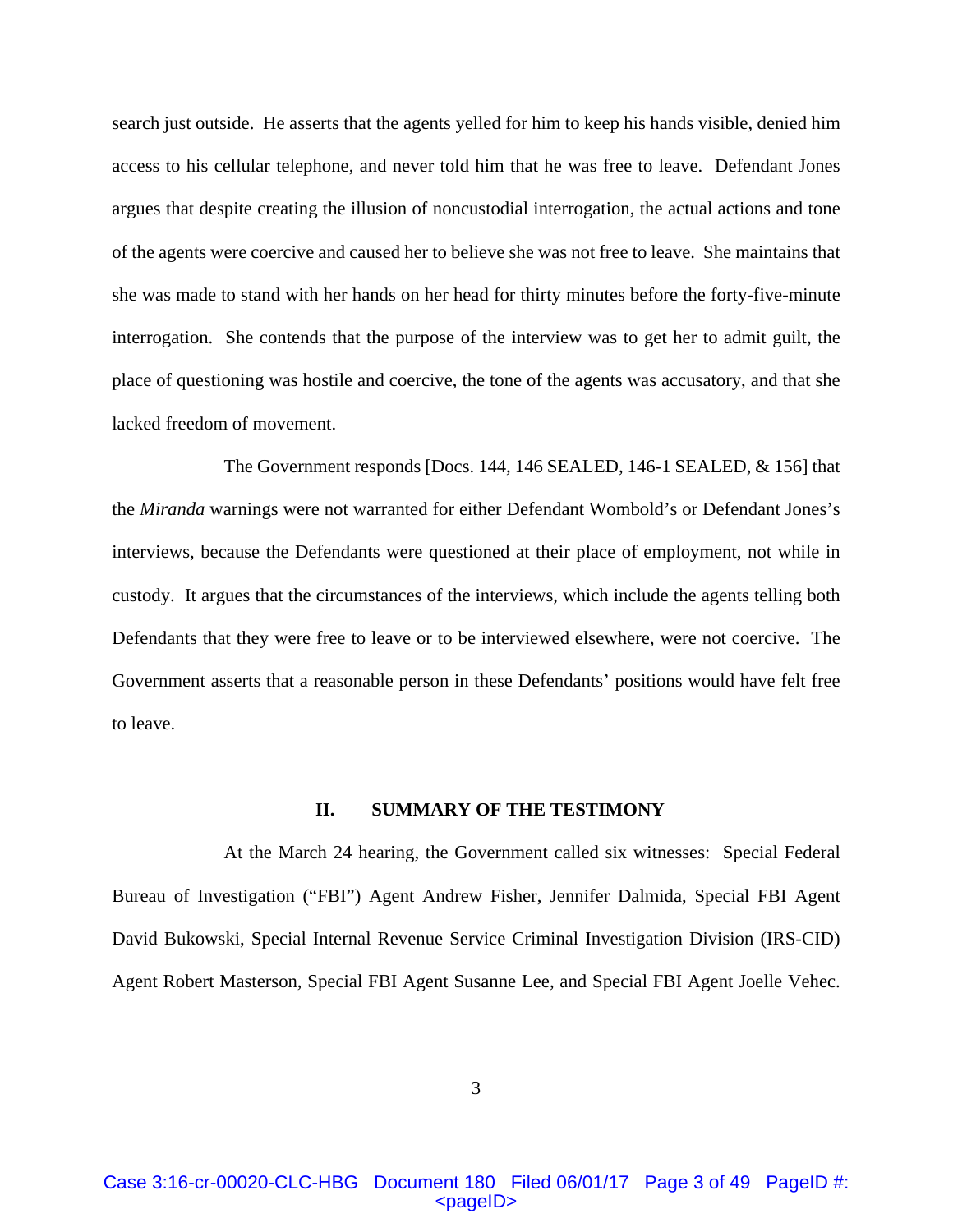The Defendants both testified and also called two witnesses: Kevin Herman and Barbara Yarber. The Court summarizes the witnesses' testimony as follows:

 Special Agent Andrew M. Fisher testified that he has been an FBI agent for twenty years and has participated in the execution of between seventy-five and one hundred search warrants. [Tr. at  $18-19$ ]<sup>2</sup> He estimated that he had conducted hundreds of interviews over the course of his career, including interviews during the execution of a search warrant at an office. [Tr. at 19] Agent Fisher stated that in preparation for the execution of a search warrant at Pilot Flying J, at 5508 Lonas Drive, Knoxville, Tennessee ("Pilot headquarters"), on April 15, 2013, he and other FBI agents watched a YouTube video [Exh. 5] depicting a tour of two floors of the Pilot headquarters building. [Tr. at 20-21] He said the video gave them an idea of the number of employees, cubicles, and offices at Pilot, as well as the layout of the office space. [Tr. at 23]

 Agent Fisher stated that also in preparation for executing the search warrant, the agents consulted the search warrant affidavit [Exh. 6], which states that the direct sales division is located on the top or third floor of the building. [Tr. at 26] He said the agents understood that a significant amount of electronic evidence would be found on the top floor and that the Pilot employees used a shared computer network. [Tr. at 26] Agent Fisher stated that a shared computer network required executing agents to locate all employees with access to the network in order to eliminate the possibility of someone going on the shared drive and destroying evidence. [Tr. at 28] He said the search warrant affidavit also revealed that Ashley Judd, an employee in Pilot's direct sales division, had expressed an intent to destroy evidence. [Tr. at 29] Agent Fisher testified

1

<sup>&</sup>lt;sup>2</sup> The transcript [Doc. 177] of the March 24, 2017 evidentiary hearing was filed on April 13, 2017.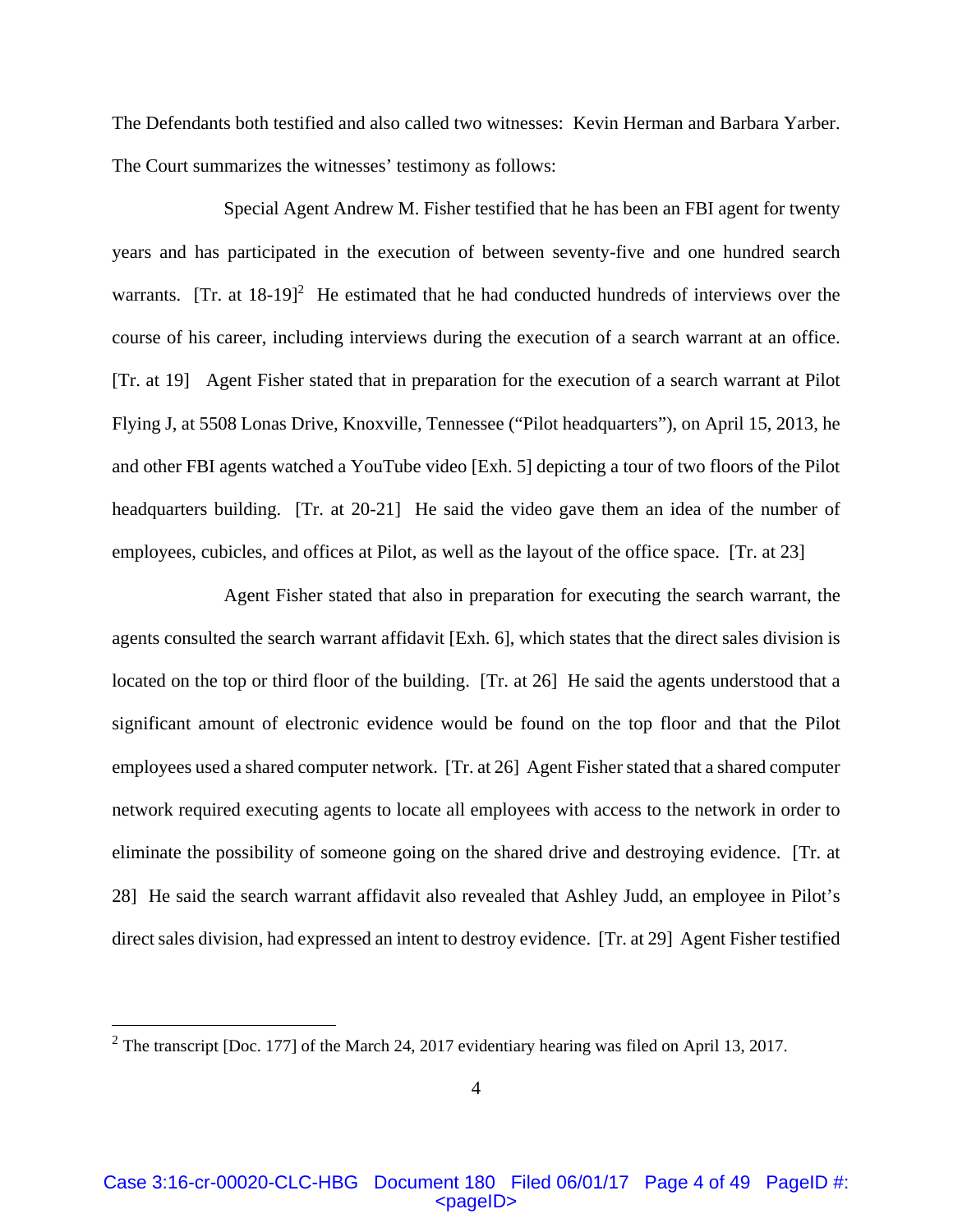that agents learned that Holly Radford, who also worked in the direct sales division, had a firearm carry permit. [Tr. at 30]

 Agent Fisher stated that, during the execution of a search warrant at a business, the FBI routinely plans to conduct interviews of employees located on the premises. [Tr. at 31] He said agents planned to try to interview fourteen employees in Pilot's direct sales division during the search of Pilot headquarters. [Tr. at 33] He stated that two agents were assigned to conduct each interview and that he and Special IRS-CID Agent Robert Masterson were designated to interview Scott Wombold. [Tr. at 33-35] He said that he prepared to interview Wombold by reviewing the search warrant affidavit for references to him. [Tr. at 35]

 Agent Fisher testified that fifty-four federal agents began entering the middle or second floor of the Pilot headquarters building at 1:48 p.m. on April 15, 2013. He stated that, aside from seven filter agents with special responsibilities, the first responsibility of the other agents was to locate all employees in order to ensure the safety of the agents and the employees and to ensure the preservation of the evidence. [Tr. at 36] He said that all of the agents were wearing windbreakers or "raid jackets," bearing their agency designation, over business attire. [Tr. at 37- 39] Agent Fisher stated that the agents also wore soft body armor, which is made of Kevlar material and does not have protective metal plates in it. [Tr. at 39-40] He stated that the agents were armed with duty-issued side arms but did not carry long guns, tools for forced entry, ballistic shields, or rams for the door. [Tr. at 41] He said he did not see any agent remove his or her weapon from its holster or handcuff a Pilot employee during the execution of the search warrant. [Tr. at 42]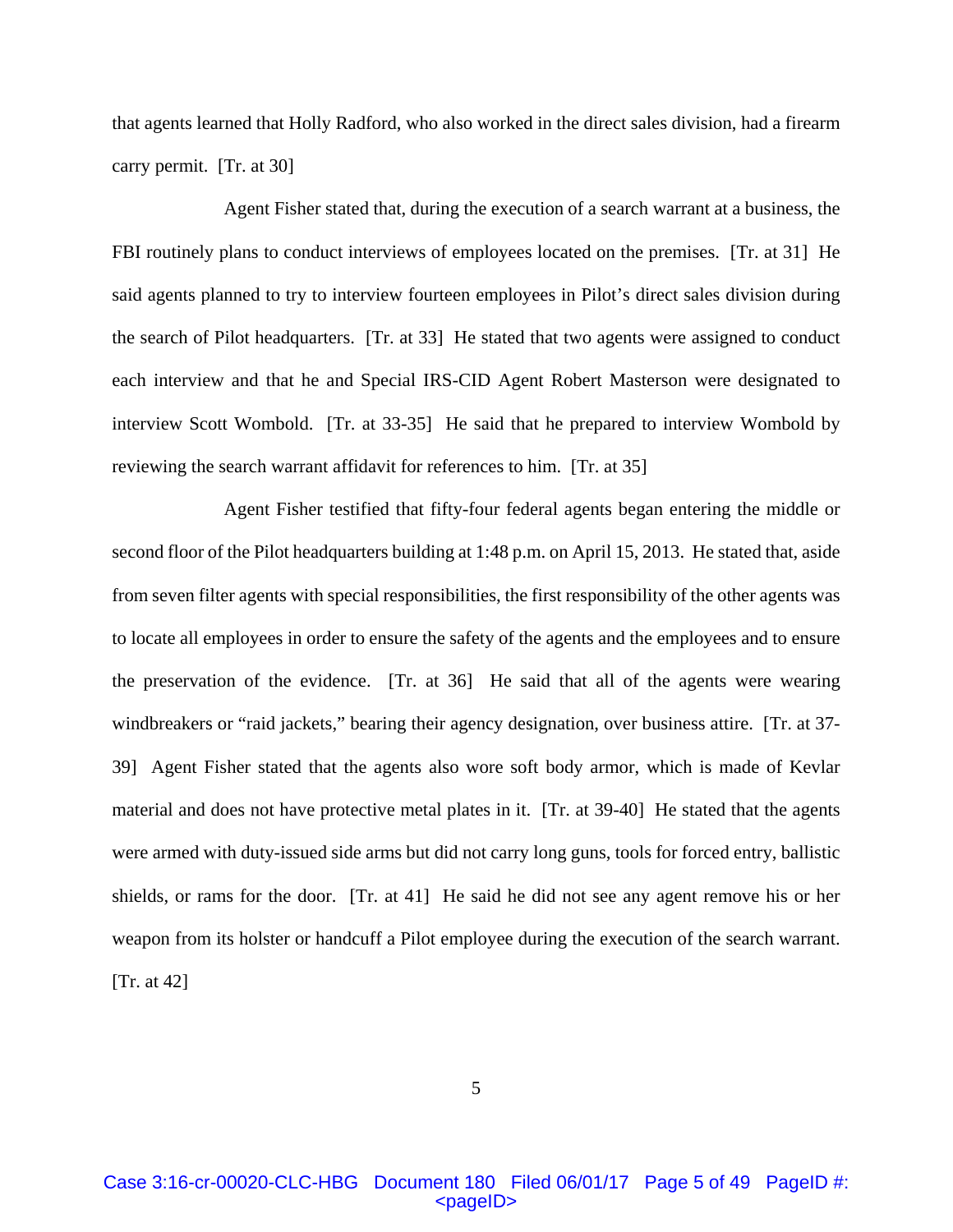Agent Fisher stated that upon entering Pilot headquarters, approximately twentyfive agents went to the east wing of the third floor, which contained the cubicles of the direct sales division surrounded by offices. [Tr. at 44] He said that in order to ensure safety and preserve evidence, the agents located the employees, had them stand up and step away from their computers, and had the employees place their hands in the air where the agents could see them. [Tr. at 45, 51- 52] Around 1:55 p.m., Agents Fisher and Masterson located Scott Wombold standing in the hallway to the east of his office and adjacent to the cubicles. [Tr. at 48-49] Agent Fisher recognized Wombold from photographs and asked him if he was Scott Wombold. [Tr. at 49] When Wombold confirmed his identity, Agent Fisher said they "would really appreciate . . . him taking some time to talk to us and that we would like to talk to him because we believe that he had information that would assist us with our investigation." [Tr. at 49] Agent Fisher stated that Wombold agreed to talk to them but that they had to remain in the hallway for several minutes while the security team finished checking the offices for weapons. [Tr. at 50] In the meantime, Agents Fisher and Masterson were responsible for helping secure the area before the search began, and they asked Wombold to stand with them until they "got the situation under control." [Tr. at 50] They waited in the hallway with Wombold for approximately ten minutes. [Tr. at 51]

 Agent Fisher testified that at approximately 2:05 p.m., he and Agent Masterson went with Wombold to his office. [Tr. at 52] He said that as they walked past the direct sales division, he saw that other agents had allowed the employees to lower their hands. [Tr. at 53] Agent Fisher described Wombold's office as containing a small circular table with two chairs underneath a white board hanging on the wall, a desk with a chair, two windows, and two chairs across from the desk. [Tr. at 55] When they entered the office, Wombold sat in the chair behind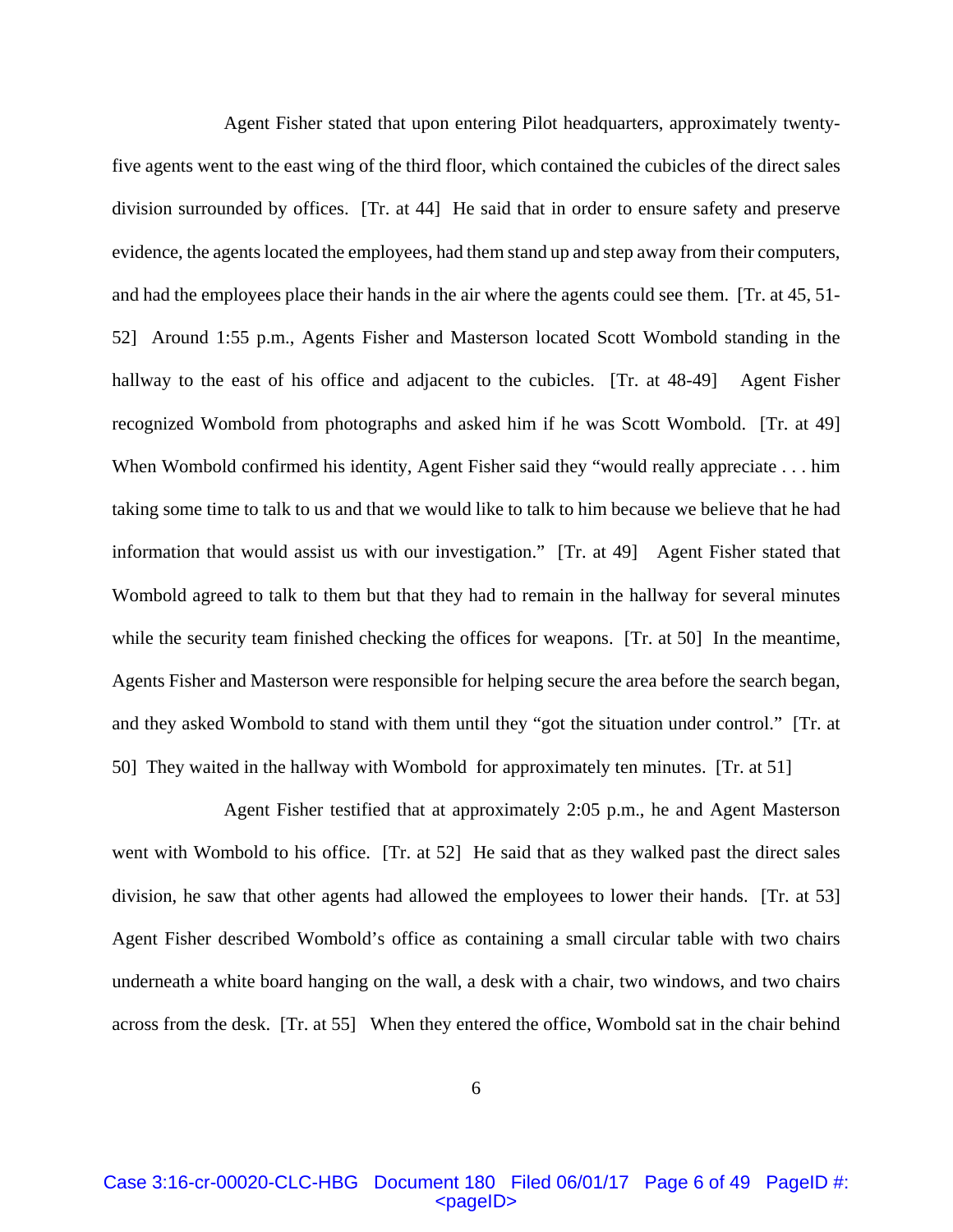his desk, and the agents sat in the two chairs across the desk from Wombold. [Tr. at 57] Agent Fisher stated that during the interview, Wombold had a path to the door of his office continually available, and the door was left open approximately six inches during the entire interview. [Tr. at 56, 60-61] Agent Fisher said, once they were seated, he explained to Wombold that the interview was voluntary and that he was not required or obligated to speak with the agents. [Tr. at 59] Agent Fisher told Wombold that he was not under arrest, was not going to be arrested, and would be allowed to go at the end of the interview. [Tr. at 60] Agent Fisher told Wombold that they could interview him at a location of his choosing, either there in his office or at a another location such as a restaurant. [Tr. at 60] Agent Fisher stated that he told Wombold that "the interview was completely voluntary" and that Wombold "could walk out that door any time he . . . so desired." [Tr. at 60] He said that Wombold indicated that he understood he was free to leave and that Wombold said that he preferred to talk to the agents in his office. [Tr. at 64] Agent Fisher stated that he took notes during the interview and that he memorialized his discussion with Wombold about the interview being voluntary in an interview memorandum [Exh. 10].

 Agent Fisher said that he wore professional attire during Wombold's interview but, by this time, he had taken off his jacket and body armor. [Tr. at 64] He said that during the interview, he did not unholster his gun, which was covered by his clothing. [Tr. at 64-65] He also stated that he did not handcuff Wombold or threaten to do so during the interview. [Tr. at 65]

 Agent Fisher stated that the substantive part of the interview of Wombold began around 2:15 p.m. [Tr. at 63] He said that at one point in the interview, he told Wombold that he thought Wombold was not being candid with the agents. [Tr. at 66] He said that his tone was respectful and professional when he said this to Wombold. [Tr. at 66] Agent Fisher said that when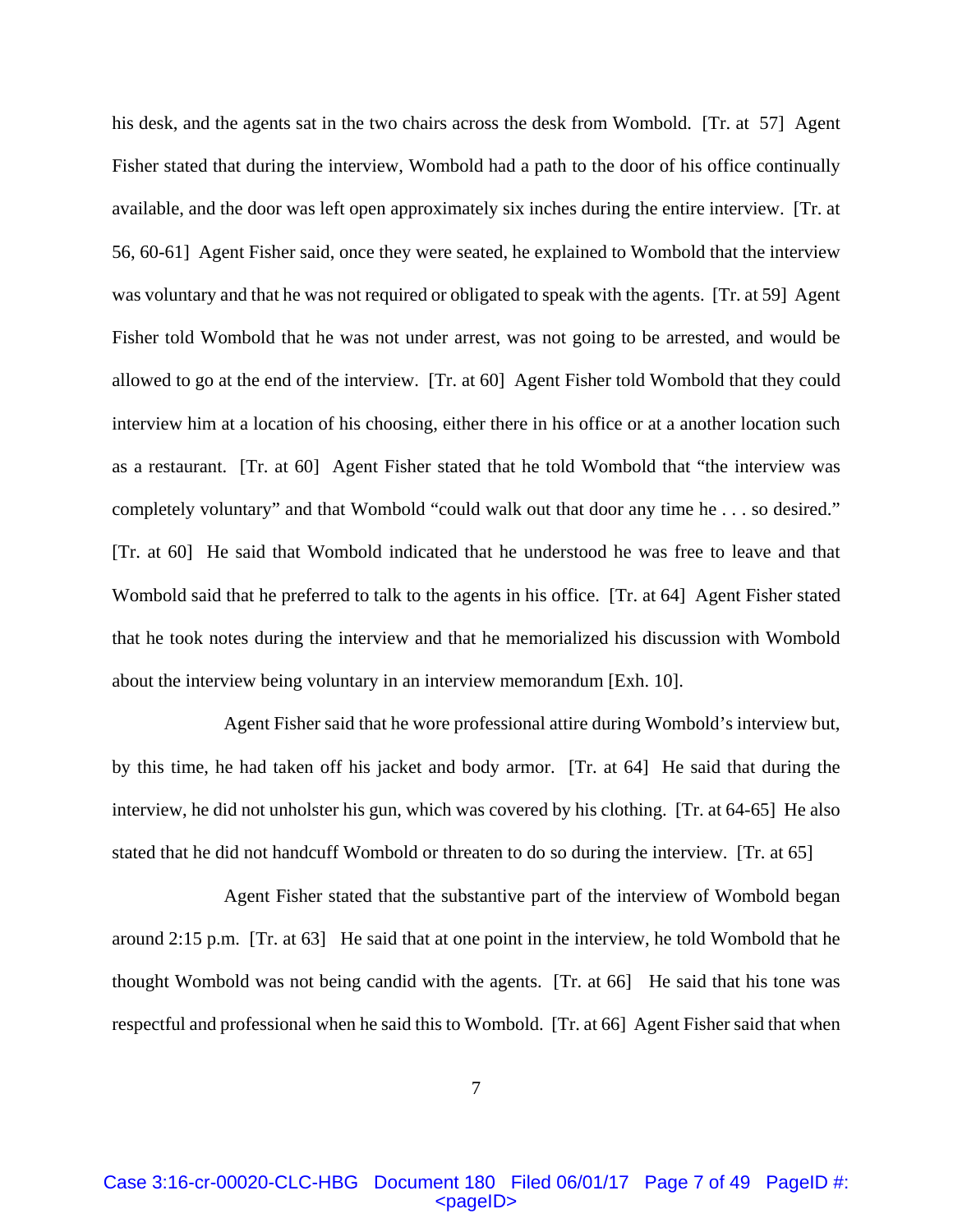the interview was "becoming more direct" and Agent Fisher was saying he did not believe Wombold, Wombold lowered his hands below the desk, where Agent Fisher could not see them. [Tr. at 67] At that point, Agent Fisher stood and walked behind Wombold's desk to see where he was putting his hands. [Tr. at 68] After determining that Wombold did not have a weapon, Agent Fisher returned to his chair. [Tr. at 68]

 Agent Fisher testified that around 2:55 p.m. and after the agents had been speaking with Wombold for one-half hour, he offered to move to another location of Wombold's choosing. Agent Fisher said that during the entire interview, Wombold never asked to consult with an attorney, nor did he even mention an attorney. [Tr. at 70] Agent Fisher said that although Wombold received five telephone calls on his cellular telephone during the interview, he and Agent Masterson did not allow Wombold to answer four of those calls.<sup>3</sup> [Tr. at 70-71, 76] He said that Wombold's cellular telephone was lying on his desk during the interview and, when the phone rang, the agents "indicated that we would prefer if he not take that phone call." [Tr. at 71] Agent Fisher said that Wombold agreed not to take the call. [Tr. at 71] Agent Fisher testified that Wombold's cellular telephone records from April 15, 2013 [Exh. 11] show that Wombold received a call from Mark Hazelwood at 1:54 p.m., a call from his wife at 3:11 p.m., and a second call from his wife at 3:45 p.m. [Tr. at 73-74] When Wombold's wife called him a second time, Wombold asked if he could speak to her, and the agents said "Yes." [Tr. at 72] Agent Fisher said that the interview ended at 4:03 p.m. [Tr. at 76] After the interview, Agents Fisher and Masterson escorted Wombold to the front door of the building. [Tr. at 77]

 $\overline{a}$ 

 $3$  He said that if Wombold chose to cooperate, they did not want other people knowing that he had spoken to law enforcement. [Tr. at 70] Agent Fisher said they also did not want someone to discourage Wombold from talking with them, and they wanted to preserve the flow of the interview. [Tr. at 70-71]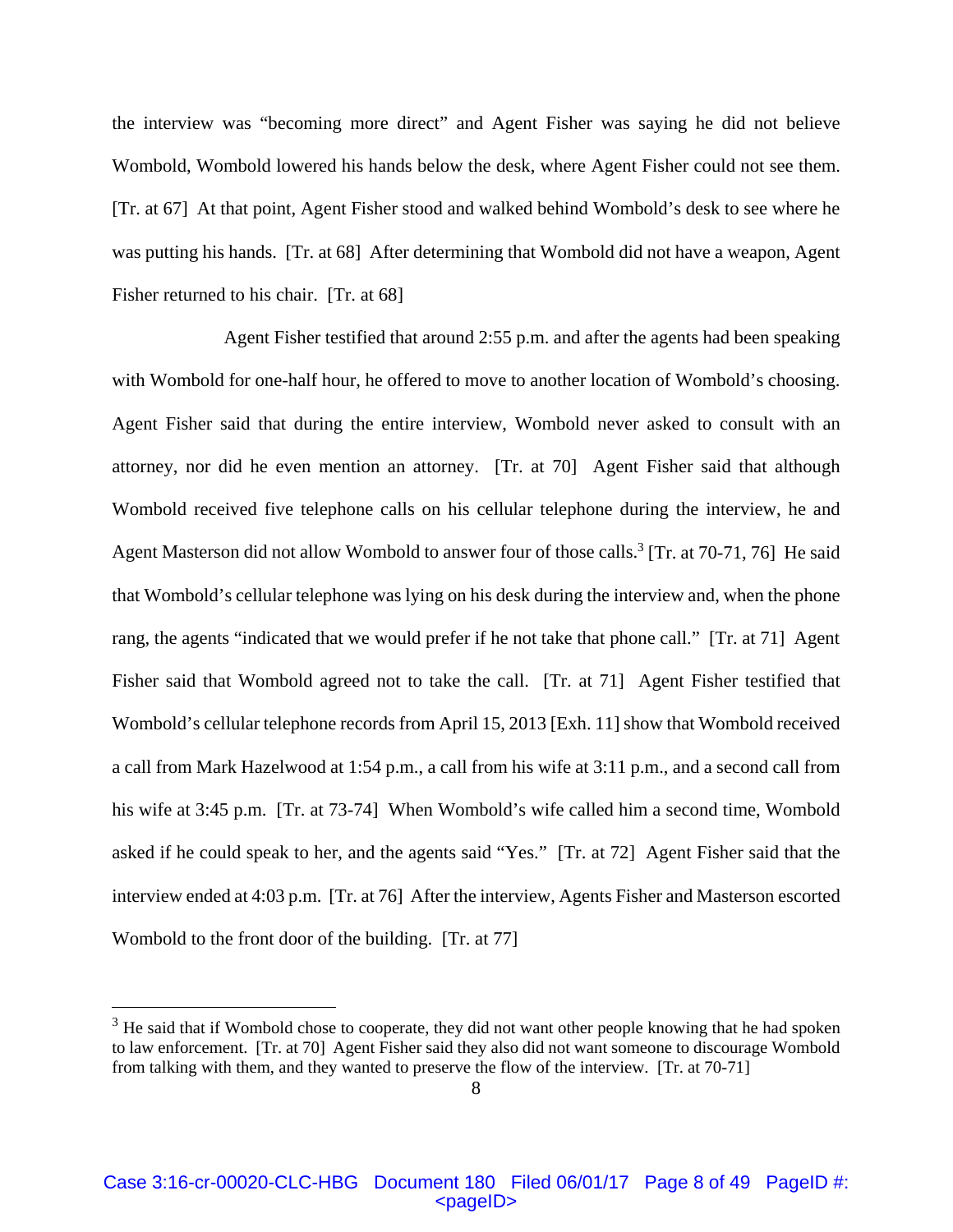On cross-examination by counsel for Defendant Jones, Agent Fisher testified that he began planning for the execution of the search warrant two weeks before the search warrant was issued on April 11, 2013. [Tr. at 80-81] He stated that the search warrant permitted the agents to search for business records and that no arrest warrants were issued in conjunction with the search warrant. [Tr. at 81] Agent Fisher said his concerns in executing the search warrant were that Pilot be able to maintain continuity of operations, that a filter team review and cull out attorney-client privileged information, that employees and agents remain safe in light of the fact that two employees had gun carry permits, and that evidence be preserved in light of the networked computer system and Ashley Judd's stated inclination to destroy evidence. [Tr. at 82-83] Agent Fisher stated that none of the fourteen employees, whom the agents hoped to interview, had any criminal history. [Tr. at 84] Agent Fisher agreed that these concerns could have been allayed by executing the search warrant before business hours but explained that the instant search warrant could not be executed until after the execution of a search warrant for Brian Mosier's residence in Iowa. [Tr. at 83-84]. He said that he was not aware of the reasons for executing the search warrant for Mosier's residence at 1 p.m., rather than at 7 a.m. [Tr. at 85]

 On cross-examination by counsel for Defendant Wombold, Agent Fisher testified that prior to the execution of the search warrant at Pilot, agents identified fourteen employees whom they would attempt to interview and that Wombold was on that list. [Tr. at 99] He said the agents were briefed that all employees would be free to leave, even though the operations plan specified that only the employees who were not on the interview list would be allowed to gather their things and then be escorted off the property. [Tr. at 100-101]

9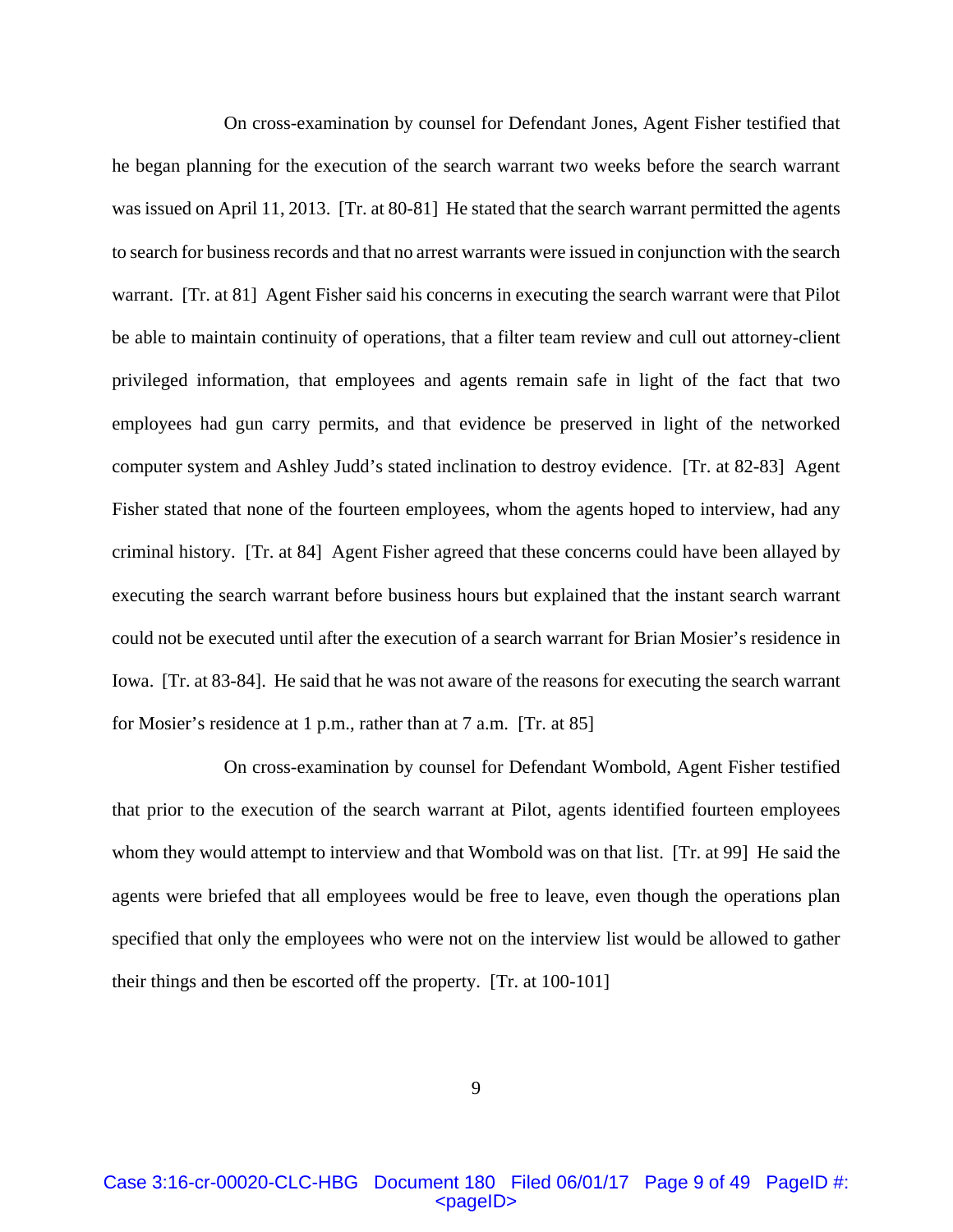Agent Fisher said that during the execution of the search warrant at Pilot headquarters, the agents told people on the premises where they could and could not go, what they could and could not touch, and where they could place their hands. [Tr. at 89] He agreed that agents had the employees place their hands above their heads and that agents made it clear that they were executing a search warrant. [Tr. at 89-90, 92] He also agreed that the agents' instruction for the employees in the cubicle area to stand and move away from their desks was in the form of a firm command. [Tr. at 93] He said the agents told the employees not to touch their computers or any firearms. [Tr. at 94]

 Agent Fisher said upon encountering Wombold, he confirmed Wombold's identity and then said, "We'd really appreciate it if you'd be willing to talk to us." [Tr. at 104-05] He said that he spoke to Wombold about the voluntariness of the interview for ten minutes, starting around 2:05 p.m. [Tr. at 86-87] He agreed that he did not record the time he encountered Wombold in the hall or the time the interview began on his notes made at the time of the interview. [Tr. at 87] Instead, his notes state that the interview started at 2:15 p.m. [Tr. at 88] Agent Fisher agreed that Wombold could not have made the agents leave his office during the execution of the search warrant, but he said that Wombold could have left. He agreed that his notes from the interview of Wombold do not state that he told Wombold that he was free to leave. [Tr. at 91] Agent Fisher confirmed that he was trained in the proper use of the *Miranda* warnings. [Tr. at 97] He said that he did not give the *Miranda* warnings to Wombold on April 15, 2013, because he was conducting a noncustodial interview. [Tr. at 97] He agreed that if he does not give the *Miranda* warnings during an interview, he should tell the person that they are free to leave. [Tr. at 97-98] He said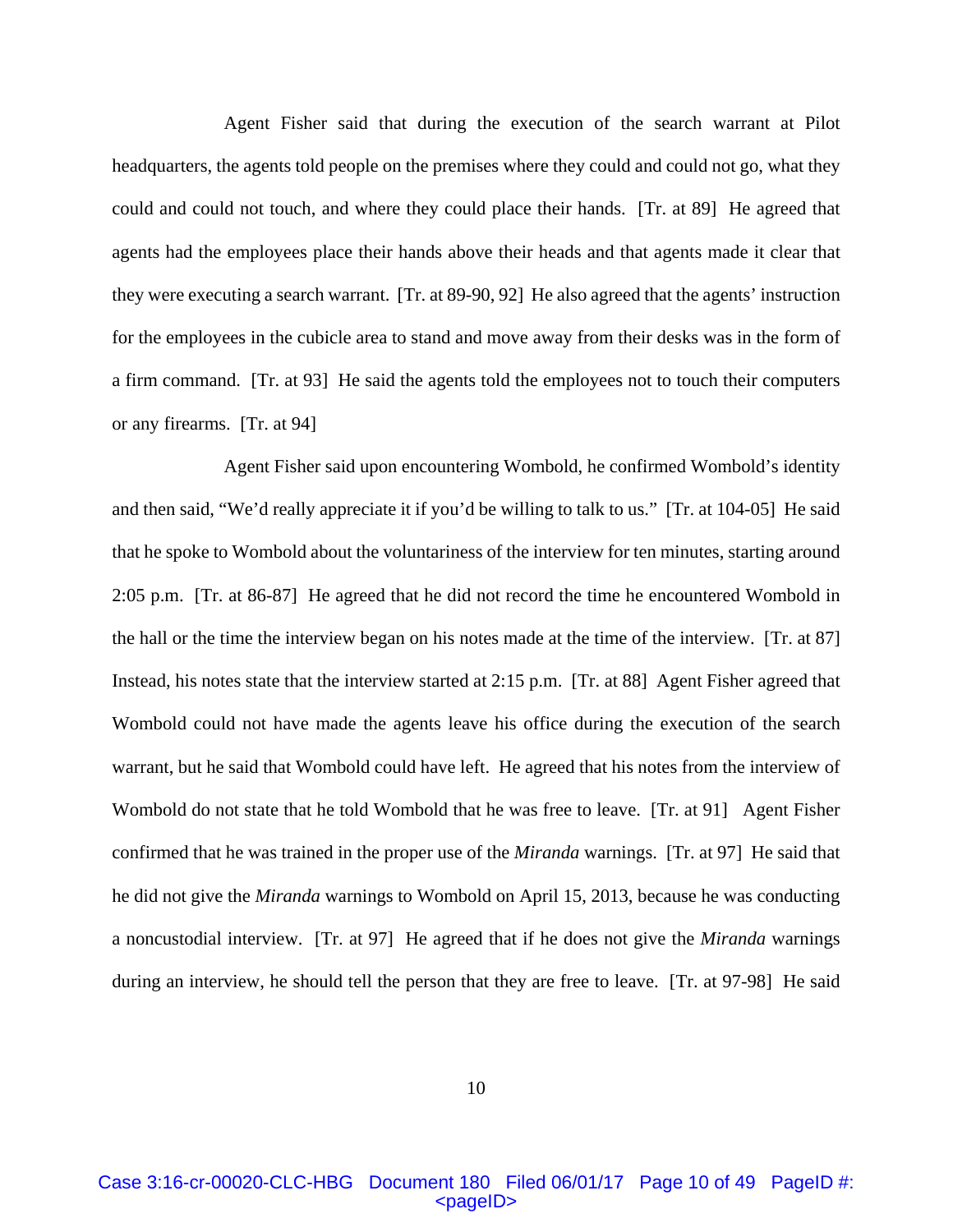that he told Wombold that he was free to leave. [Tr. at 98] However, he agreed that Wombold would not have been allowed to go anywhere in the building without an agent. [Tr. at 105]

 Agent Fisher agreed that he sat closer to the door to Wombold's office than Wombold did. [Tr. at 95] He acknowledged that Wombold could have seen agents passing by in the hallway because the door remained open about six inches during the interview. [Tr. at 95] He said that when Wombold lowered his hands below the top of his desk during the interview, he was concerned that Wombold might be reaching for a weapon. [Tr. at 96] He said before he went to the back of Wombold's desk to check for a weapon, he firmly told Wombold to show his hands, but he denied shouting this command. [Tr. at 96]

 Agent Fisher said that he discouraged Wombold from answering calls on his cellular telephone during the interview. He said he did not recall whether he looked at the caller identification on the phone as the calls came in or he asked Wombold who was calling. [Tr. at 102] He agreed that he may have picked Wombold's phone up from the desk. [Tr. at 102] He said that while an attorney could have been calling, Wombold did not say that he was expecting a call from an attorney. [Tr. at 102-03] He said that Wombold did not ask to speak to an attorney during the interview. [Tr. at 103]

 On redirect examination, Agent Fisher testified that the agents executing the search warrant at Pilot planned to interview approximately fourteen employees in the direct sales division and other employees not in that division. [Tr. at 106] Agent Fisher stated that when he first encountered Wombold, he identified himself and he was wearing an identifying jacket. [Tr. at 110] He said his notes made at the time he interviewed Wombold state "document voluntariness," "not under arrest," "can go elsewhere," and "door cracked six inches." [Tr. at 108] Agent Fisher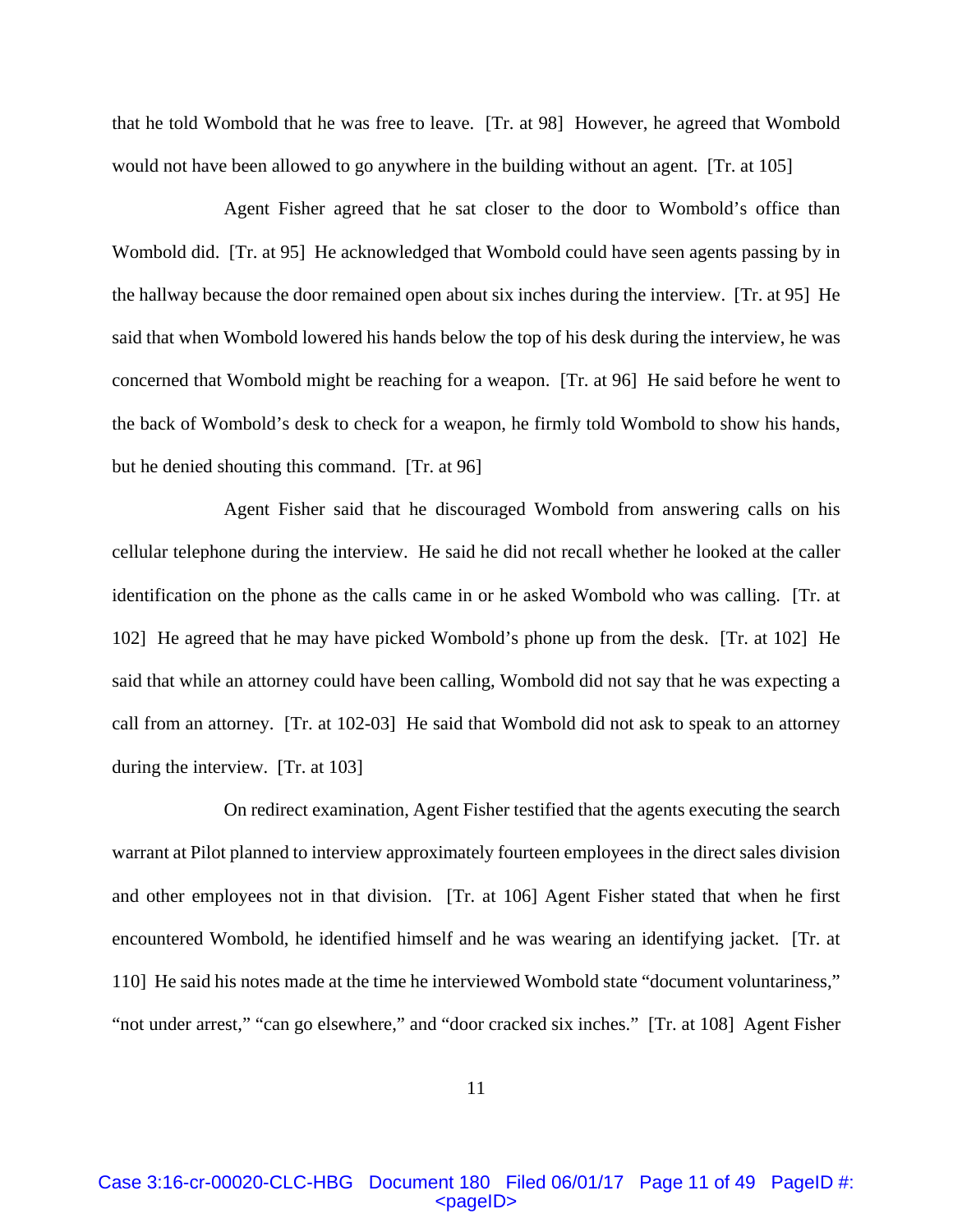stated that his memorandum of the Wombold interview states that the "interviewers advised Wombold he could leave at any time and offered that he could meet the interviewers at an off-site location." [Tr. at 109]

 On recross-examination, Agent Fisher denied that he wrote the statements about documenting voluntariness and that the interviewee can go elsewhere and was not under arrest in advance of the interview of Wombold. [Tr. at 111] He agreed that he wrote the approach time of "between 12:30 and 1:00 central time" on his notes beforehand but stated that the rest of his notes were contemporaneous with the interview, even though the notes on voluntariness were written above the approach time. [Tr. at 111-12] He stated that he may have written the items he wanted to cover with Wombold in his notes before the interview, but he said he made the checkmarks beside those items contemporaneously with the interview. [Tr. at 113] He agreed that the statement that Wombold was free to leave was not on the list of items relating to voluntariness in his notes. [Tr. at 114]

 On additional redirect examination, Agent Fisher testified that the top part of his notes indicate his plan to ensure that the interview was voluntary. [Tr. at 117] He said that he planned to tell Wombold that he was free to leave and that he did tell Wombold that he was free to leave. [Tr. at 117] On additional cross-examination, Agent Fisher agreed that his plan to tell Wombold that he was free to leave was not documented in either the operations plan for the execution of the search warrant or on the top of the first page of his notes from the Wombold interview. [Tr. at 118]

 Jennifer Dalmida testified that she works at Verizon Wireless. [Tr. at 119] She identified Scott Wombold's historical call detail records from April 2013 [Exh. 11] as Verizon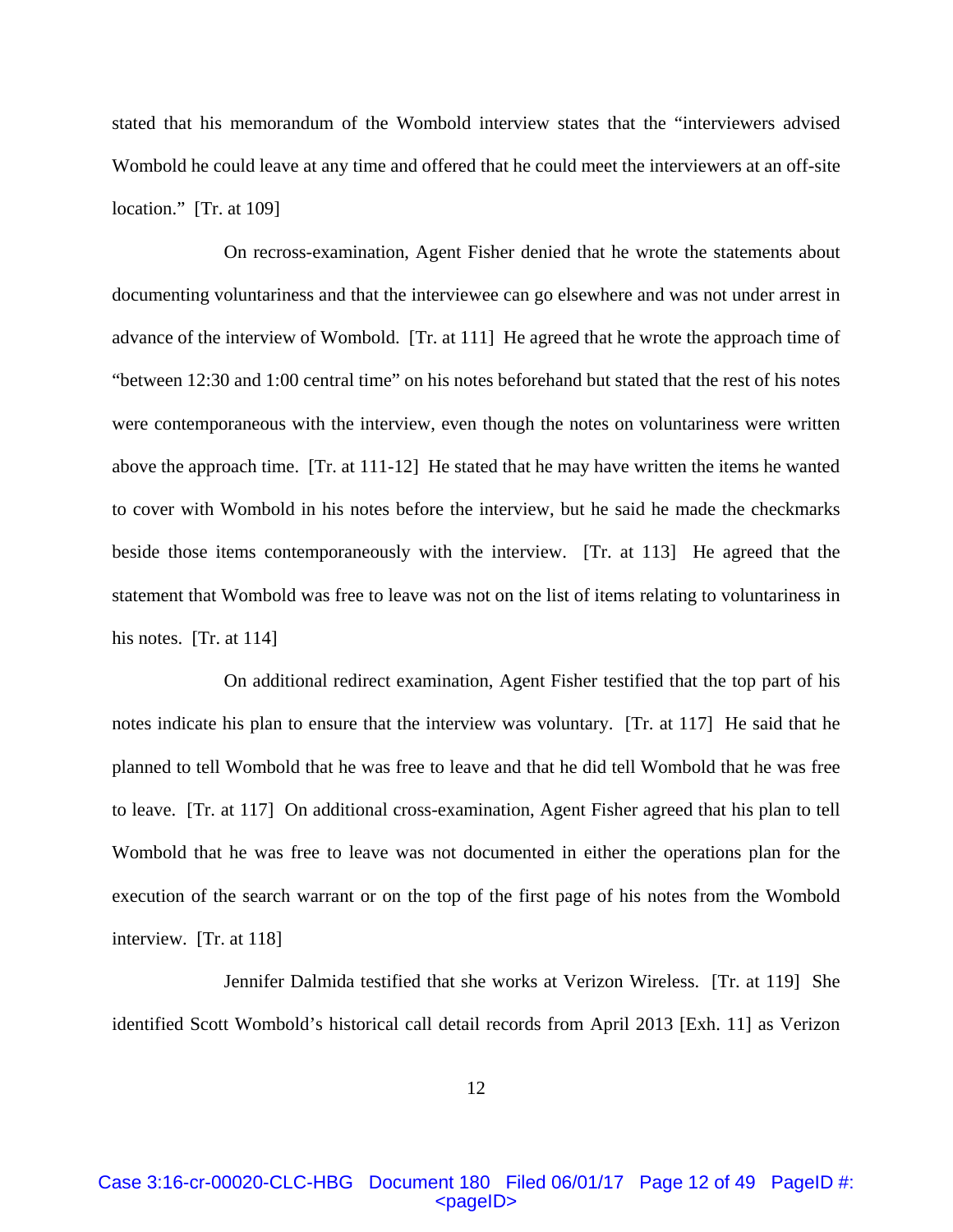business records. [Tr. at 120] She explained that an "F" in the third column<sup>4</sup> of the records means that the receiving party did not take the call and that the call was forwarded to voice mail. [Tr. at 121]. On cross-examination, Ms. Dalmida testified that the time for a call reported in the records is given in the time zone of the location of the receiving telephone. [Tr. at 122] On redirect examination, Ms. Dalmida said the duration of the call is given in seconds. [Tr. at 123]

 Special FBI Agent David Bukowski testified that he has worked as an FBI agent for fourteen years in Knoxville and five years in Texas. [Tr. at 124-25] He has participated in the execution of hundreds of search warrants, about ten percent of which were searches of businesses. [Tr. at 125] He participated in the search of Pilot headquarters on April 15, 2013. [Tr. at 125] Upon entering Pilot headquarters, Agent Bukowski proceeded to the "bull pen" or cubicle area for the direct sales division on the top floor. [Tr. at 125-26] Agent Bukowski testified that agents instructed employees to step away from their computers, to stay off of their work telephones and their cellular telephones, and to show their hands. [Tr. at 126] The agents used an authoritative voice but did not yell, remove their weapons from their holsters, or handcuff anyone. [Tr. at 127] He said the agents walked through the aisles between the cubicles making sure nothing dangerous was within reach of the employees. [Tr. at 127] He said the employees did not have their hands up for long. [Tr. at 127]

 Agent Bukowski stated that he was tasked with interviewing Ashley Judd. [Tr. at 177] Within minutes of entering the building, Agent Bukowski introduced himself to Judd, whose

 $\overline{a}$ 

Case 3:16-cr-00020-CLC-HBG Document 180 Filed 06/01/17 Page 13 of 49 PageID #: <pageID>

<sup>&</sup>lt;sup>4</sup> Although the witness stated this was the second column on the records, the Court finds that she was testifying to the records as they were displayed on the document camera, which cut off the first column. The Court finds that the witness was actually referring to the third column on page eight of Exhibit 11, because only the third column has an "F" as the final character of some of the entries.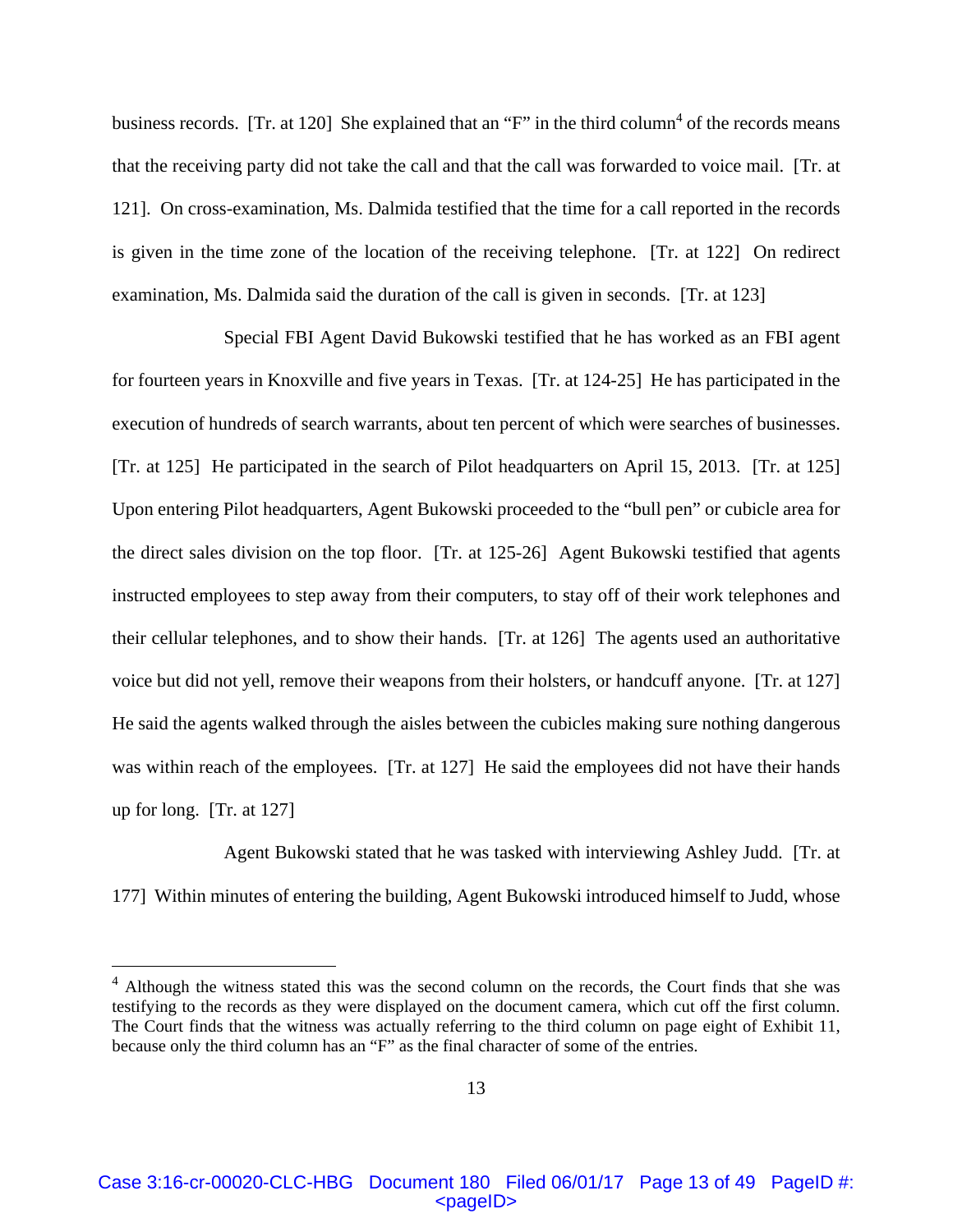cubicle was one row over and three down from Heather Jones's cubicle. [Tr. at 129; Exh. 3, p.2] He escorted Judd from her cubicle to Wendy Hamilton's office and began the interview of Judd at 2:05 p.m. [Tr. at 130] He stated that none of the employees' hands were raised at the time he left the cubicle area with Judd. [Tr. at 131] Near the start of his interview of Judd, Agent Bukowski returned to Judd's cubicle to retrieve some papers. [Tr. at 132] He stated that he did not recall seeing any employees with their hands in the air at that time. [Tr. at 133]

 On cross-examination, Agent Bukowski testified that upon their entry into Pilot headquarters, agents secured each area and told the employees what was happening. [Tr. at 137] He confirmed that the agents told the employees to back away from their desks and asked them to show their hands. [Tr. at 137-38] He agreed that as long as the employees remained in the bull pen, it was important for the agents to be able to see their hands. [Tr. at 138] He said that while the employees in the bull pen may have been asked to raise their hands initially, once the scene was secure, the employees sat or stood in their cubicles. [Tr. at 134] Agent Bukowski stated that many of the employees had moved their chairs into the opening to the cubicles and sat facing the aisles. [Tr. at 138] He said that both when he left the bull pen with Judd and when he returned to the bull pen to retrieve some papers from Judd's cubicle, the employees' hands were not raised. [Tr. at 135-36] He agreed that the agents had the authority to challenge any movements by an employee that the agent did not like, but he did not know if this occurred. [Tr. at 139] He acknowledged that it is important for agents to maintain control of the people on the scene during the execution of the search warrant. [Tr. at 141] Agent Bukowski said that he did not know what transpired during the interview of Scott Wombold. [Tr. at 137]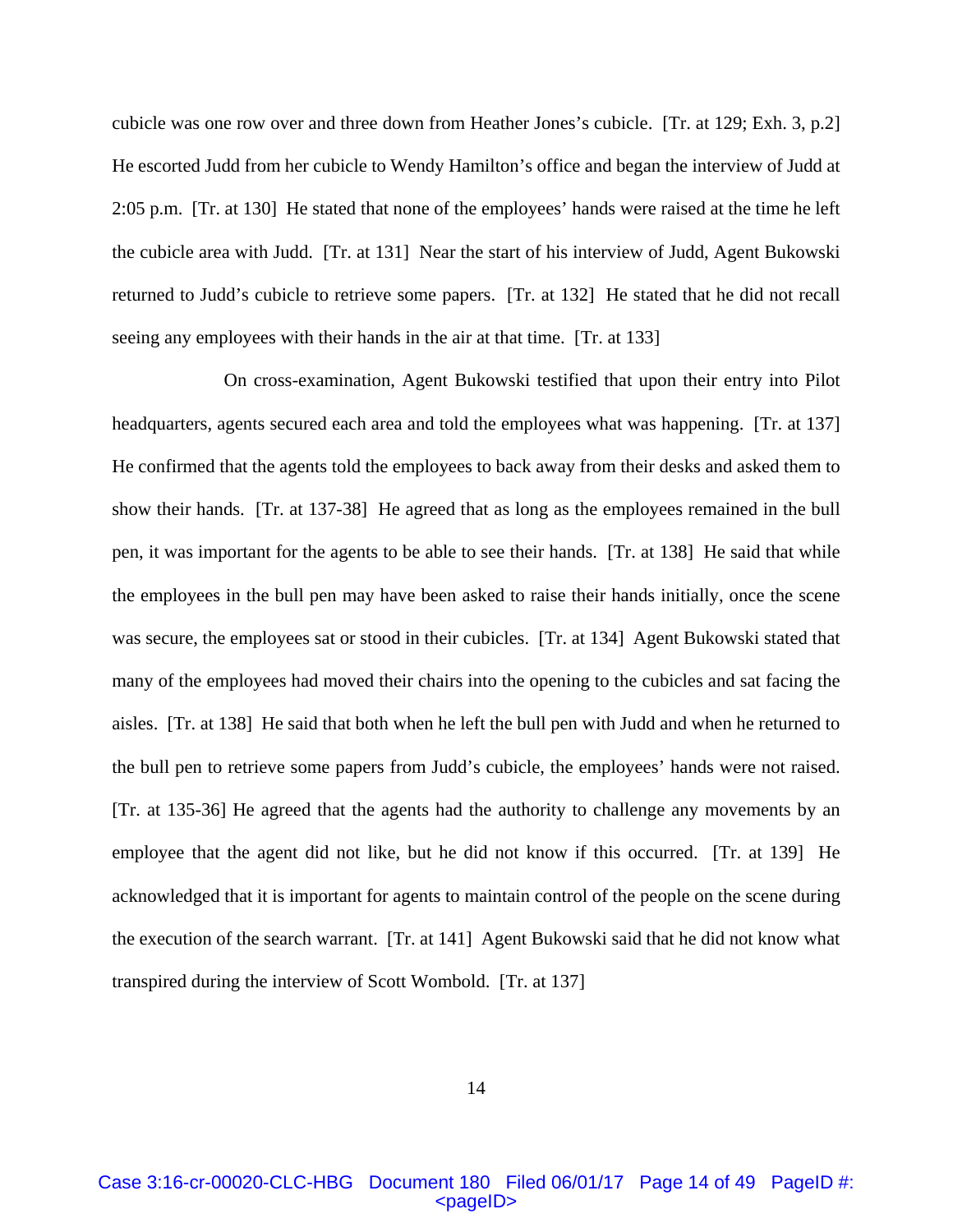Robert Masterson testified that at the time of the execution of the search warrant at Pilot headquarters on April 15, 2013, he was a special agent in the Internal Revenue Service Criminal Investigation Division and had served in that capacity for twenty-one years. [Tr. at 143- 44] During the execution of the search warrant, Mr. Masterson was responsible for interviewing Scott Wombold. [Tr. at 144] He stated that he and Agent Fisher told Wombold that they would like to ask him some questions. [Tr. at 144] He said Wombold agreed to cooperate. [Tr. at 144]

 Mr. Masterson said that he and Agent Fisher entered and sat down in Wombold's office. [Tr. at 145] He said they spent between two and ten minutes establishing a rapport with Wombold. [Tr. at 146] According to Mr. Masterson, the agents then told Wombold that he was not under arrest, that he was free to leave, and that he could speak to them in his office or at another location. [Tr. at 146] Mr. Masterson said that they told Wombold that they could talk at a restaurant or at his house, if he wanted, but Wombold chose to speak to them in his office. [Tr. at 146] Mr. Masterson stated that about halfway through the interview, the flow of the conversation slowed down, so the agents again offered to move to another location to complete the interview. [Tr. at 146] Mr. Masterson said that at that time, Wombold seemed to be "holding back" and not being forthcoming with his answers, and the agents thought that moving to another location away from the office would allow Wombold to speak more freely. [Tr. at 147] He said that Wombold chose to continue the interview in his office. [Tr. at 147] Mr. Masterson testified that Wombold never requested or mentioned a lawyer or requested a break during the interview. [Tr. at 149] On cross-examination, Mr. Masterson stated that the interview lasted approximately two hours and that the agents did not offer Wombold a break. [Tr. at 151]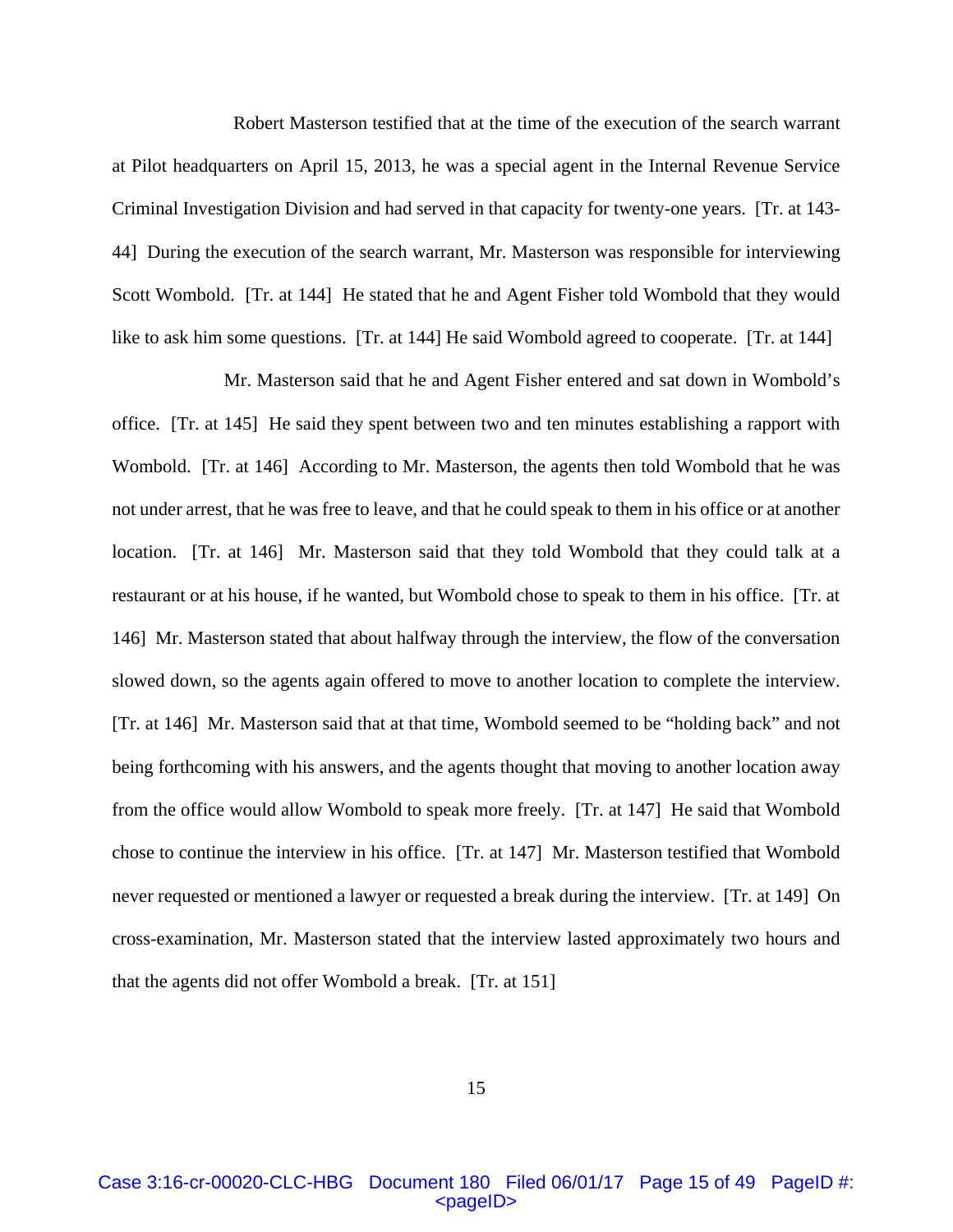Special Agent Susanne Lee testified that during the course of her fifteen-year career in the IRS-CID, she has participated hundreds of interviews and in the execution of thirty to fifty search warrants, including approximately twenty-five searches of office buildings. [Tr. at 152-53] On April 15, 2013, she assisted with the execution of a search warrant at Pilot headquarters in Knoxville, Tennessee. [Tr. at 153] She and FBI Agent Joelle Olszewski, now Agent Vehec, were responsible for interviewing Heather Jones. [Tr. at 153-54] Agent Lee said that she did not recall whether they located Jones at her desk or if another agent located Jones and introduced them. [Tr. at 153] When she first encountered Jones in the open area on the top floor of Pilot headquarters, Agent Lee introduced herself and explained that she and Agent Vehec would like to ask Jones some questions. [Tr. at 154] Agent Lee said she told Jones that she did not have to talk to them and, if Jones chose not to talk to them, she would be free to go. [Tr. at 154] Agent Lee said that Jones agreed to talk with the agents. [Tr. at 155]

 Agent Lee stated that the agents and Jones then walked to an empty office on the third floor, where they could talk privately. [Tr. at 155-56] Agent Lee said the office contained one window. [Tr. at 156] Jones seated herself behind the desk, and the agents sat across from her in chairs facing the desk with the door to the office behind them. [Tr. at 156, 158] Agent Lee said she and Agent Vehec were dressed professionally. [Tr. at 158] She stated that she was armed but that her raid jacket covered her weapon. [Tr. at 158] Agent Lee said that neither she nor Agent Vehec removed their guns from their holsters during the interview. [Tr. at 159] She said that she did not handcuff Jones, nor did she threaten to do so. [Tr. at 159]

 Agent Lee said that she and Agent Vehec conducted the interview with a professional demeanor, meaning they were calm and respectful. [Tr. at 159] She denied ever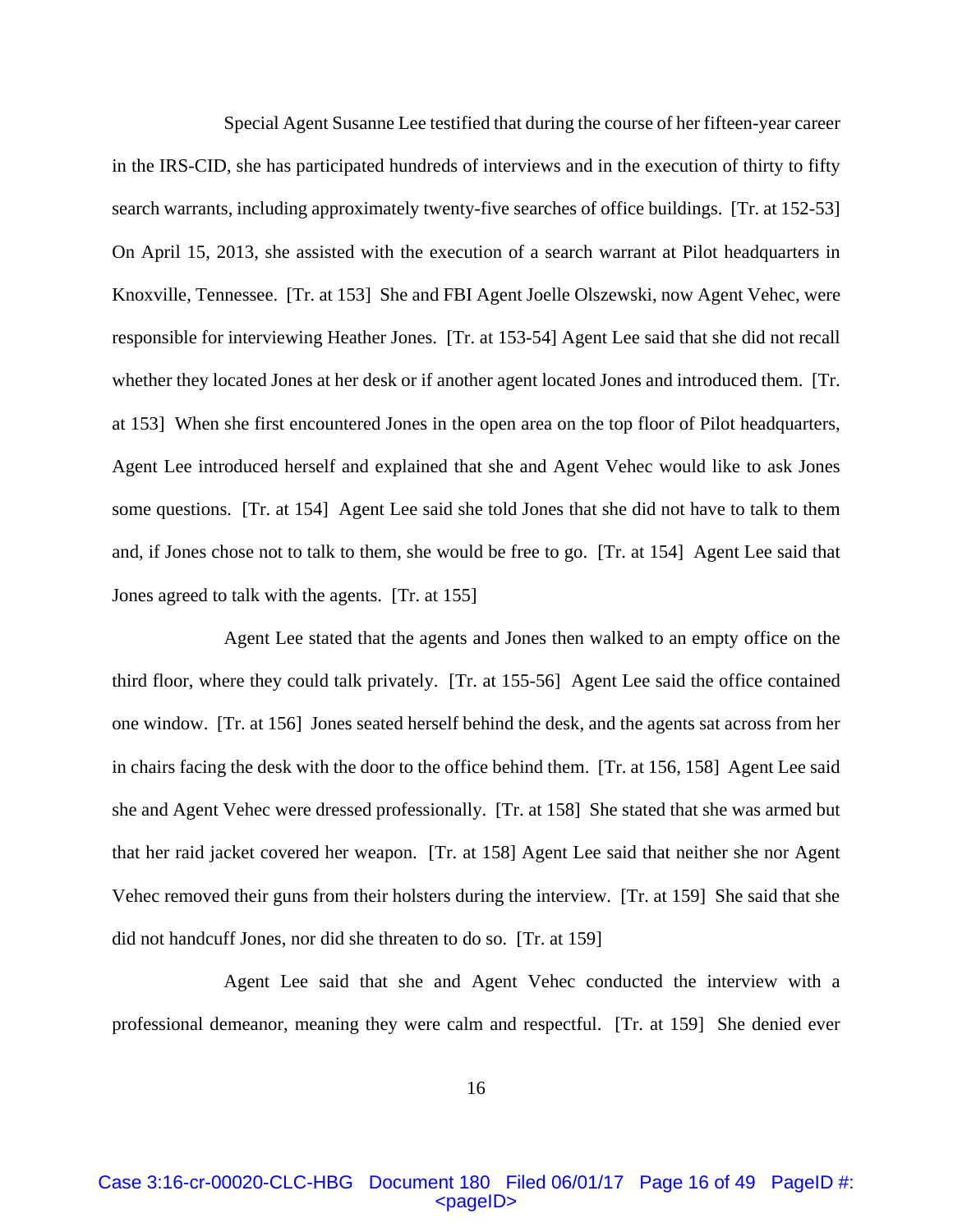telling Jones, "You all are bad" or attempting to intimidate Jones. [Tr. at 159] According to Agent Lee, Jones did not mention an attorney at any point in the interview. [Tr. at 162] When Agent Lee thought that Jones was not being completely truthful about the manual rebates, she advised Jones of 18 U.S.C. § 1001. [Tr. at 162] Agent Lee stated that the interview lasted approximately forty-five or fifty minutes, and Jones did not ask for a break or to leave. [Tr. at 159-60] At the end of the interview, Agent Lee explained to Jones that law enforcement was also interviewing other Pilot employees and asked if Jones wanted to clarify any of her answers or provide additional information. [Tr. at 162] Agent Lee said that Jones declined her offer and was allowed to leave. [Tr. at 160, 163] Agent Lee escorted Jones out of the building in order to assure everyone's safety and the preservation of evidence. [Tr. at 160].

 On cross-examination, Agent Lee testified that at a briefing on the morning of April 15, 2013, she and Agent Vehec were assigned to interview Heather Jones. [Tr. at 164-65] She entered Pilot headquarters at 1:48 p.m. on that day and went directly to the top floor. [Tr. at 167] She did not recall an agent instructing the employees to place their hands on their heads or to remain silent. [Tr. at 168-69]. Agent Lee did not recall any employees raising their hands above or to their head while she was there. [Tr. at 168-69] Agent Lee said that the employees were instructed to step away from their desks, and the employees followed that instruction. [Tr. at 169] She stated that it took some time to determine which employees were the ones whom law enforcement wanted to interview. [Tr. at 169] She stated that those employees, who were not going to be interviewed, were told they were free to go, allowed to get their belongings, and escorted from the building. [Tr. at 169] She said that she did not know whether Jones was standing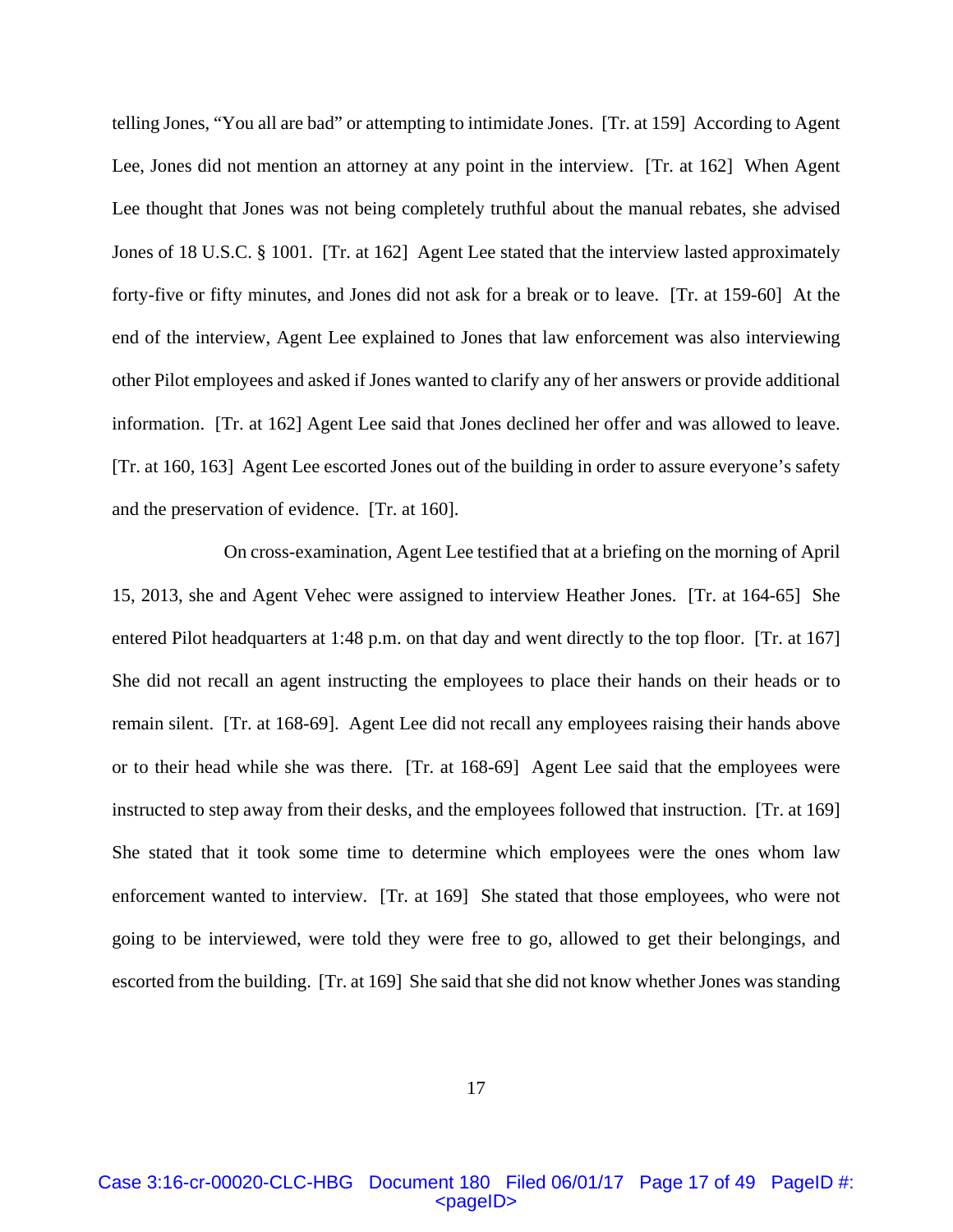for twenty minutes before she approached her. [Tr. at 172] She agreed that it was possible that another agent spoke with Jones before she and Agent Vehec spoke to her. [Tr. at 178]

 Agent Lee stated that when she first encountered Jones, either at her cubicle or in the hallway, she told Jones that she and Agent Vehec would like to talk to her, that they had some questions for her, that Jones did not have to talk to them, and that if she chose not to talk to them, she would be free to go. [Tr. at 176-77] She denied telling Jones, "You need to come with us[.]" [Tr. at 174]. Agent Lee agreed that her notes from the interview reflect that the interview began at 2:23 p.m. and ended at 3:16 p.m. [Tr. at 173; Exh. 16] Following the interview, she and Agent Vehec escorted Jones out of the building. [Tr. at 177] Agent Lee did not recall whether Jones had to retrieve her personal belongings first. [Tr. at 177]

 Agent Lee testified that she had no responsibility with regard to Scott Wombold and that she did not know what happened during his interview. [Tr. at 179] She said that 18 U.S.C. § 1001 makes it a felony to make a false statement on a matter within the jurisdiction of the executive branch. [Tr. at 180-81] She denied that she advised Jones of this statute in order to intimidate her. [Tr. at 181] Instead, she opined that advising a witness of this statute could be helpful, rather than intimidating. [Tr. at 181]

 Special FBI Agent Joelle Vehec testified that she has been an FBI agent for six years. [Tr. at 184] She said that on April 15, 2013, she participated in the execution of a search warrant at Pilot headquarters. [Tr. at 184] At that time, she went by her maiden name Olszewski. [Tr. at 185] Agent Vehec stated that she and Agent Susanne Lee were assigned to interview Heather Jones. [Tr. at 184] They encountered Jones in a hallway on the third floor. [Tr. at 185] Agent Vehec said she and Agent Lee introduced themselves, explained that speaking with them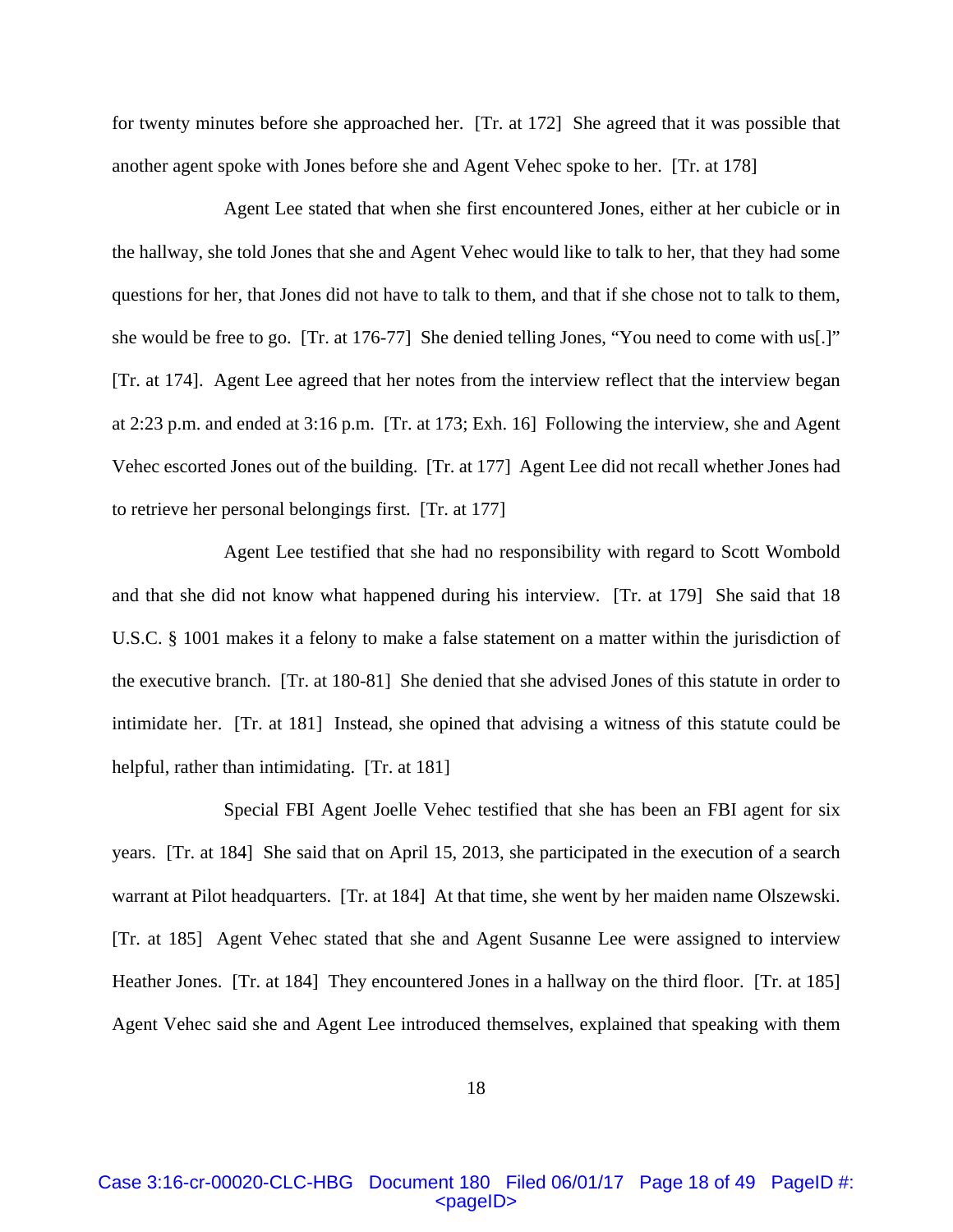was voluntary, and told her that she was free to leave. [Tr. at 185] She did not recall whether they told Jones that she was not under arrest. [Tr. at 185-86] Jones agreed to be interviewed, and they went to an office. [Tr. at 186] She denied that she or Agent Lee told Jones that "all of you are bad." [Tr. at 186] She said that Jones did not ask for a break during the interview. [Tr. at 186]

 On cross-examination, Agent Vehec stated that she entered Pilot headquarters with the other agents at 1:48 p.m. [Tr. at 187] She went up the stairs to the third floor less than ten minutes after she entered the building. [Tr. at 187-88] Before encountering Jones, she participated in securing the area. [Tr. at 188] As Agent Vehec arrived on the third floor, an agent instructed the employees to step away from their desks. [Tr. at 188] She did not recall whether the employees were told to put their hands on their heads or whether any employees put their hands on their heads. [Tr. at 189] She said that someone introduced her to Jones, but she did not recall who or where on the third floor that occurred. [Tr. at 190] At that point, they told Jones she was free to leave. [Tr. at 191] After being introduced to Jones in the hall, the agents and Jones went to an empty office near where they were introduced. [Tr. at 190] Agent Vehec said this office had a window and a door. [Tr. at 190] Agents Vehec and Lee sat beside each other on one side of the desk, and Jones sat on the other side of the desk. [Tr. at 191] She did not recall whether they closed the door. [Tr. at 192]

 On redirect examination, Agent Vehec stated that when she and Agent Lee told Jones that they had some questions for her, they also said that Jones's participation was voluntary. [Tr. at 193]

 Kevin Herman testified that on April 15, 2013, he worked for Pilot Flying J as a national account sales representative. [Tr. at 197] On that day, he was at Pilot headquarters in his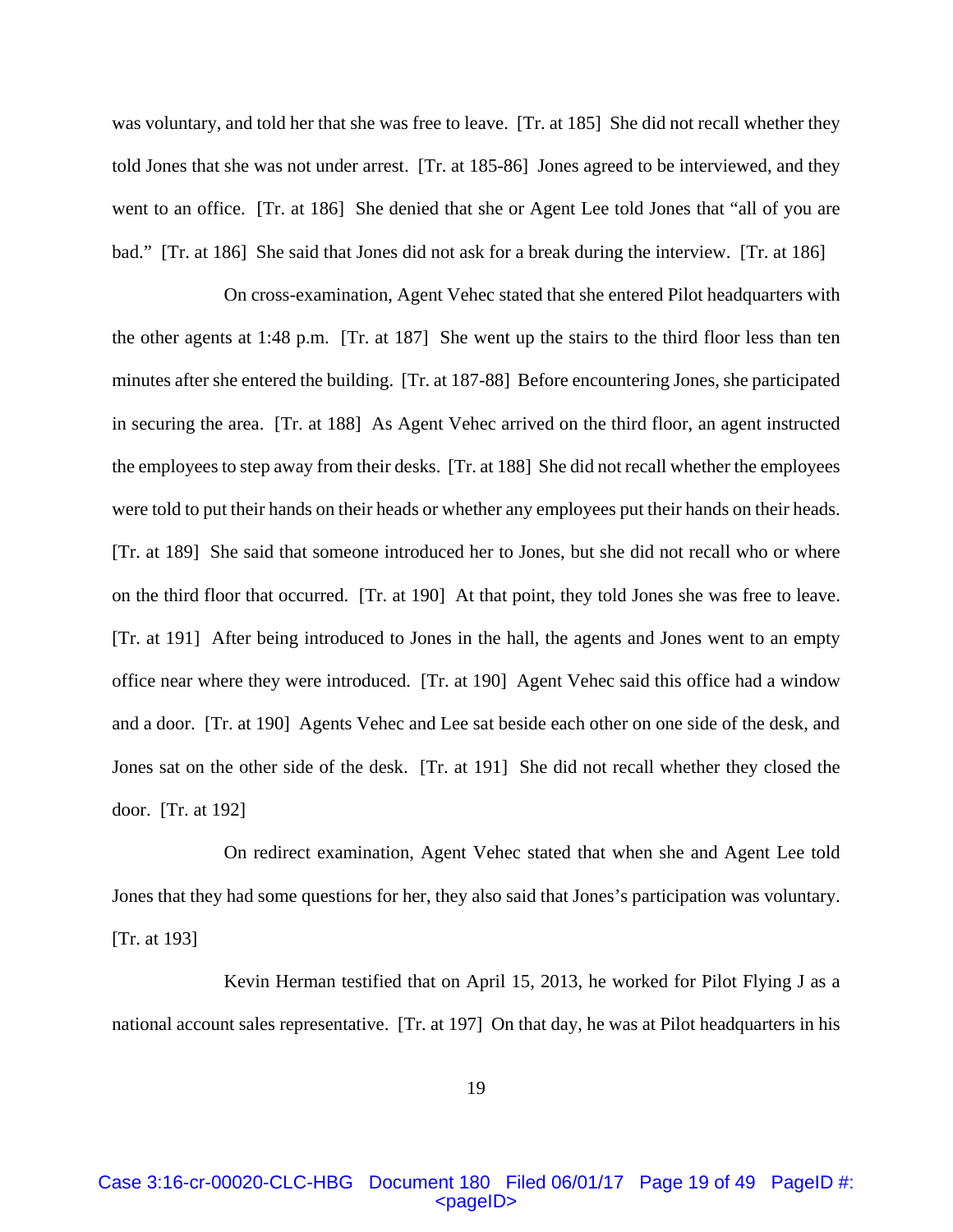cubicle on the third floor when a man walked in and asked everyone to stand. [Tr. at 197, 199] Mr. Herman said, at first, he did not know if the man was joking, but when the man repeated his request more sternly and asked the employees to step away from their desks, he stood and stepped back from his desk. [Tr. at 199] After the man said this, a group of ten to fifteen law enforcement agents entered the floor behind him. [Tr. at 200-01] The agents were wearing blue jackets, and at least one jacket had "IRS" on the back. [Tr. at 200] Mr. Herman thought the agents may have been armed but could not recall "one-hundred percent." [Tr. at 200] The employees were told to put their hands on top of their heads and interlock their fingers. [Tr. at 200] Mr. Herman stated that he did not feel like he could move around or leave at this point. [Tr. at 205] He said that once the agents had their attention, their tone was not as stern. [Tr. at 200]

 Mr. Herman stated that the agents moved to stand in front of the offices and around the cubicles. [Tr. at 201] Mr. Herman said that one of his coworkers had just finished eating some yogurt and threw the spoon away, which caused the agents to focus on her and ask what she had thrown away and why. [Tr. at 201-02] That employee had to retrieve her trash can and show the agents what she had thrown away. [Tr. at 202] Mr. Herman estimated that he stood with his hands interlaced on his head for fifteen to twenty minutes. [Tr. at 202]

 Mr. Herman stated that approximately twenty-five minutes after the agents arrived, agents took him to a room to get his information. [Tr. at 202-03] At this point, he lowered his hands but he did not feel free to leave. [Tr. at 203, 205] He said that the agents told him to come with them, but they were not aggressive. [Tr. at 203] Once in the room, Mr. Herman sat down with the agent, who asked his name, title, and how long he had worked in that position. [Tr. at 203] Mr. Herman said the agent did not advise him of his rights or tell him that he did not have to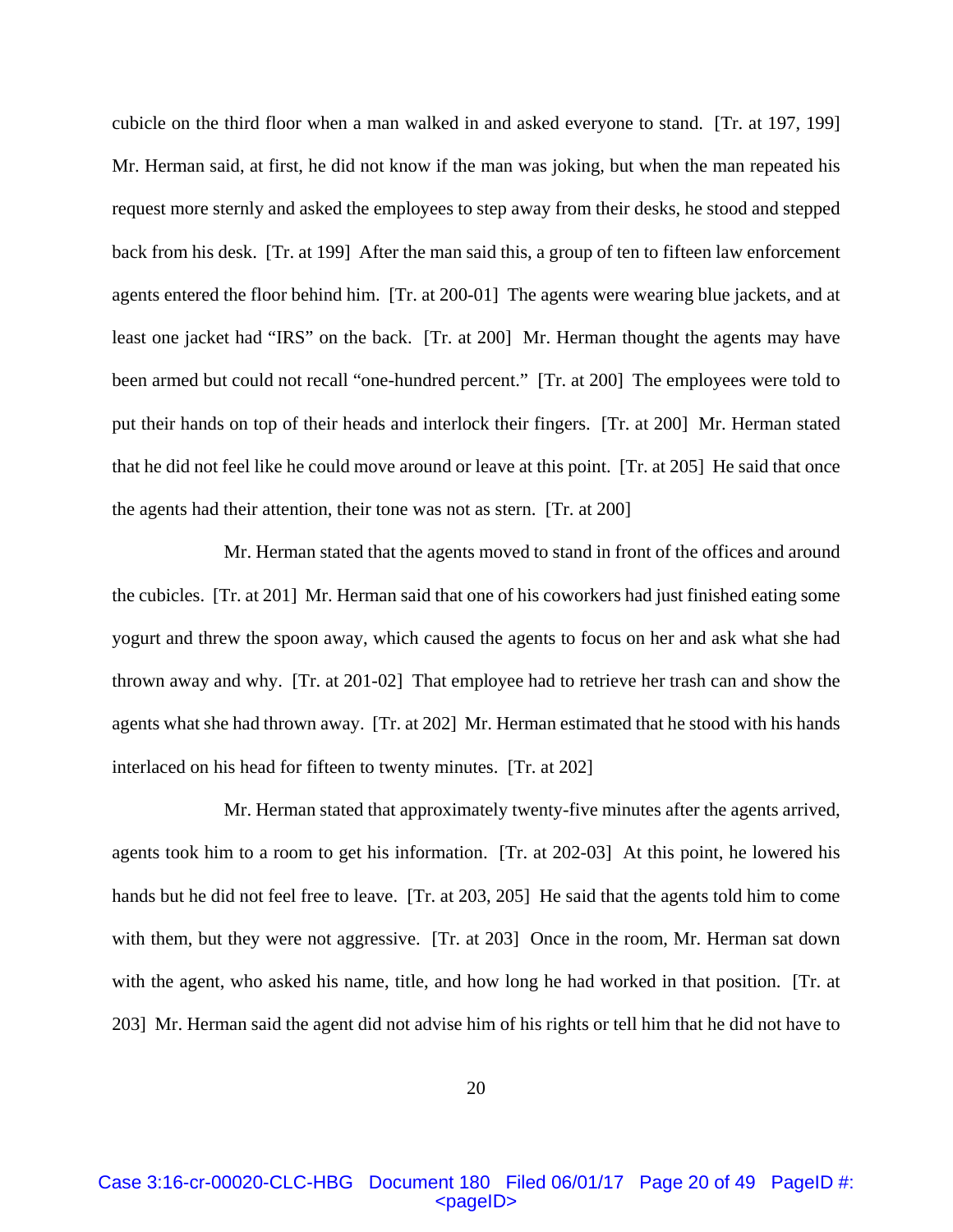talk to the agent. [Tr. at 204] After the agent took Mr. Herman's information, the agent told Mr. Herman that he could get his belongings and leave. [Tr. at 204] Mr. Herman asked what he could take, and the agents showed him what he was allowed to take with him, which was his folder or his briefcase. [Tr. at 204] He was escorted to the stairs. [Tr. at 204] Mr. Herman stated that at no point, until the agents said he could get his belongings and leave, did he feel free to leave. [Tr. at 205]

 On cross-examination, Mr. Herman testified that when the agent first arrived on his floor on April 15, 2013, he was not sure whether it was a joke. [Tr. at 207] He agreed that after the other agents arrived, he realized that it was not a joke and, instead, that the agents were executing a federal search warrant. [Tr. at 207] Mr. Herman agreed that the agents used a more assertive tone initially but that, after the employees understood this was not a joke, their tone softened. [Tr. at 208] He agreed that the agents did not know what his coworker had thrown into the trash can. [Tr. at 209] At the time the coworker threw the item away, the agents had already told the employees not to touch anything on their desks. [Tr. at 209] He agreed that when the agents told him he was free to leave, he understood that he could leave and he left. [Tr. at 209]

 Barbara Yarber testified that on April 15, 2013, she worked as the administrative assistant for the direct sales division at Pilot Flying J. [Tr. at 211] On that day, she was in her cubicle on the top floor of the Pilot headquarters. [Tr. at 211-13] Ms. Yarber's cubicle was beside Heather Jones's cubicle. [Tr. at 213; Exh. 3, p.2] Ms. Yarber said two men entered the main door to their work area, and someone said, "This is a raid." [Tr. at 213] Ms. Yarber stated that she could not hear clearly because she was in the back of the room. [Tr. at 213] She said the agents used a forceful tone to tell the employees to stand, place their hands on their heads, and step away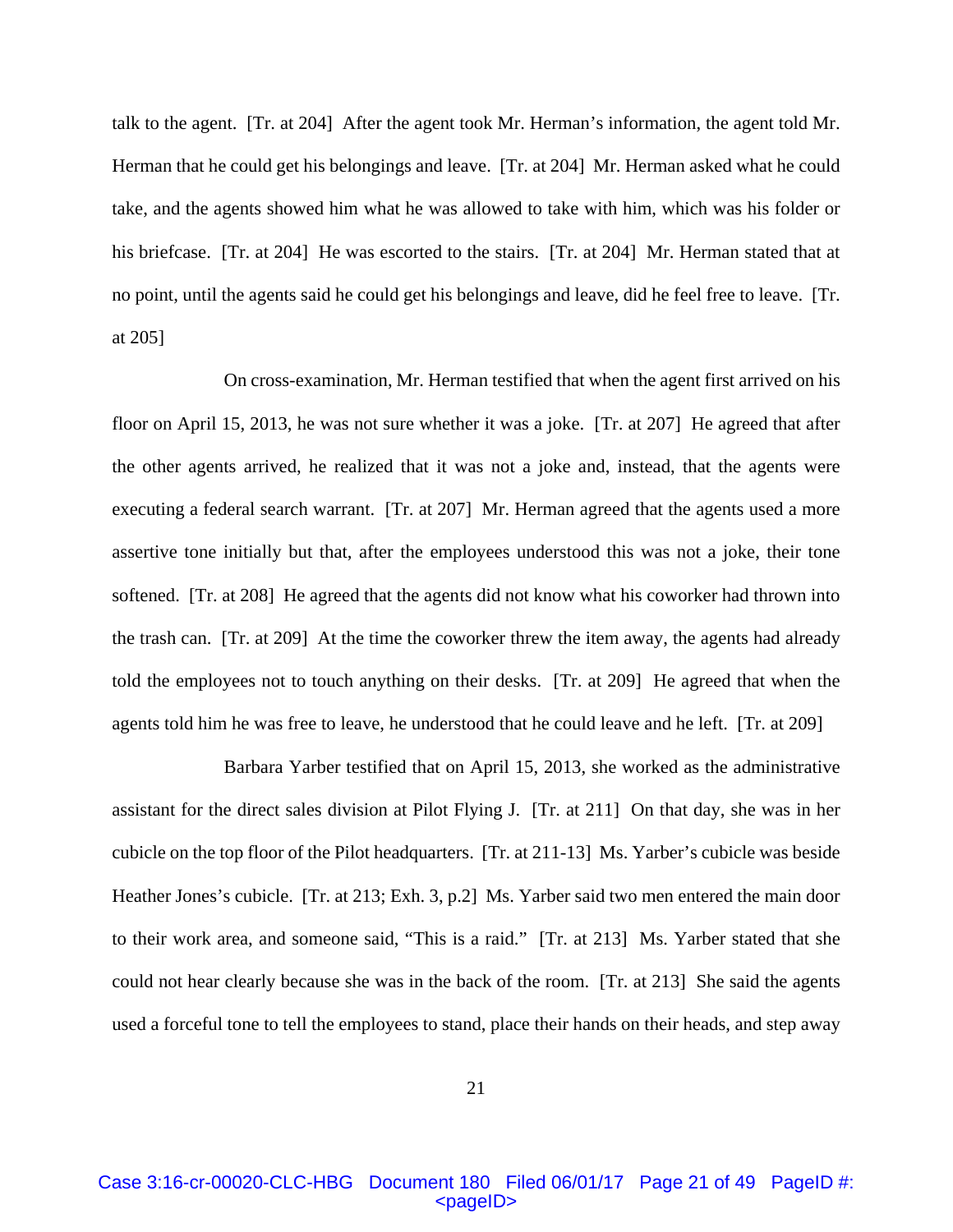from their computers and telephones. [Tr. at 213-14] The agents also told them not to talk. [Tr. at 214] Sixteen more agents gradually entered the floor. [Tr. at 213-14] The agents wore uniform jackets with IRS or FBI on them, and some wore bulletproof vests. [Tr. at 213] Ms. Yarber stated that the agents had weapons. [Tr. at 213]

 Ms. Yarber said that she complied with the agents' instructions. [Tr. at 213] She stated that as the employees stood with their hands on their heads, the agents walked the hallway between the offices and the cubicles. [Tr. at 214] Ms. Yarber said that one woman was on the telephone when the agents entered the room and did not realize what was happening. [Tr. at 215] The agents asked her to hang up the telephone several times, but she did not hear them. [Tr. at 215] When the agents walked to her cubicle, she quickly ended the call. [Tr. at 215] Ms. Yarber testified that once the employees were allowed to lower their hands, another employee threw a spoon away. [Tr. at 215] Ms. Yarber said that "several agents descended on her and pulled the spoon out of the garbage." [Tr. at 215] Ms. Yarber said she stood with her hands on her head for at least thirty minutes. [Tr. at 215] During this time, she was "pretty stressed out." [Tr. at 215] Ms. Yarber said that several employees needed to use the restroom, and agents escorted them to the restroom. [Tr. at 216] Once the employees were allowed to lower their hands, agents began approaching employees and speaking with them in the offices. [Tr. at 216] She said an agent walked up to her with a diagram of the cubicles on a clipboard, asked her identity, and told her she could go. [Tr. at 216] Ms. Yarber said that she did not feel free to leave or to move about during the encounter, until the agent told her she could go. [Tr. at 217]

 On cross-examination, Ms. Yarber testified that two agents entered the top floor initially, and then the other agents came gradually. [Tr. at 218] She said the eighteen agents stood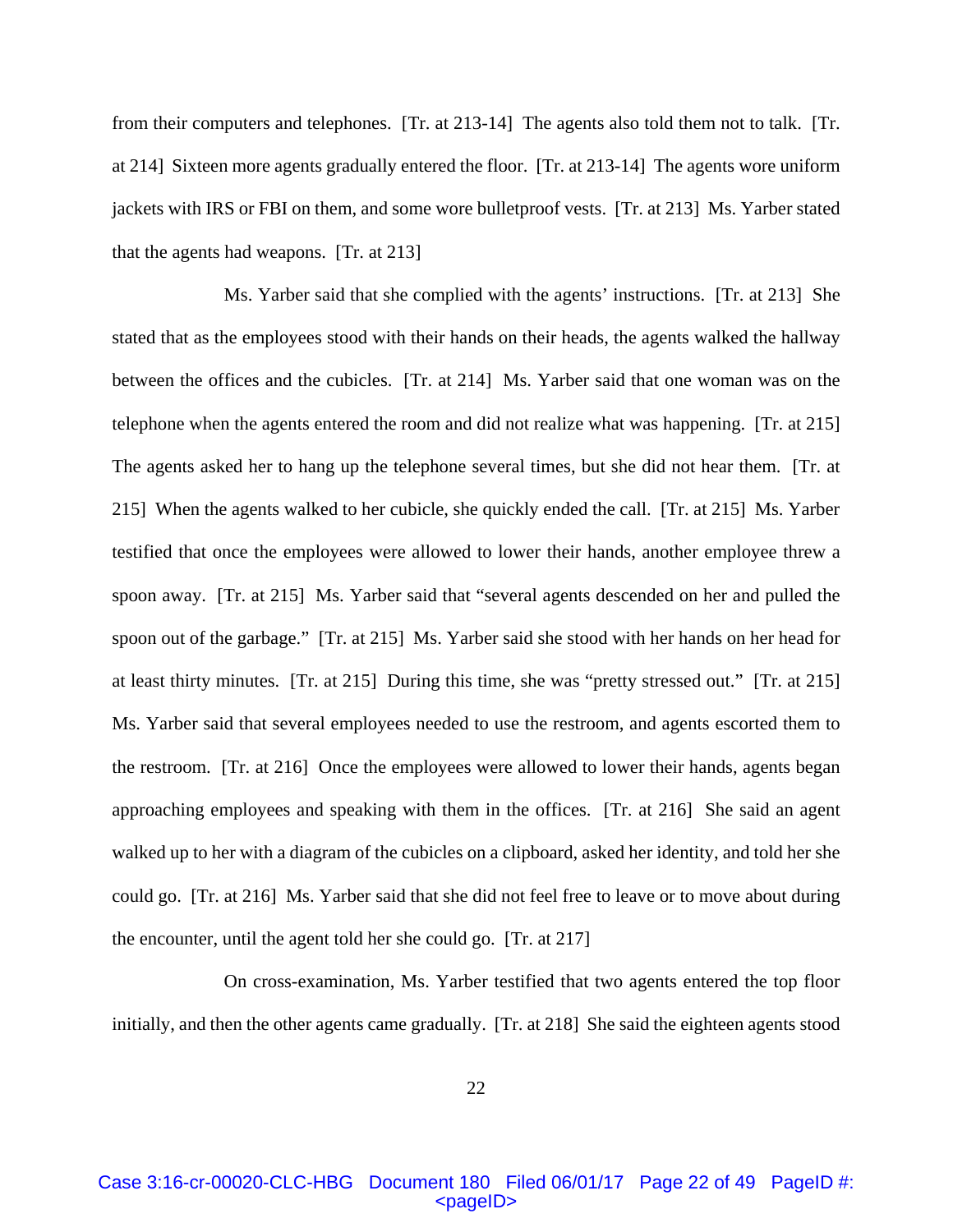in the hallways and between the cubicles. [Tr. at 218] She agreed there are seven offices and seventeen cubicles in the area the agents were controlling. [Tr. at 218-19] She said that when she left the building, she saw numerous fire trucks blocking the two entrances to the Pilot parking lot. [Tr. at 221]

 Heather Jones testified that on April 15, 2013, she worked for Pilot Flying J. [Tr. at 222] On that day, she was sitting at her desk in her cubicle in the direct sales area on the third floor of Pilot headquarters in Knoxville. [Tr. at 222-23] She stated that a man entered the work area, announced he was with the government and that it was a raid, and ordered the employees to stand up. Defendant Jones said that her cubicle was in the back, so she could not hear him very well. [Tr. at 223] The man also commanded them to step at least two feet away from their computers, to put their hands on their heads, and to be quiet. [Tr. at 224] Between fifteen and twenty more agents entered the work area after this man. [Tr. at 224] Jones said that she stood with her hands on her head for at least fifteen or twenty minutes. [Tr. at 224] She stated that she did not feel like she could leave or move about during this time. [Tr. at 227-28]

 Defendant Jones stated that while she was standing with her hands on her head, a coworker threw an item in the trash, and the agents rushed to question that individual about what she did and why she had moved. [Tr. at 224] Defendant Jones said that if an employee needed to use the restroom, the agents escorted that person to the restroom. [Tr. at 225] She stated that a few minutes after the agents arrived, some coworkers were whispering and were "called out" by the agents for whispering. [Tr. at 225]

 Defendant Jones testified that about twenty minutes after the agents arrived, some agents began looking for certain employees on a list. [Tr. at 225] Defendant Jones said that two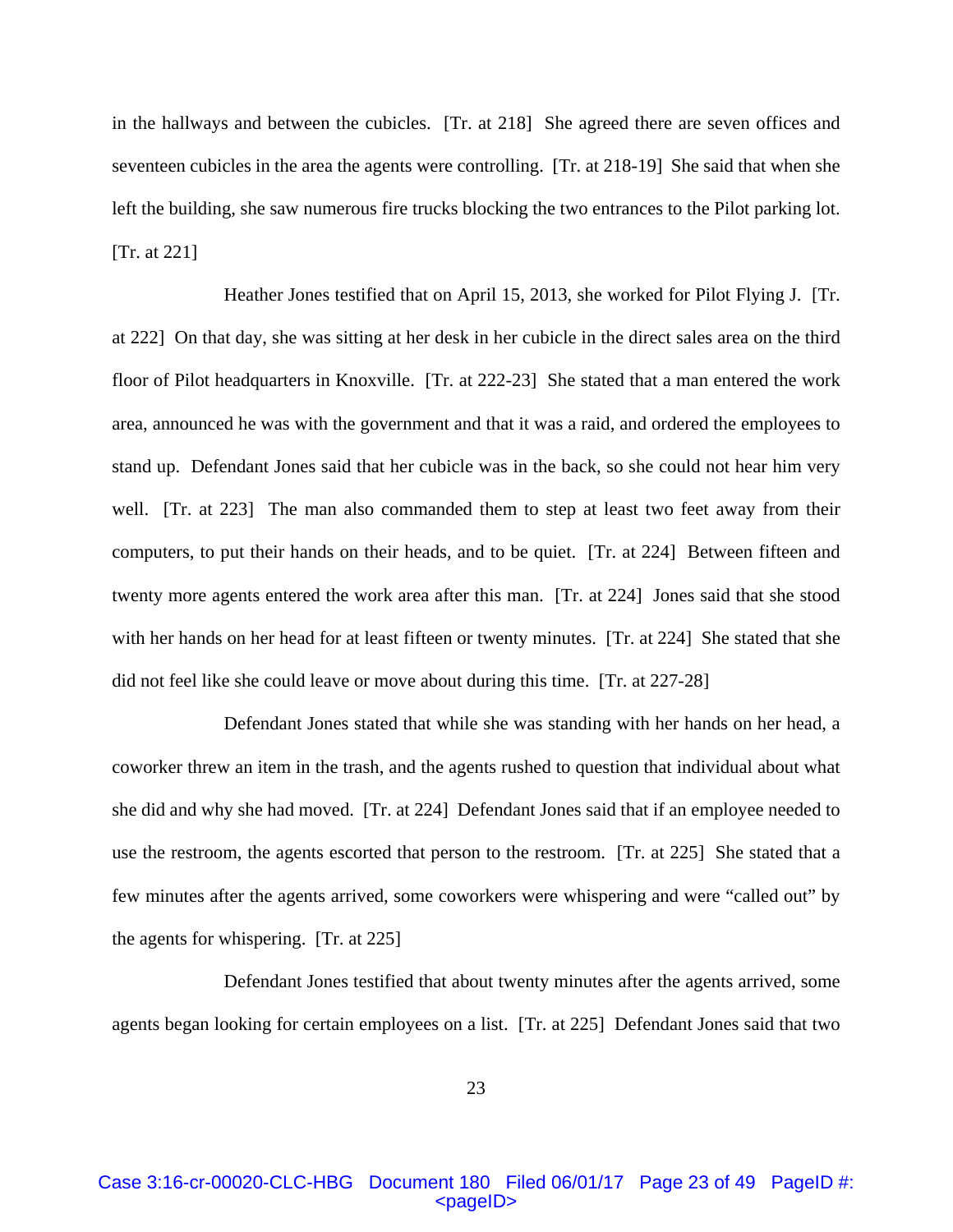female agents came to her and said, "You need to come with us." [Tr. at 225] The agents escorted her to an office and closed the door. [Tr. at 226] Defendant Jones said that she sat in a chair with her back to the door and facing the window. [Tr. at 227] She said the agents sat beside each other facing the door. [Tr. at 227] Defendant Jones said the first thing the agents said to her was "Well, you know why we're here," and that they needed to ask her some questions. [Tr. at 227] Defendant Jones did not recall the agents telling her that she did not have to answer questions or that she was free to leave. [Tr. at 227] She said that the interview lasted thirty to forty-five minutes and that she did not feel like she could leave during the interview. [Tr. at 227-28] She stated that none of the agents advised her of her *Miranda* rights that day. [Tr. at 228] At the end of the interview, the agents escorted her to the door of the building. [Tr. at 228]

 On cross-examination, Defendant Jones stated that the agents advised the employees in the cubicle area to sit still and not touch anything. [Tr. at 229] She guessed that one employee did not follow the agents' instructions when she threw an item away. [Tr. at 229] The agents then looked at what the employee threw away. [Tr. at 229] Defendant Jones said the agents were gruff and forceful, which caused her to be concerned. [Tr. at 230] She agreed that the employees in the direct sales division had access to a shared drive. [Tr. at 231] Defendant Jones stated that she did not recall Agents Lee and Vehec telling her that she did not have to answer questions when they approached her that day. [Tr. at 232] Defendant Jones admitted that after she entered the office, the agents told her that she did not have to talk to them but that they had some questions for her. [Tr. at 233] She agreed that it is possible that the agents told her that she was free to leave and that she did not recall it now. [Tr. at 236]

24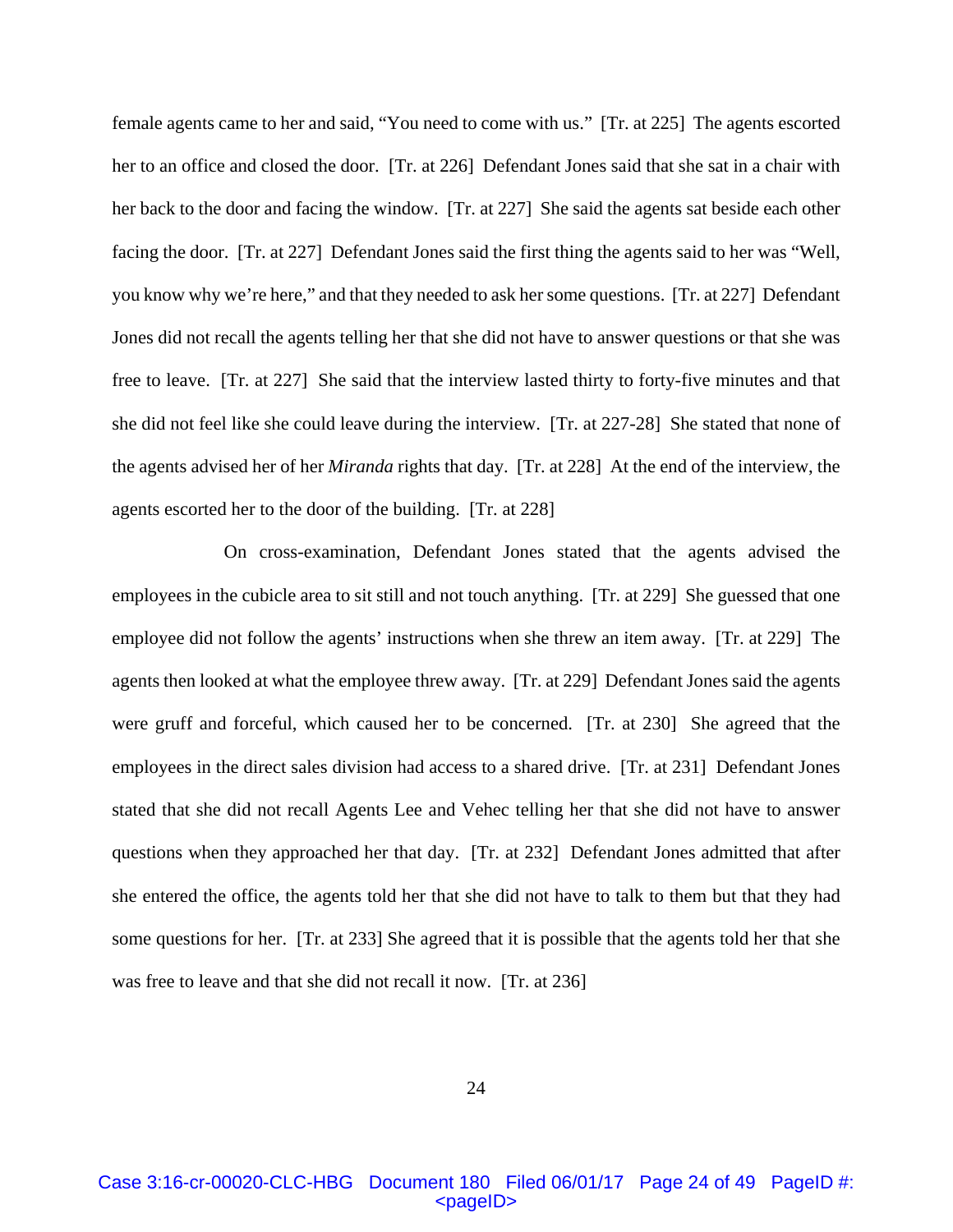On redirect examination, Defendant Jones said that she remembered the agents telling her that she did not have to talk to them once they had moved from the cubicle area into an office. [Tr. at 237-38]

 James Scott Wombold testified that on April 15, 2013, he was the Vice President of national accounts at Pilot Flying J. [Tr. at 241] His office was located on the top floor of the Pilot headquarters building. [Tr. at 241] He stated that on the afternoon of April 15, 2013, he was sitting at his desk, when he heard noise from outside of his office. [Tr. at 242] He stated that this was unusual, because the white noise system typically blocked the noise from the employees outside of his office. [Tr. at 242] Through his open door, he could see some of the inside sales representatives standing and placing their hands on their heads, and "a little bit of panic . . . ensuing." [Tr. at 242-43] Defendant Wombold stepped into the hallway and saw law enforcement officers in blue blazers with IRS or FBI on the back coming onto the floor. [Tr. at 243-45] He said the agents were yelling at the employees to stand up, step away from their desks, back away from their computers, put their hands up, and interlock their fingers on top of their heads. [Tr. at 243-44] He said the inside sales representatives stood in their cubicles with their hands clasped over their heads, and some were upset and crying or sobbing. [Tr. at 244]

 Defendant Wombold said he stood outside of his office and watched what was occurring for two or three minutes. [Tr. at 245] FBI Special Agent Andy Fisher and another agent approached him, asked who he was, and identified themselves. [Tr. at 245-46] According to Wombold, the agents then demanded in a "very firm" tone that he step back into his office. [Tr. at 246] He complied, and the agents followed him into his office. [Tr. at 246] The agents asked him to sit down, and Wombold sat in the chair behind his desk. [Tr. at 247] One of the agents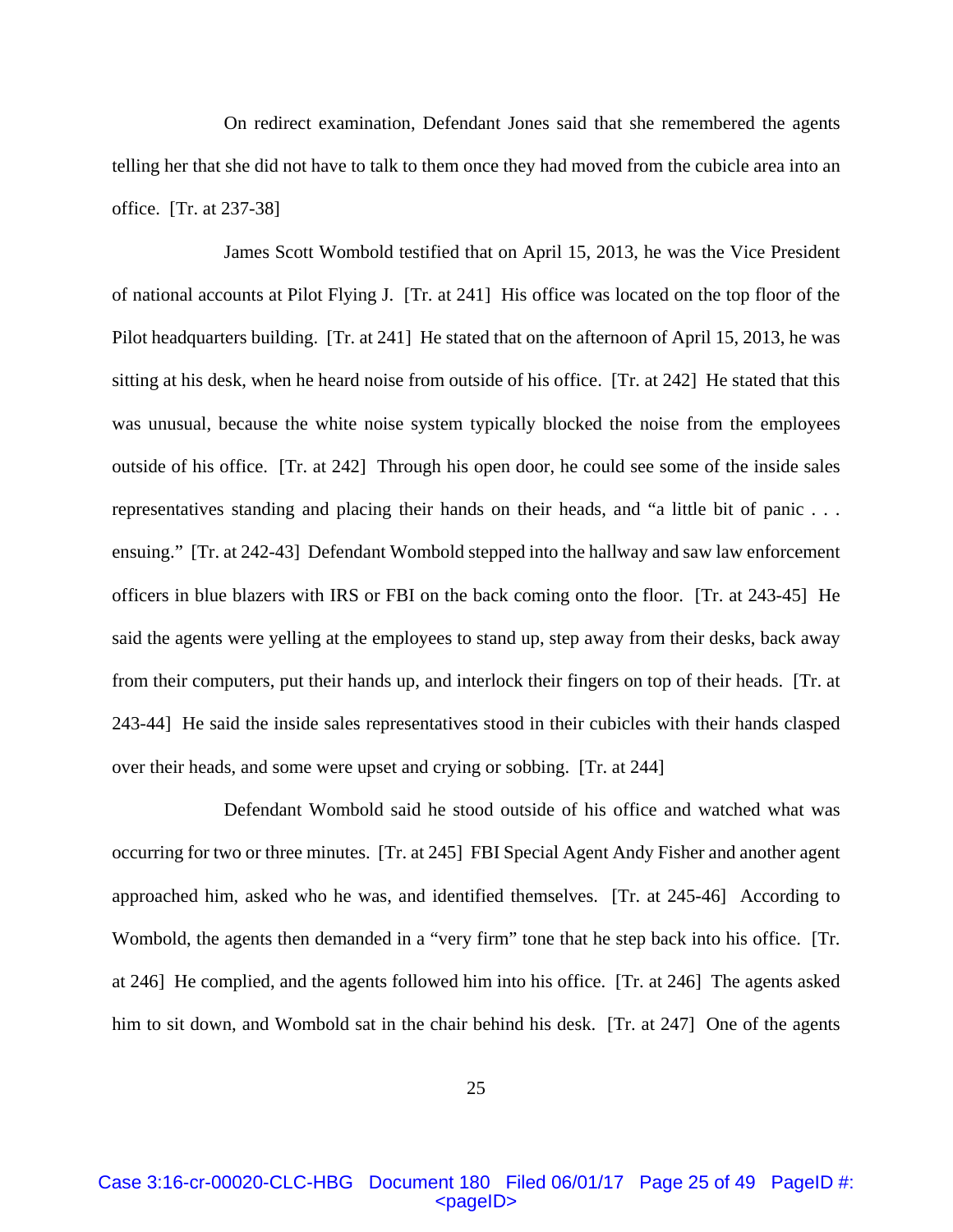partially closed the office door, leaving it open six or eight inches. [Tr. at 247] Defendant Wombold said for the next fifteen to twenty minutes, he looked through the partially open door from time to time, saw employees with their hands still intertwined on their heads, and heard a "muffled chaos." [Tr. at 247-48] He said, during this time frame, he did not see or hear anything that caused him to believe the agents were allowing the employees to leave. [Tr. at 264]

 Defendant Wombold said the agents sat across from him in the chairs closest to the door. [Tr. at 248-50] He said the interview began cordially, with the agents stating that they wanted to ask him some questions. [Tr. at 250] He said the agents told him that they did not believe he had done anything wrong. [Tr. at 250] However, the agents said they believed that he knew the wrongdoer, and they asked him to cooperate. [Tr. at 250] Wombold said he told the agents that he wanted to cooperate. [Tr. at 251] Wombold testified that at the start of the interview, the agents said they could interview him in his office or offsite. [Tr. at 251] Wombold said the way they framed the question caused him to think the choice was to be interviewed at his office or at their office. [Tr. at 251-52] He denied that the agents ever clarified what they meant by "offsite." [Tr. at 252] He said he asked to be interviewed in his office, because he did not want to go to their office. [Tr. at 252] Wombold said he did not recall the agents offering to move to an alternative location later in the interview. [Tr. at 252] After this preliminary discussion, the agents asked Wombold if he knew Manny or Manuel. [Tr. at 250, 253]

 Defendant Wombold said he remained seated in his chair behind his desk for the duration of the interview. [Tr. at 253] Located on his office wall beside the door was a white board with the names of most of Pilot's national accounts. [Tr. at 253, Exh. 18] Wombold said the agents questioned him about those accounts. [Tr. at 253] He said he did not recall the agents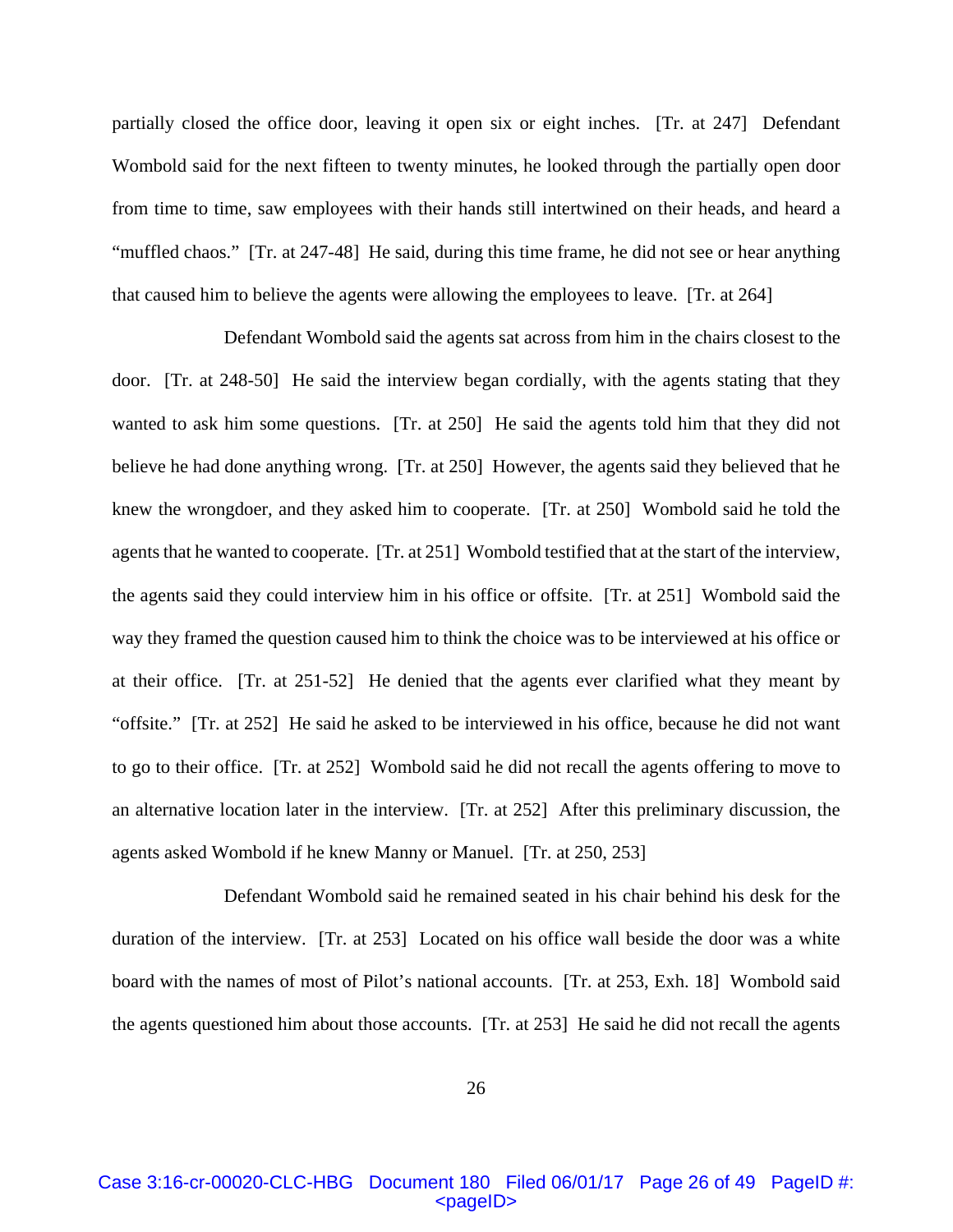leaving their seats to question him about items on the white board. [Tr. at 254] He said the cordial tone of the interview changed when the agents asked him which of the customers on the white board had he cheated. [Tr. at 255]

 Defendant Wombold stated that during the interview, he "felt like" the agents were armed. [Tr. at 254] He said he answered all of the agent's questions and that the agents did not doubt his answers, but they did take an accusatory tone. [Tr. at 254, 256] Wombold stated that the agents never advised him that he could decline to answer questions or to be interviewed. [Tr. at 255] He said the agents did not advise him that he was free to leave or that he was free to consult with counsel before talking to them. [Tr. at 255] Wombold testified that about thirty to forty-five minutes into the interview and the second time the agents asked him to point out a customer on the board, he said, "Guys, I think this is where I need to take a step back and see if I can get somebody from our legal department to guide me through these questions." [Tr. at 256] He said he indicated to the agents that he was talking about a lawyer who worked for Pilot. [Tr. at 256] Wombold stated that the agents replied that he watched too much television and that it did not work like that. [Tr. at 257] Wombold said he took this to mean that he did not know how the system worked and that he was going to answer their questions. [Tr. at 257-58] He said the agents did not stop questioning him or allow him to talk to an attorney. [Tr. at 257] Wombold said the agents told him that if he cooperated, it would bode well for him in the future but that if he did not cooperate, it would not bode well for him. [Tr. at 258] He said the tone of the interview became more aggressive as it progressed. [Tr. at 259]

 Defendant Wombold testified that during the interview, his cellular telephone was on his desk, and it rang several times. [Tr. at 259] One of the agents picked up Wombold's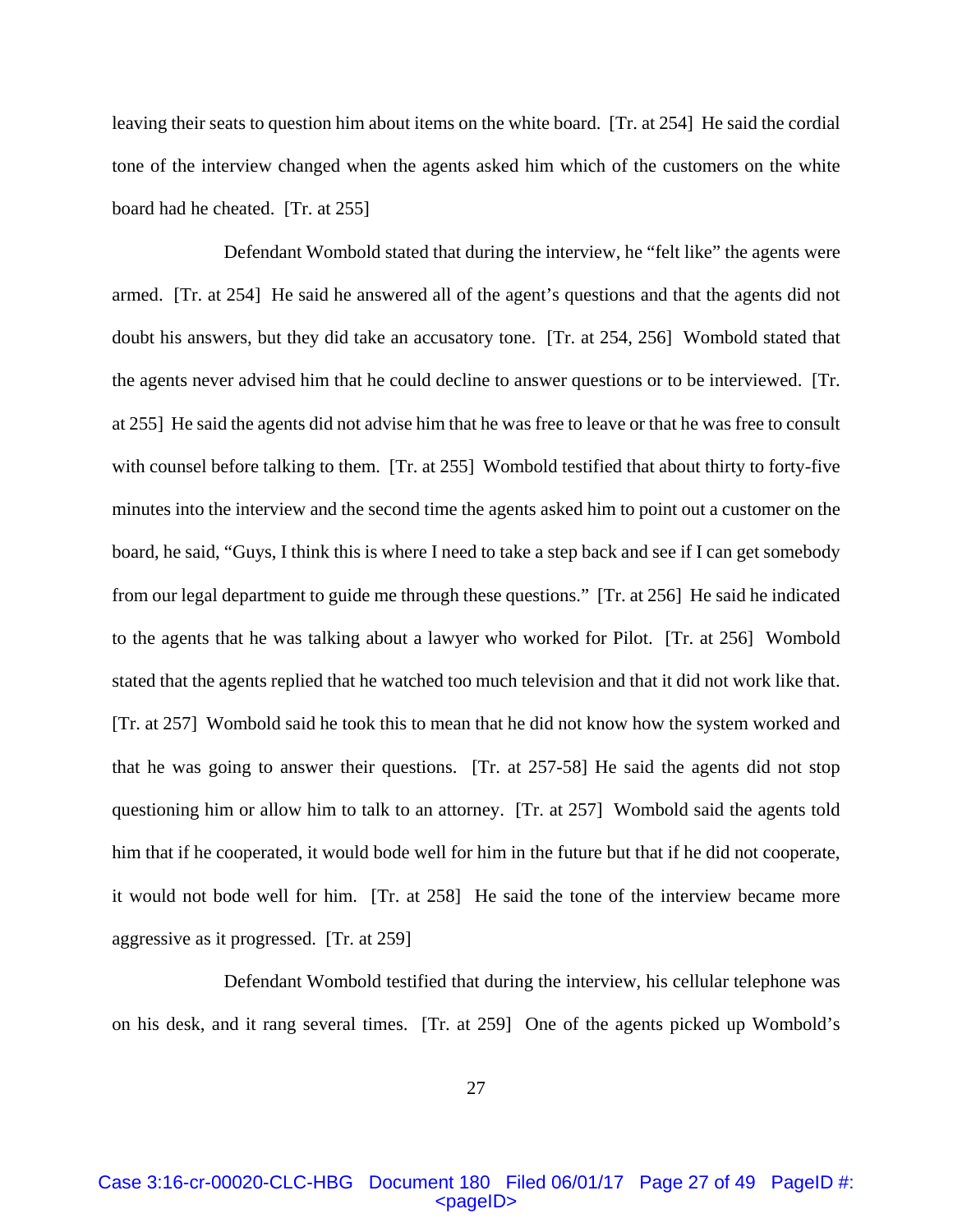cellular telephone, looked at it, and placed it on the desk near him. [Tr. at 260] Wombold said he felt like the agents were controlling his telephone because they had moved it closer to them and were asking questions about the people who called. [Tr. at 260] He said the agents allowed him to answer one call, when he begged to reassure his wife that he was okay. [Tr. at 259]

 Defendant Wombold stated that the third time the agents asked him to find a customer on the white board whom he had cheated, he leaned down to think. [Tr. at 260] The agent told him to back away from his desk, came around his desk, and looked under it. [Tr. at 260] Wombold said that he complied with the command to back away and that nothing was under his desk. [Tr. at 261] He said he felt like he had no choice except to comply with the agents' commands. [Tr. at 261] Wombold said that the interview lasted two hours and that the agents did not offer him a break. [Tr. at 261] He stated that the interview ended when the agents stared at him for five minutes, then said, "Okay, you're done," and walked him out of the building. [Tr. at 262] Wombold said that he did not feel free to leave the interview or the building until he arrived at the door. [Tr. at 262] He said at the beginning of the interview, he did not feel like he was under arrest but that, by the end of the interview, he was wondering whether he would be allowed to leave or would be taken away. [Tr. at 263]

 On cross-examination, Defendant Wombold remained firm in his testimony that employees were sobbing during the raid on April 15, 2013, although none of the other witnesses had mentioned that. [Tr. at 266-67] He stated that his office door was open six to eight inches during the interview. [Tr. at 268] He said looking through that opening, he could see three or four employees with their hands up. [Tr. at 268] Wombold said he "had no problem meeting with" the agents and that he "told them [he] would voluntarily meet with them." [Tr. at 269] He said when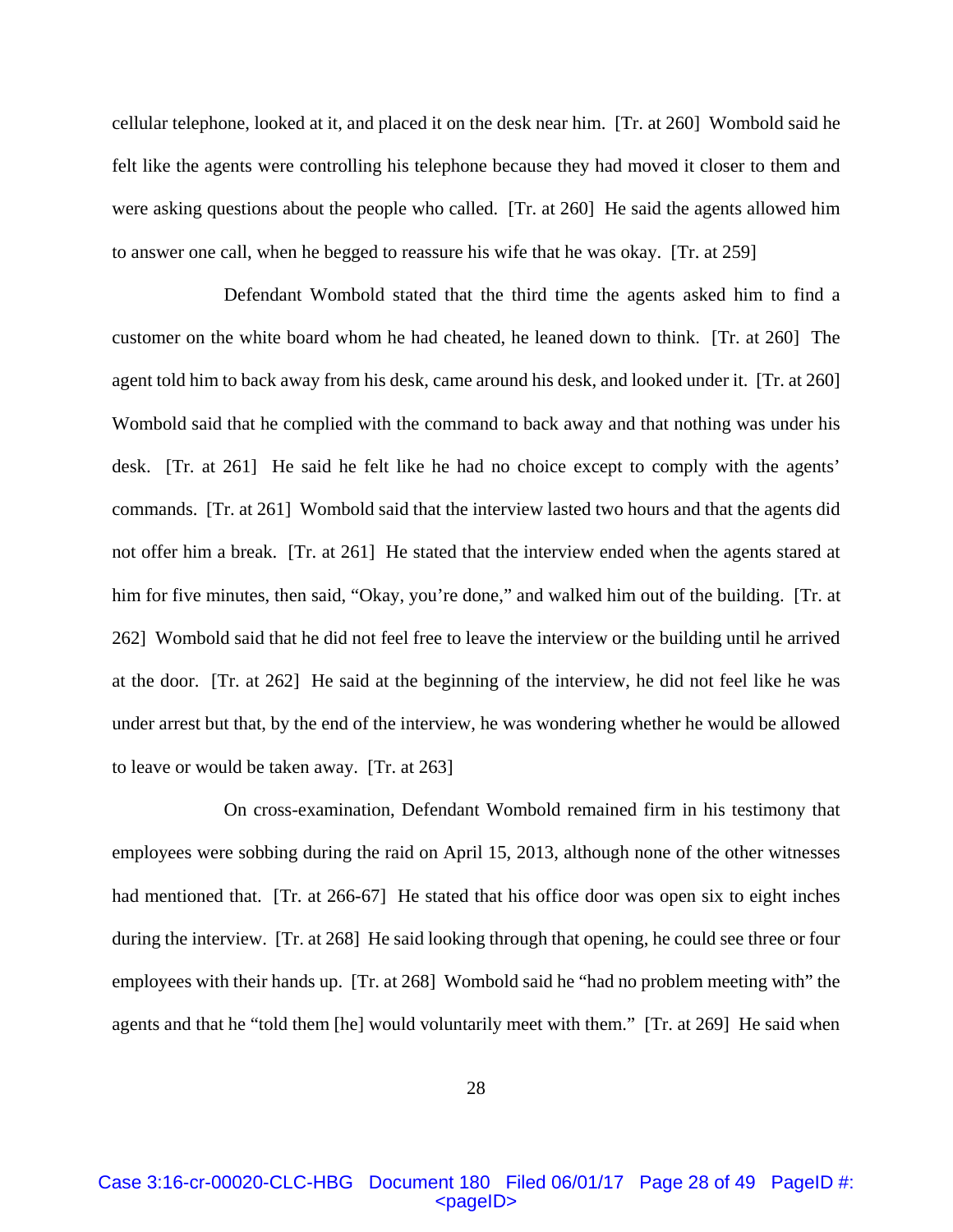the agents entered his office and asked if he would talk to them, he said, "Yes," because "he wanted to do what he could to help." [Tr. at 269] Wombold agreed that he also wanted to learn more about what was going on with the federal investigation, after learning about the execution of a search warrant at Brian Moshier's house in Iowa. [Tr. at 269] He said that around 1:00 p.m., he received a call or a text from his wife about the Iowa search warrant. [Tr. at 270] As a result of the information he received from his wife, he called Brian Mosier's wife and learned the Mosier residence was being searched. [Tr. at 275-76] Wombold agreed that he then called Mark Hazelwood. [Tr. at 277] He testified that he assumed he and Hazelwood talked about the search of Mosier's residence, although he did not recall for sure. [Tr. at 277] Wombold agreed that he was curious about what was happening in Iowa, and when the federal agents executed the search warrant at Pilot headquarters, he "wanted to know how [he] was involved in it, why it involved me." [Tr. at 282]

 Defendant Wombold stated that when the agents first entered his office, he and the agents made small talk. [Tr. at 280] At 1:54 p.m., Mark Hazelwood called Wombold's cellular telephone. [Tr. at 281] The agents looked at his phone and asked who is Hazelwood. [Tr. at 281] Wombold said he did not recall seeing any guns on April 15, 2013, but it was a "very aggressive raid[,]" which made him feel like weapons were involved. [Tr. at 282-83] Wombold said that he told the agents that he "wanted to go get somebody from our legal department to help guide me through the questions[.]" [Tr. at 284] He said he made this comment because the agents' questions were becoming "a little more accusatory." [Tr. at 284] He stated that he did not say that he wanted to get a lawyer. [Tr. at 284]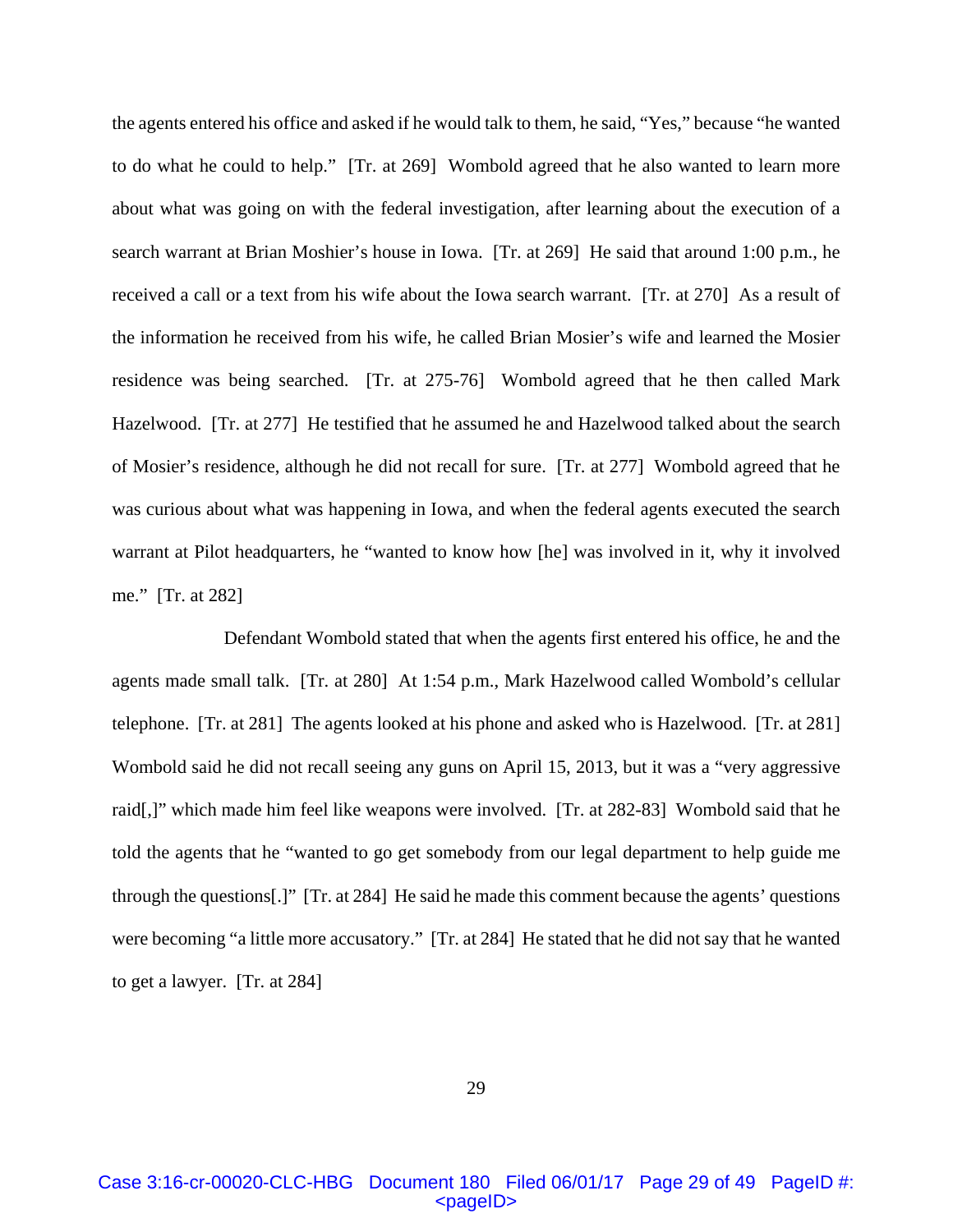Defendant Wombold testified that although the interview was voluntary when it started, as the interview progressed, "there was nothing voluntary about it[,]" causing him to think that he might not get to leave. [Tr. at 284-85] He denied that halfway through the interview, the agents gave him the opportunity to move to another location. [Tr. at 285]

 On redirect examination, Defendant Wombold said that he characterized the beginning of the raid as "panic ensuing" because it was noisy and eighteen to twenty agents were coming onto the floor. [Tr. at 286] He said he did not mistake the raid for a joke due to the stress and panic involved for the Pilot employees. [Tr. at 288] He said even after hearing about the search warrant for Mosier's house, he did not think agents would raid Pilot headquarters. [Tr. at 288] He said he did not know if the raid began at 1:48 p.m. [Tr. at 288-89] He said that immediately after a call from Mark Hazelwood registered on his cellular telephone, the agents asked him, "Who is Mark Hazelwood?" [Tr. at 289]

#### **III. FINDINGS OF FACT**

 On April 15, 2013, federal agents executed a search warrant at the Iowa residence of Pilot employee Brian Mosier. The agents hoped that Mosier would agree to make recorded telephone calls to other Pilot employees. Instead, Mosier's wife called the wife of Pilot Vice President Scott Wombold in Knoxville, Tennessee; told her of the search; and asked Mrs. Wombold to have Mr. Wombold call her. Around 1:00 p.m. EST, Mrs. Wombold called her husband Scott Wombold, who returned the call to Mosier's wife and also called his boss Mark Hazelwood, President of Pilot Flying J.

30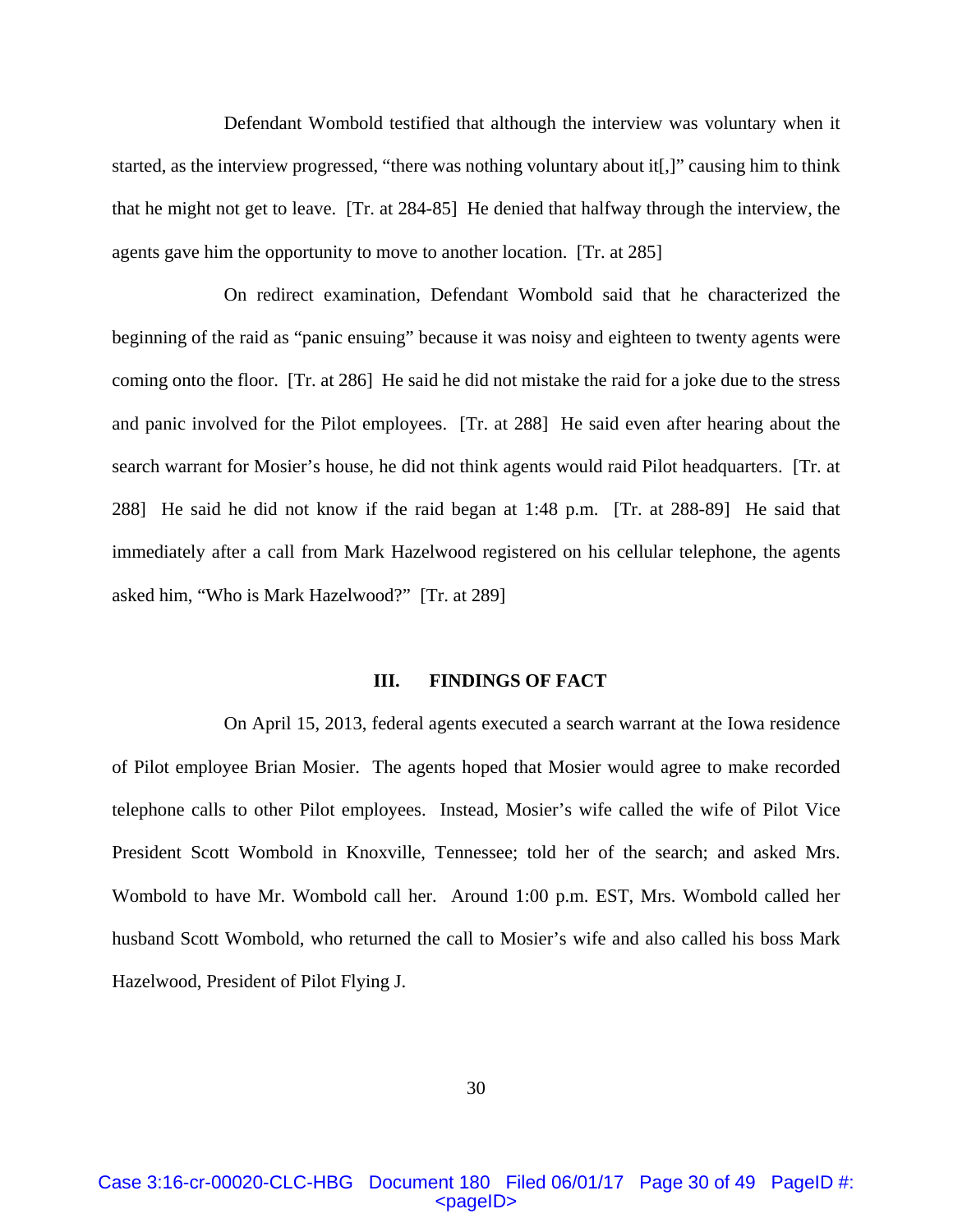At 1:48 p.m. that day, fifty-four law enforcement officers from several agencies executed a search warrant at the Knoxville, Tennessee headquarters of Pilot Flying J. Approximately twenty agents, who were wearing soft body armor under agency-identifying blue windbreakers, proceeded to the top floor, where the executive offices lined the perimeter of the building, surrounding an open area with rows of cubicles. The cubicle area is where the direct sales representatives worked. Although the agents were armed with service pistols, their weapons were not drawn. The first two agents to arrive on the top floor firmly instructed the direct sales representatives to stand, step away from their computers, and raise and interlock their hands over their heads. A white noise machine was in operation and some of the employees in the back could not hear the agents clearly. One employee, who was talking on her telephone, did not hear the agents at first and only ended her call when an agent walked up to her cubicle.

 As more agents arrived on the floor, they fanned out in front of the offices and around the cubicles. Some agents were tasked with securing the offices. Agents then sought out Pilot employees whom the agents were previously assigned to attempt to interview. Special FBI Agent Andrew Fisher and Special IRS-CID Agent Robert Masterson located Scott Wombold standing in the hallway outside of his office and near the cubicle area. Agents Fisher and Masterson recognized Wombold from a photograph, approached him, confirmed that he was Scott Wombold, and identified themselves. Agent Fisher told Wombold that they would like to ask him some questions because they thought he had information that would aid their investigation. Wombold agreed to meet with the agents. The agents and Wombold waited briefly in the hallway, while other agents finished securing the offices.

31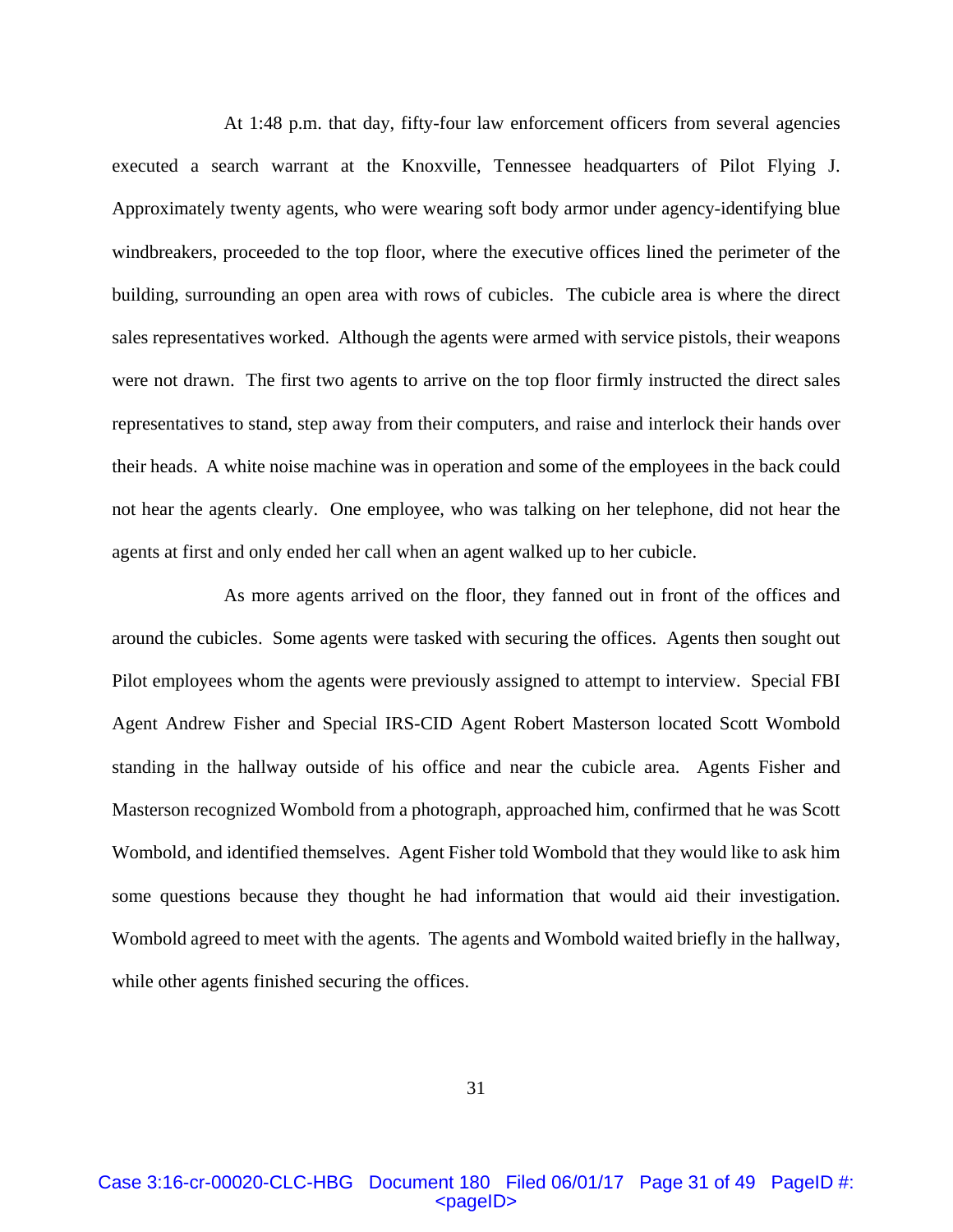Agents Fisher and Masterson walked with Wombold to his office and sat in two chairs, which were in front of Wombold's desk and near the door. The agents left the door to Wombold's office open six to eight inches. Wombold, who sat behind his desk and across from the agents, had an unobstructed path to the door. After a few minutes of cordial small talk, the agents told Wombold that the interview was voluntary, meaning that he was not required to talk to them. They said that Wombold was not under arrest and was free to leave. Wombold responded that he wanted to cooperate with them and "to do what he could to help." [Tr. at 269] The agents also told Wombold that they could interview him there in his office, or they could move to another location, such as a restaurant or his home, to talk. Wombold said that he preferred to remain in his office. Agents Fisher and Masterson were dressed in professional clothing, which covered their guns. The agents did not show their guns during the interview.

 Wombold's cellular telephone, which was lying on his desk, rang five times during the interview. The agents asked Wombold to refrain from answering his cellphone and noted the identity of the callers with each call. The agents questioned Wombold about customers listed on a white board on his office wall. At one point during the interview, Agent Fisher told Wombold that he did not believe Wombold was being candid with him. Wombold leaned forward and lowered his hands below the desk. Agent Fisher told Wombold to show his hands. Agent Fisher then stood, walked around the desk, and looked under it to make sure that Wombold did not have a weapon. After determining that Wombold did not have a gun, Agent Fisher returned to his chair and continued the interview.

 After one and one-half hours of questioning, Agent Fisher offered to move to another location of Wombold's choosing. Wombold declined this offer. Wombold's wife called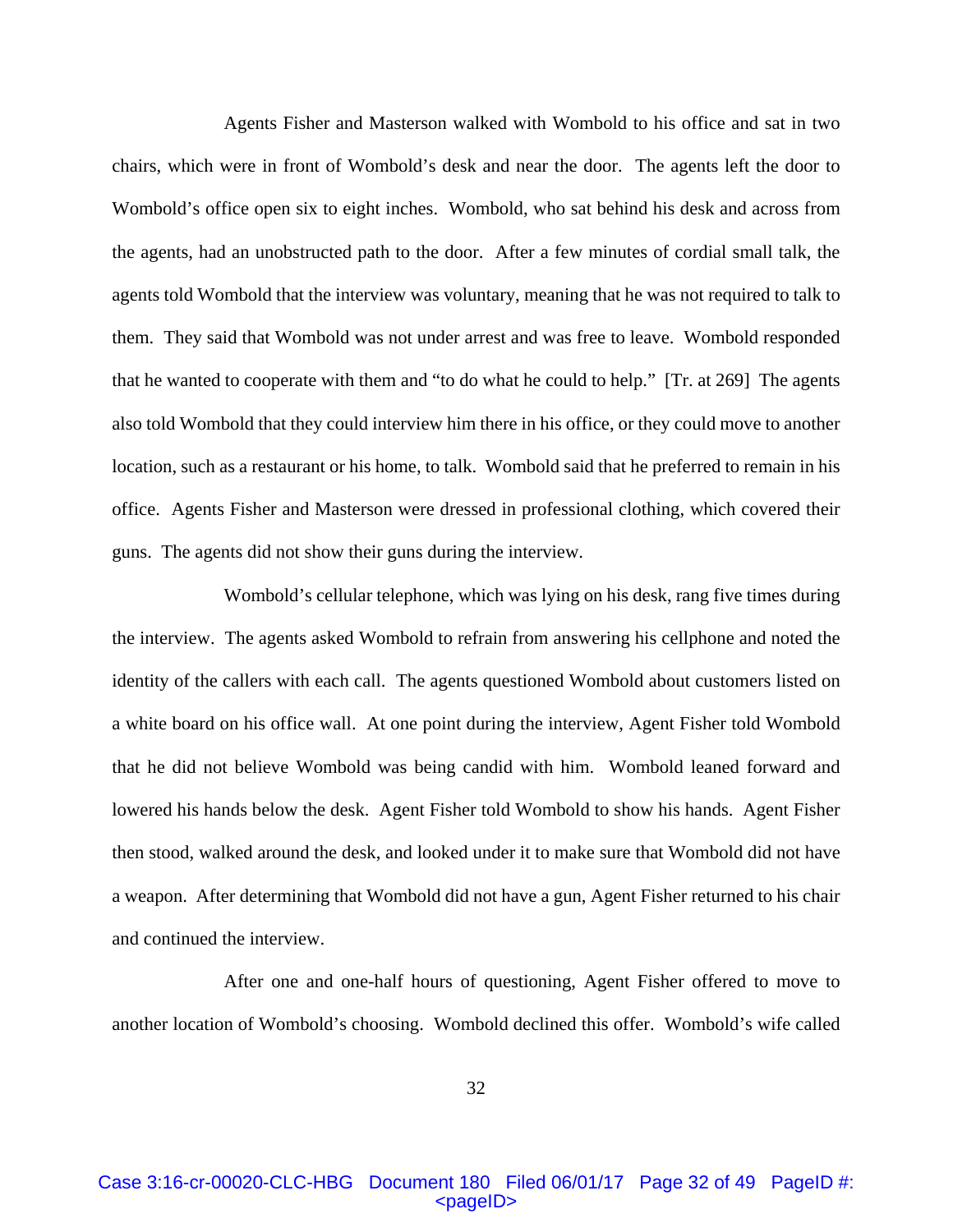his cellphone at 3:11 p.m. and again at 3:45 p.m. Wombold asked the agents if he could take this second call from his wife to let her know that he was alright. The agents permitted him to answer this call. The interview lasted about two hours, ending at 4:03 p.m. Wombold did not ask for a lawyer or a break during the entire interview. Agents Fisher and Masterson walked with Wombold to the door of the building, and Wombold left.

 While the interview of Defendant Wombold was taking place, other agents were working to identify the employees in the direct sales division cubicles. Within about ten to fifteen minutes of arriving on the top floor, the agents around the cubicle area allowed the employees to lower their hands and wait at or by their cubicles, although they were not allowed to touch their computers. At one point soon after the agents arrived, an employee threw away a plastic spoon, and the agents investigated what she had thrown away. Law enforcement had previously created a list of the Pilot employees whom they wanted to interview. Employees not on this list were allowed to leave, after they were identified. Kevin Herman, a national sales account representative, was allowed to gather his personal belongings and leave about thirty minutes after the agents first arrived. Barbara Yarber, an administrative assistant, was also allowed to leave approximately thirty minutes after the agents first arrived.

 Special IRS-CID Agent Susanne Lee and Special FBI Agent Joelle Vehec (then Joelle Olszewski) were assigned to interview Heather Jones. Agents Lee and Vehec located Heather Jones approximately twenty minutes after the execution of the search warrant began. They approached Jones in the hallway by the cubicle area, introduced themselves, and told Jones that they would like to ask her some questions. Agent Lee told Jones that she did not have to talk to them and that if she chose not to talk to them, she would be free to go. Jones agreed to talk with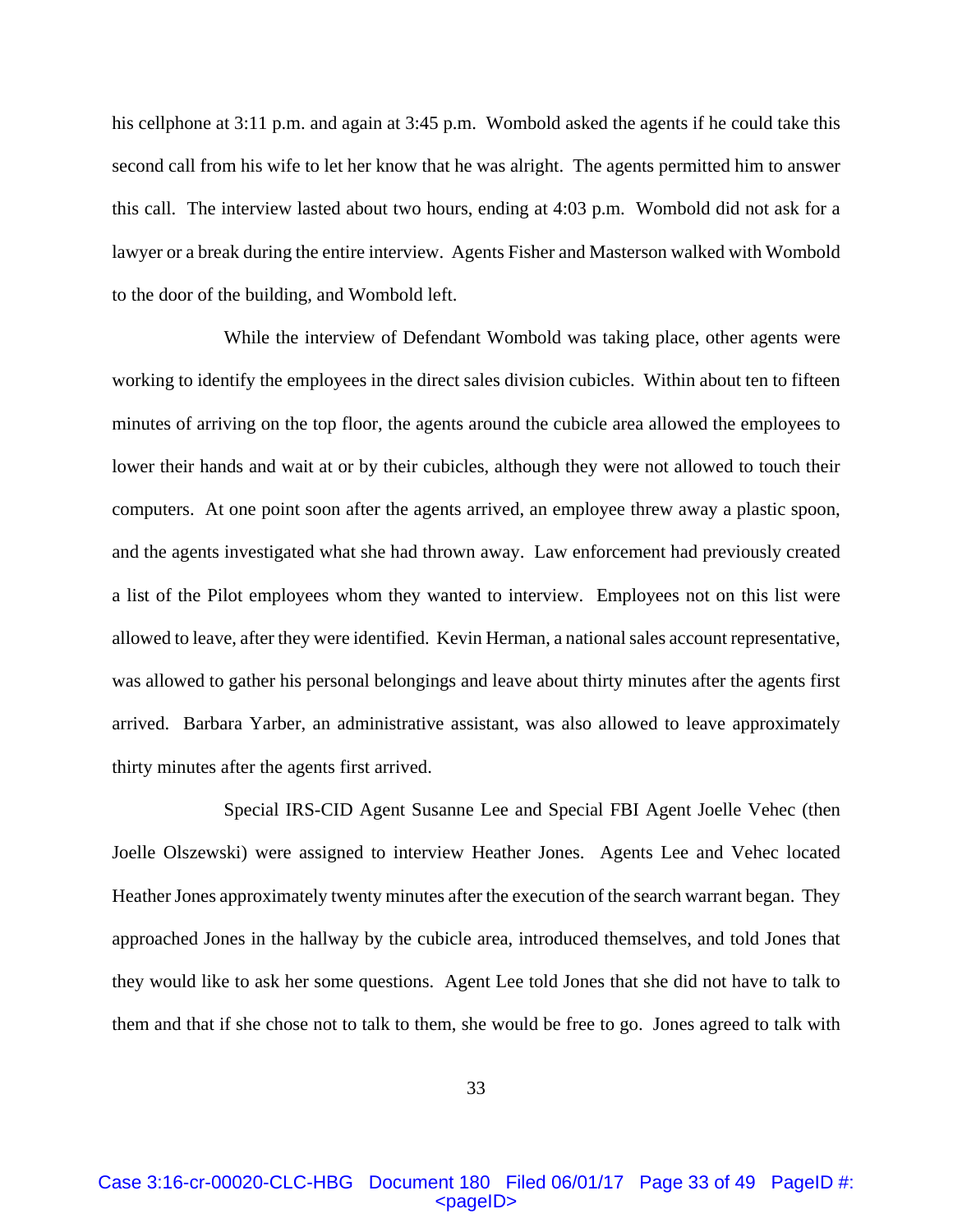the agents and walked with them to an empty office. Jones sat down behind the desk, and the agents sat in chairs across from Jones, who had her back to the office door. The office had one window. Agents Lee and Vehec were dressed in professional clothing and agency-identifying jackets. They were armed, but their jackets covered their weapons. The agents did not remove their guns during the interview, nor did they threaten to handcuff Jones.

 At one point during the forty-five-minute interview, Agent Lee thought that Jones was not being truthful. Agent Lee advised Jones of a federal statute prohibiting false statements to federal agents. Jones did not request an attorney during the interview. At the end of the interview, Agents Lee and Vehec accompanied Defendant Jones to the door of the building, and Jones left.

## **IV. ANALYSIS**

Defendants Wombold and Jones argue that the statements they made during the search of Pilot headquarters on April 15, 2013, must be suppressed because the agents failed to advise them of the *Miranda* warnings in violation of the Fifth Amendment. Both Defendants maintain that the agents subjected them to custodial interrogation because a reasonable person in those circumstances would not have felt free to leave. The Government responds that the *Miranda* warnings were not necessary because neither Defendant Wombold, nor Defendant Jones, were in police custody. Instead, the Government maintains that the Defendants both agreed to be interviewed by federal agents at their place of employment. It contends that a reasonable person in the Defendants' circumstances would have felt that he or she could end the interview at will.

# Case 3:16-cr-00020-CLC-HBG Document 180 Filed 06/01/17 Page 34 of 49 PageID #: <pageID>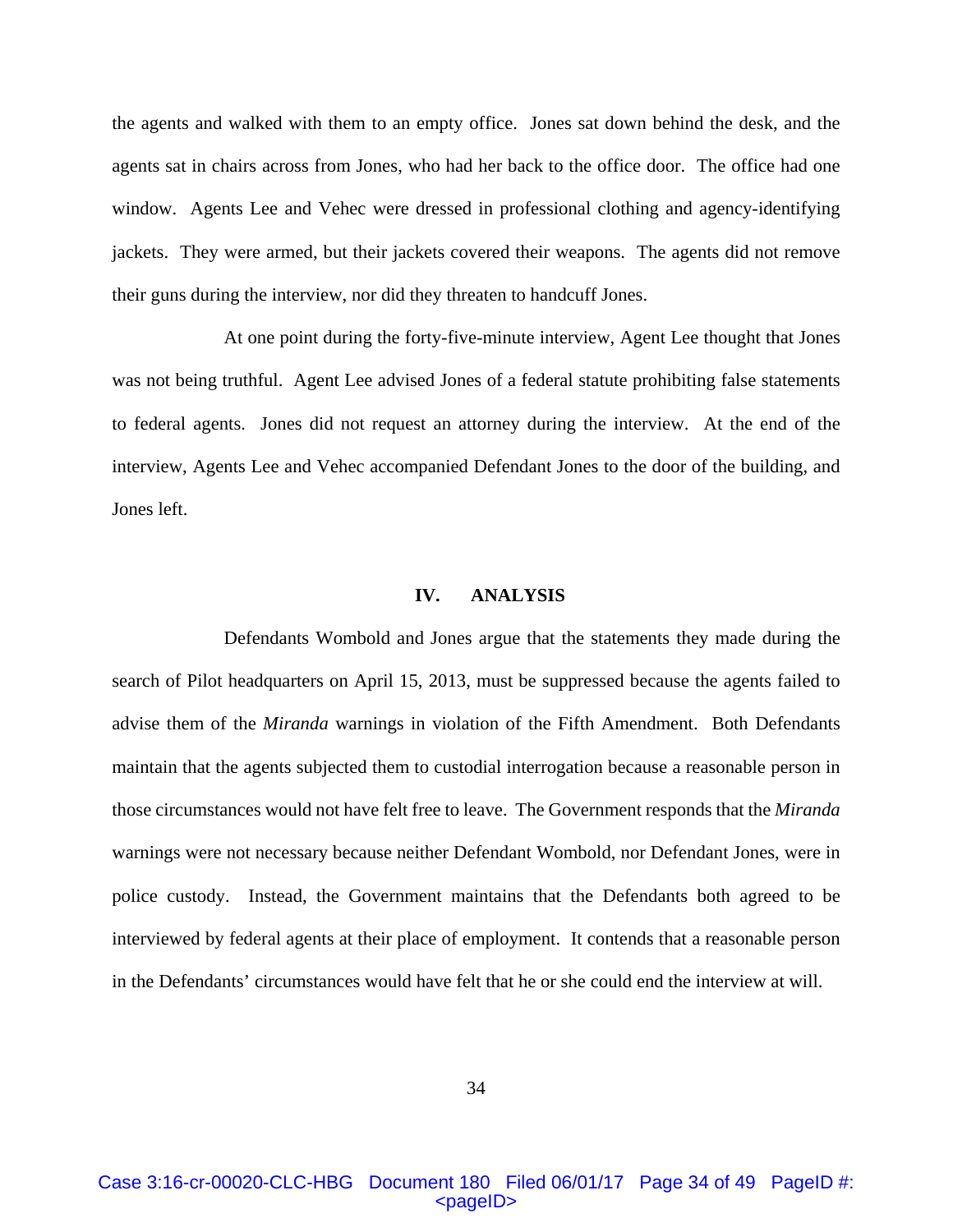The Fifth Amendment protects against a defendant being "compelled in any criminal case to be a witness against himself." In light of this protection, the Supreme Court has held that law enforcement officers cannot interrogate a suspect who is in custody until they advise the suspect of his or her rights under the Fifth Amendment. *Miranda v. Arizona*, 384 U.S. 436, 478-79 (1966); *see also United States v. Salvo*, 133 F.3d 943, 948 (6th Cir.), *cert. denied* 523 U.S. 1122 (1998) (6th Cir. 1998). "Statements elicited in noncompliance with this rule may not be admitted for certain purposes in a criminal trial." *Stansbury v. California*, 511 U.S. 318, 322 (1994); *Salvo*, 133 F.3d at 948.

The obligation to administer *Miranda* warnings to suspects only arises if there has been "such a restriction on a person's freedom as to render him 'in custody.'" *Oregon v. Mathiason*, 429 U.S. 492, 495 (1977) (per curiam). To determine whether an individual is in custody for purposes of *Miranda*, the Court examines the totality of the circumstances to assess how a reasonable person in that situation would have interpreted the situation. *Salvo*, 133 F.3d at 948; *see also United States v. Swanson*, 341 F.3d 524, 528 (6th Cir. 2003). "[T]he initial determination of custody depends on the objective circumstances of the interrogation, not on the subjective views harbored by either the interrogating officers or the person being questioned." *Stansbury*, 511 U.S. at 323; *Mason v. Mitchell*, 320 F.3d 604, 631 (6th Cir. 2003). The "'ultimate inquiry is simply whether there is a formal arrest or restraint on freedom of movement of the degree associated with a formal arrest.'" *United States v. Knox*, 839 F.2d 285, 291 (6th Cir. 1988) (quoting *California v. Beheler*, 463 U.S. 1121, 1125 (1983) (internal quotation marks omitted)); *Swanson*, 341 F.3d at 529.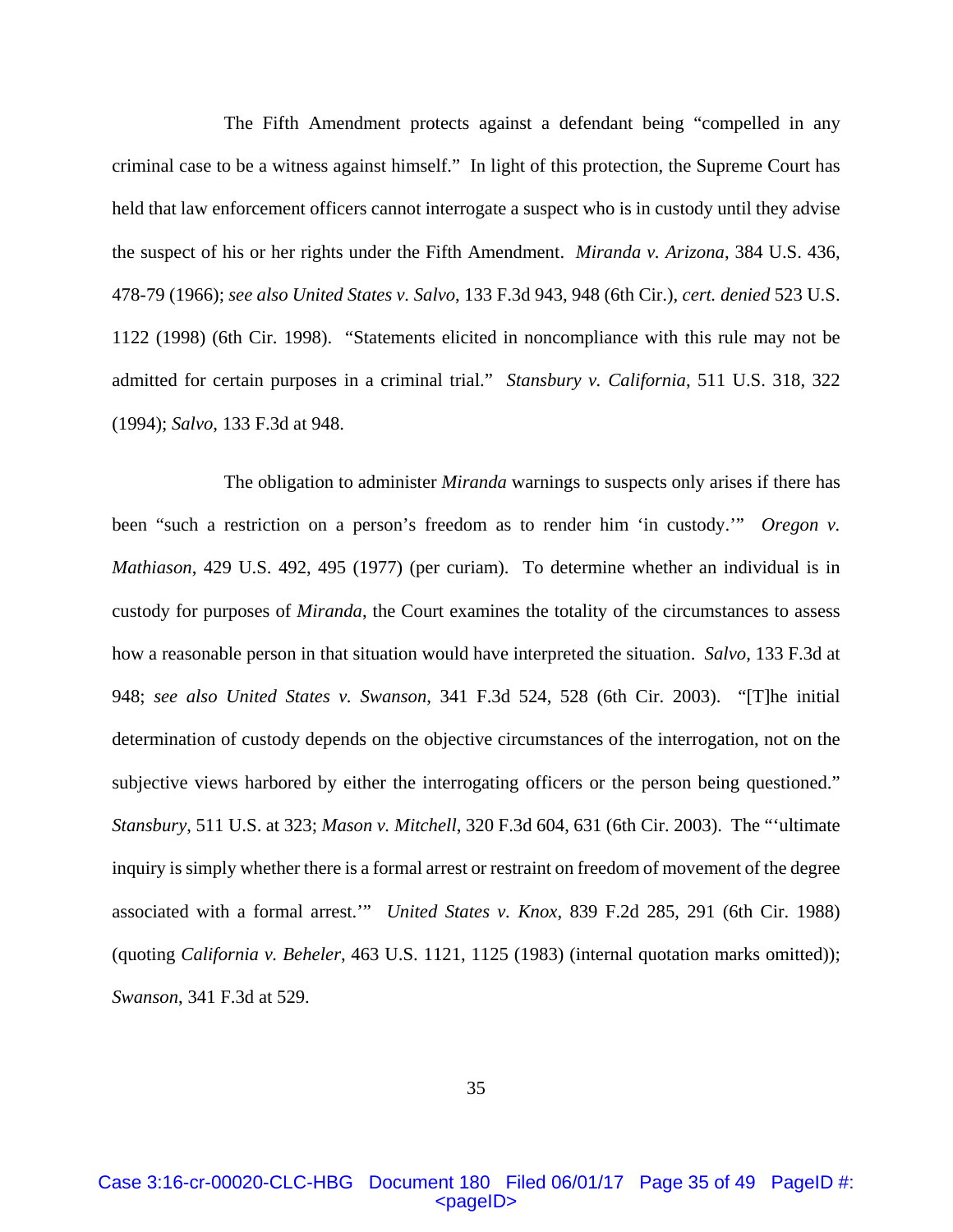In determining whether a defendant was in custody, the Court examines the totality of the circumstances to ascertain a reasonable person's understanding of the situation. *Salvo*, 133 F.3d at 948. Relevant to the inquiry is whether a reasonable individual in the same position as the defendant would have felt free to leave. *Swanson*, 341 F.3d at 529. "Several factors guide the inquiry: the location of the interview; the length and manner of questioning; whether the individual possessed unrestrained freedom of movement during the interview; and whether the individual was told she need not answer the questions." *United States v. Panak*, 552 F.3d 462, 465 (6th Cir. 2009) (citing *Swanson*, 341 F/3d at 529).<sup>5</sup> The Court examines the totality of the circumstances in the instant case with regard to each of the Defendants.

### **A. Scott Wombold**

 Defendant Wombold argues that a reasonable person in his position on April 15, 2013, would not have felt free to decline the interview by Agents Fisher and Masterson. He argues that he was never told that he was free to leave or that he did not have to answer questions. Instead, Wombold contends that he was not free to leave but was taken to his office and questioned, while

*Salvo*, 133 F.3d at 950.

 $\overline{a}$ 

 $<sup>5</sup>$  The Court of Appeals for the Sixth Circuit has previously enumerated the factors useful in determining</sup> whether an individual is in custody as:

<sup>(1)</sup> the purpose of the questioning; (2) whether the place of the questioning was hostile or coercive; (3) the length of the questioning; and (4) other indicia of custody such as whether the suspect was informed at the time that the questioning was voluntary or that the suspect was free to leave or to request the officers to do so; whether the suspect possessed unrestrained freedom of movement during questioning; and whether the suspect initiated contact with the police or voluntarily admitted the officers to the residence and acquiesced to their requests to answer some questions.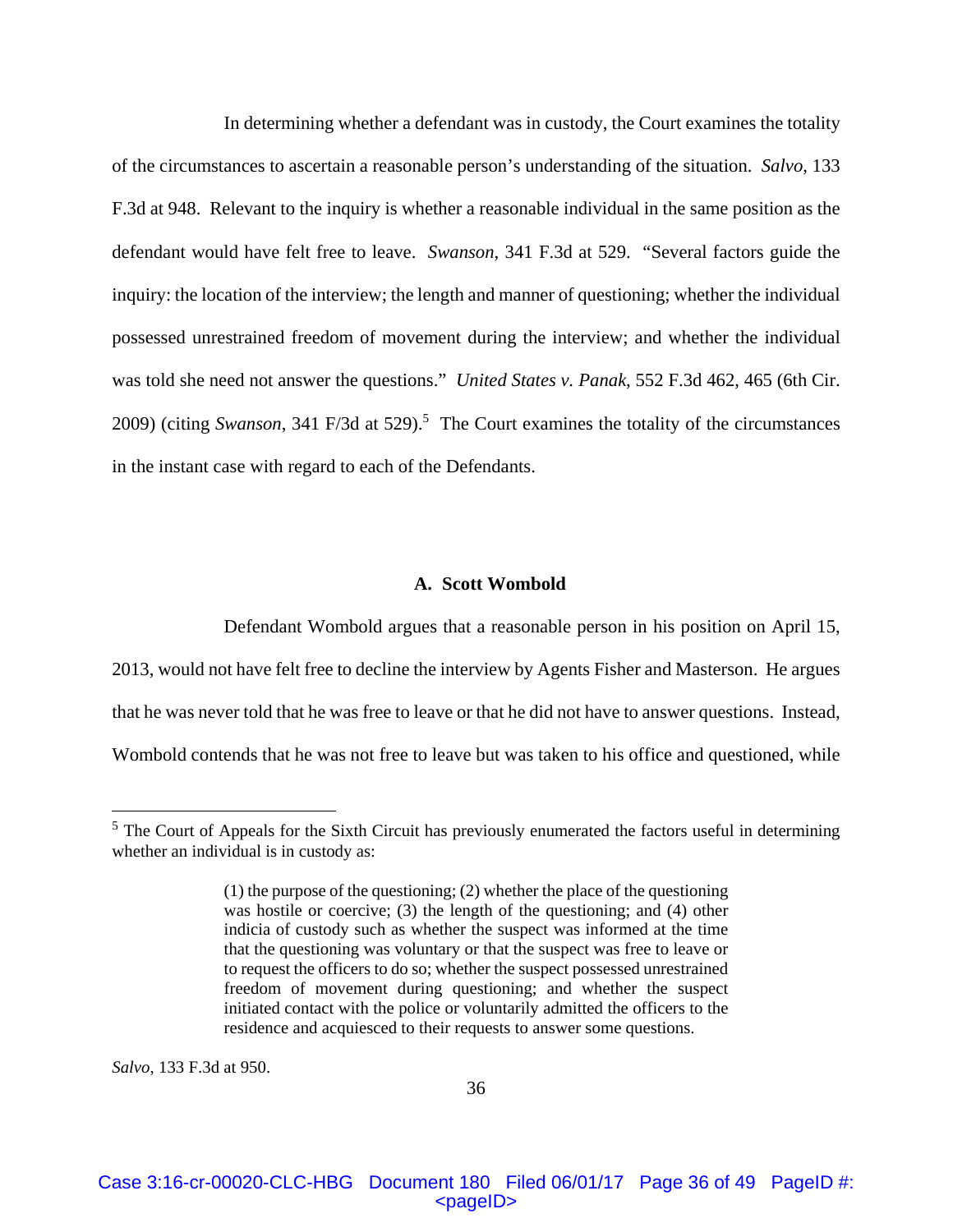dozens of armed agents conducted a search just outside the partially open door. He contends that the agents restrained his freedom of movement, isolated him from other employees and his family, and "dominated him" during the interview. Defendant Wombold asserts that these circumstances reveal a restraint on his freedom that was the functional equivalent of an arrest.

 Examining the circumstances surrounding Defendant Wombold's interview, the Court finds that Wombold was not in custody or the functional equivalent thereof. First and foremost, the Court examines whether a reasonable person in Wombold's position would have believed he was free to leave. Whether the officer tells the interviewee that he or she is free to decline to answer questions and to end the interview is "a particularly important factor showing that no custody occurred." *Panak*, 552 F.3d at 467; *Salvo*, 133 F.3d at 951 (concluding officer's statement that defendant was not under arrest was the "most significant[]" factor in assessing whether defendant was in police custody). In the instant case, the Court finds that the agents told Defendant Wombold that the interview was voluntary, that Wombold was not required to talk to them, that he was not under arrest, and that he was free to leave. This weighs heavily in favor of a finding that the interview was non-custodial.

The Defendant argues that upon encountering him in the hallway, the agents immediately demanded that he return to his small office, where they began questioning him. The Court finds that the testimony presented at the evidentiary hearing does not bear this argument out. Instead, the agents introduced themselves to Wombold, confirmed his identity, and told him that they would like to ask him some questions. After Wombold agreed to the interview, the agents then waited with him in the hallway, while all of the offices were checked for weapons and personnel. Wombold's office was one of the executive offices on the perimeter of the floor and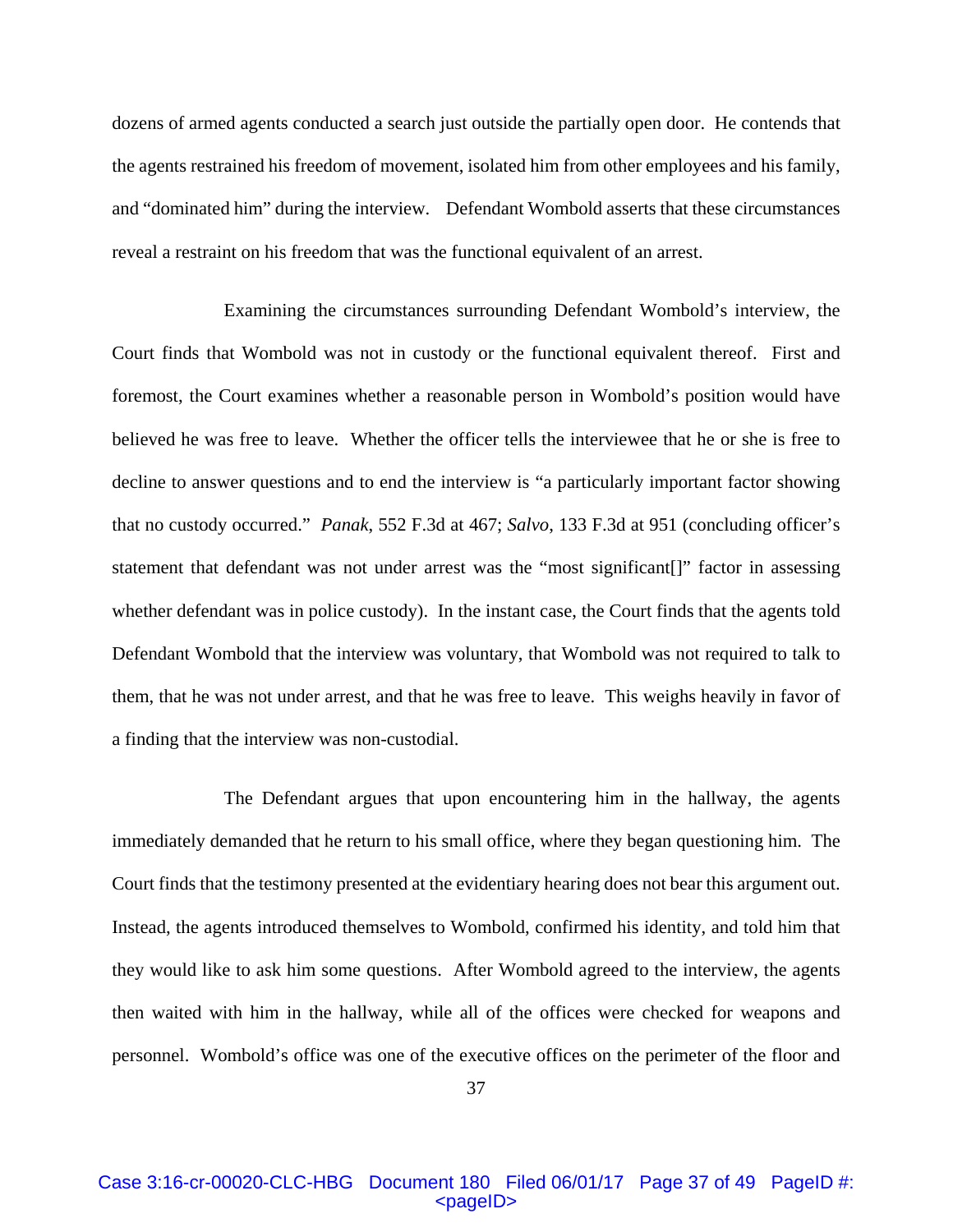held a small table and chairs in addition to Wombold's wrap-around desk and credenza and two chairs in front of the desk. The agents sat in the chairs across the desk from Wombold. These chairs appear to be placed there for persons meeting with Wombold in his office. Although the agents were closer to the door than Wombold, they never blocked Wombold's path to the door. Once they were seated in his office, the agents exchanged small talk with Wombold before confirming that he understood the interview was voluntary. The undersigned rejects Defendant Wombold's contention that the agents demanded that he meet with them in his office, thereby restricting his freedom of movement.<sup>6</sup>

 With regard to the first *Panak* factor, the location of the interview suggests that it was non-custodial. The agents questioned Defendant Wombold in his private office at his place of employment. The office contained two windows, and Wombold enjoyed an unblocked path to the door throughout the interview. Our appellate court has twice determined that a person interviewed at his or her place of employment was not in custody for purposes of *Miranda*. *United States v. Crossley*, 224 F.3d 847, 862 (6th Cir. 2000) (observing defendant was interviewed in a large classroom with windows at the military camp where she worked), *superseded by statute on other gnds*; *United States v. Mahan*, 190 F.3d 416, 422 (6th Cir. 1999) (concluding that an

<sup>&</sup>lt;sup>6</sup> The Defendant also contends that by preventing him from receiving telephone calls, the agents limited his access to colleagues or family members who might have encouraged him to refuse to answer questions. The Court finds that the agents restricted Wombold's use of his cellphone during the interview by telling him that they would prefer he not answer calls and by monitoring who was calling him. However, Wombold's cellphone remained on his desk throughout the interview, and the agents allowed him to take a call from his wife near the end of the interview. The Court finds that the agents' restriction of Wombold's use of his cellular telephone did not prevent Wombold from ending the interview or leaving. For example, the agents did not seize Wombold's cellphone. As to the Defendant's argument that the restriction of his cellphone use contributed to the custodial feel of the interview, the Court notes that Wombold chose to be interviewed in his office, rather than meeting the agents at his home where presumably he would have had ample access to the support of his loved ones.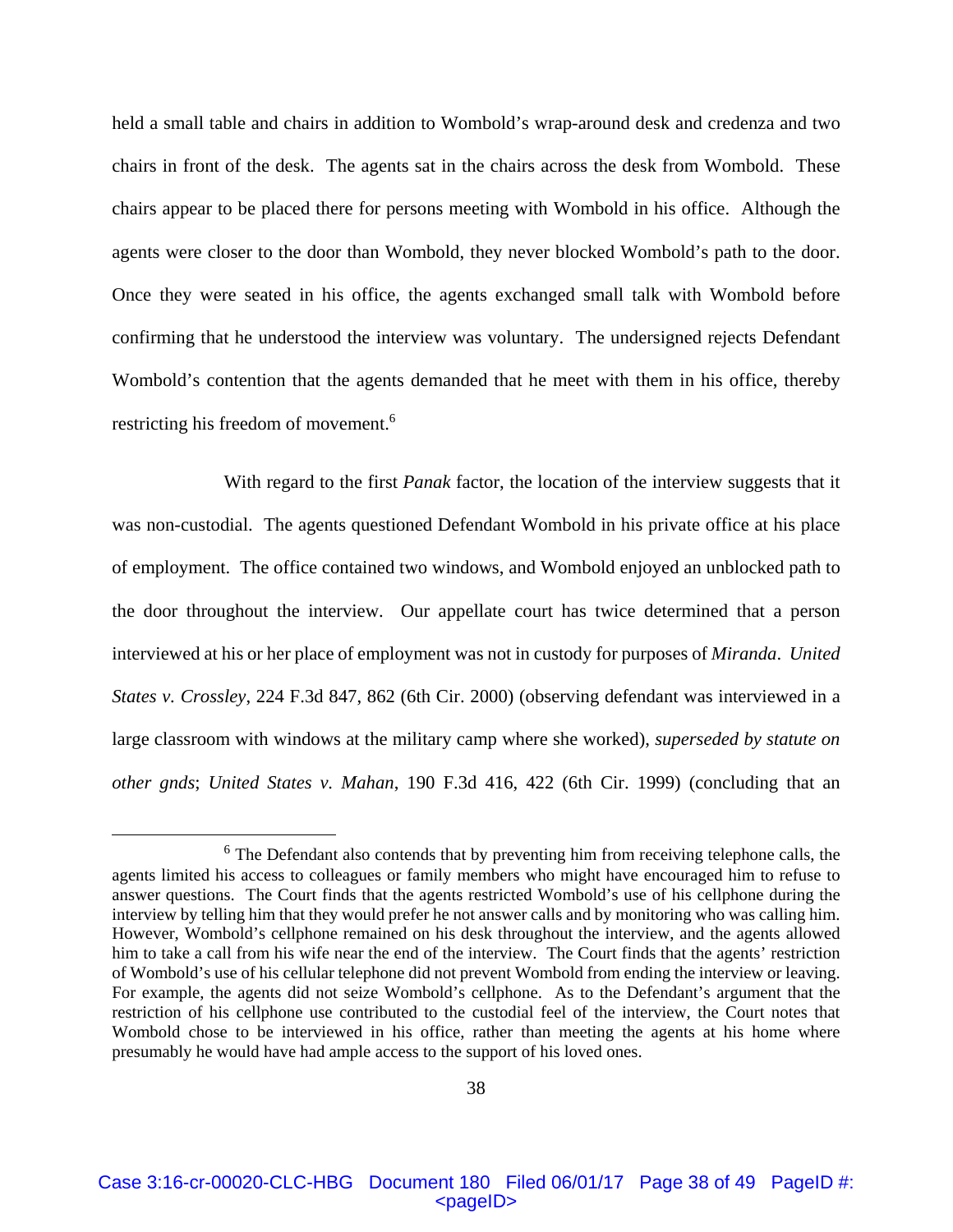employee questioned at his place of employment was not in custody).<sup>7</sup> Here, the agents gave Defendant Wombold the option to talk with them at another location, but he chose to remain in his office. The Defendant's argument that the agents isolated him from his coworkers in order to intimidate him rings hollow when the Defendant chose to be interviewed in his office. The Court finds that nothing about the location of the interview was inherently hostile or coercive.

 Defendant Wombold argues the fact that a search warrant was being executed outside his office door during the interview and the fact that he had to be escorted from his office to the door of the building, show that he actually was not free to leave. The fact that a search warrant was in progress does not itself render an interview to be custodial. *See United States v. Roberts*, No. 3:08-CR-175, 2010 WL 234719, \*2 (E. D. Tenn. Jan. 14, 2010). However, "[t]he number of officers, the show of authority, the conspicuous display of drawn weapons, [and] the nature of the questioning all may transform . . . an inherently comfortable and familiar environment into one that a reasonable person would perceive as unduly hostile, coercive and freedomrestraining." *Panak*, 553 F.3d at 467. Here, the surrounding circumstances did not create such a transformation.

 Of the fifty-four law enforcement officers participating in the execution of the search warrant at Pilot headquarters, around twenty came to Wombold's floor. Of those twenty, only Agents Fisher and Masterson went with Wombold to his office to conduct the interview. Although Wombold's door remained partially open during the interview, Wombold did not claim

 $\overline{a}$ 

 $<sup>7</sup>$  Likewise, this Court has previously determined that individuals interviewed at work were not in custody</sup> for purposes of *Miranda*. *See United States v. Downsbrough*, No. 3:13-CR-61, 2013 WL 5781570 (E.D. Tenn. Oct. 24, 2013) (Varlan, C.J.); *United States v. Roberts*, No. 3:08-CR-175, 2010 WL 234719 (E. D. Tenn. Jan. 14, 2010) (Phillips, J.).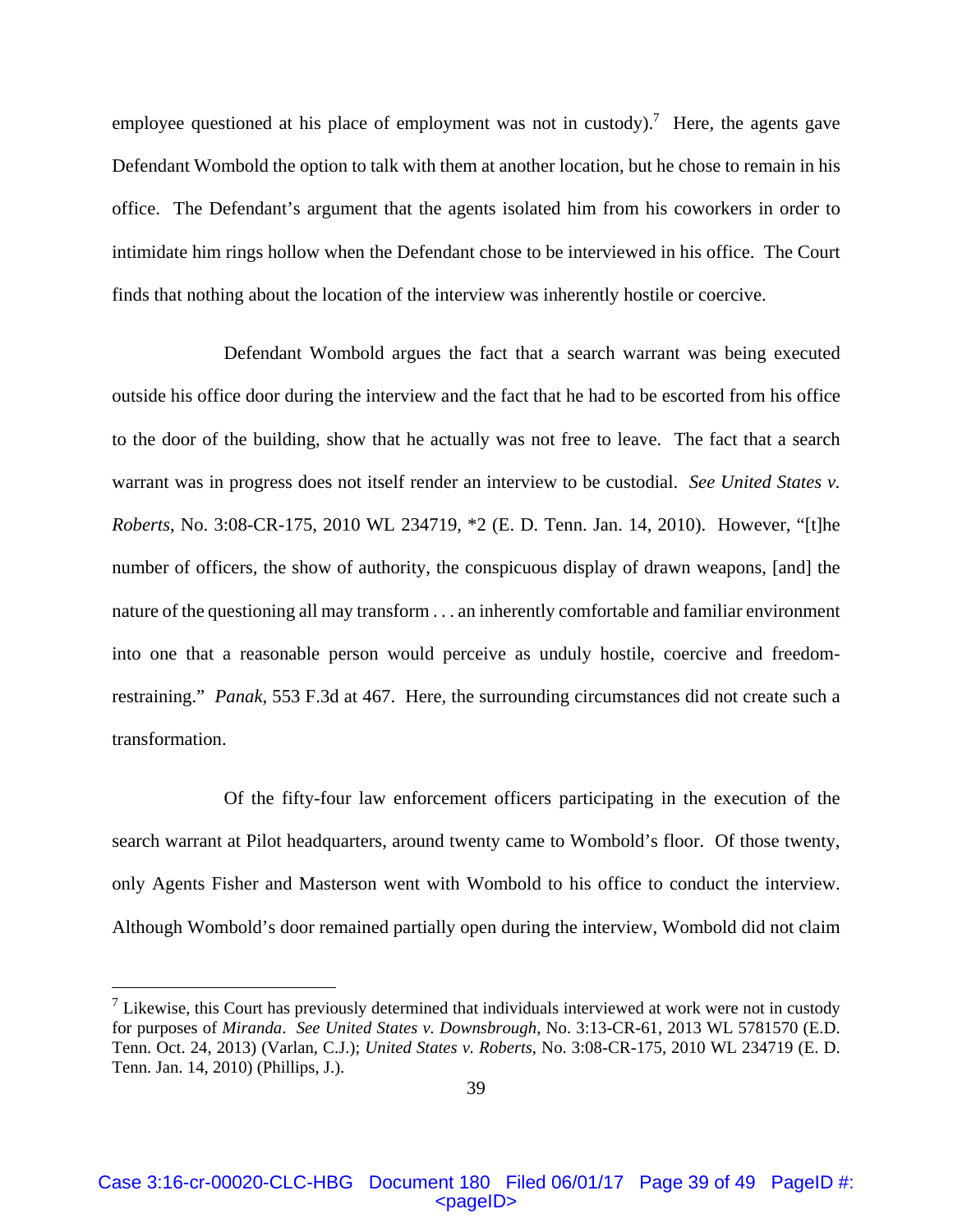to see other agents through the opening or that an agent was guarding his door. The Court finds that the agents made a show of authority when they came on the floor, asking the employees to stand, raise their hands, and step back from their computers. The agents then stationed themselves around the floor in order to monitor the actions of the employees. However, the Court finds that the agents initial show of authority was short-lived, lasting for about fifteen minutes while the agents located all the employees, confirmed that no one was in a position to destroy evidence, and swept the floor for weapons. The Court finds that the agents securing the cubicle area did not yell at the employees. In fact, some of the employees in the back could not hear them. After about fifteen minutes, the employees were allowed to lower their hands and sit down, although they were still required to remain away from their computers. There is no evidence that Wombold was made to raise his hands while in the hallway. Moreover, with the exception of asking him to show his hands when he reached under his desk, the record is devoid of any suggestion that Agents Fisher or Masterson restricted Wombold's movement, handcuffed Wombold, or blocked his path to the door during the entirety of the interview in Wombold's office.

 None of the agents in the cubicle area on the top floor drew their weapons during the entire time that Wombold was in their presence. Wombold's sense or feeling that the agents were armed notwithstanding, Agents Fisher's and Masterson's weapons were not visible during their interview of Wombold. Accordingly, the Court finds that nothing about the ongoing execution of the search warrant transformed the familiar office location into an environment that a reasonable person would deem to be hostile. *See Panak*, 553 F.3d at 467.

 The second *Panak* factor looks at the length and nature of the questioning. Wombold's interview lasted two hours. Although the agents did not take a break during the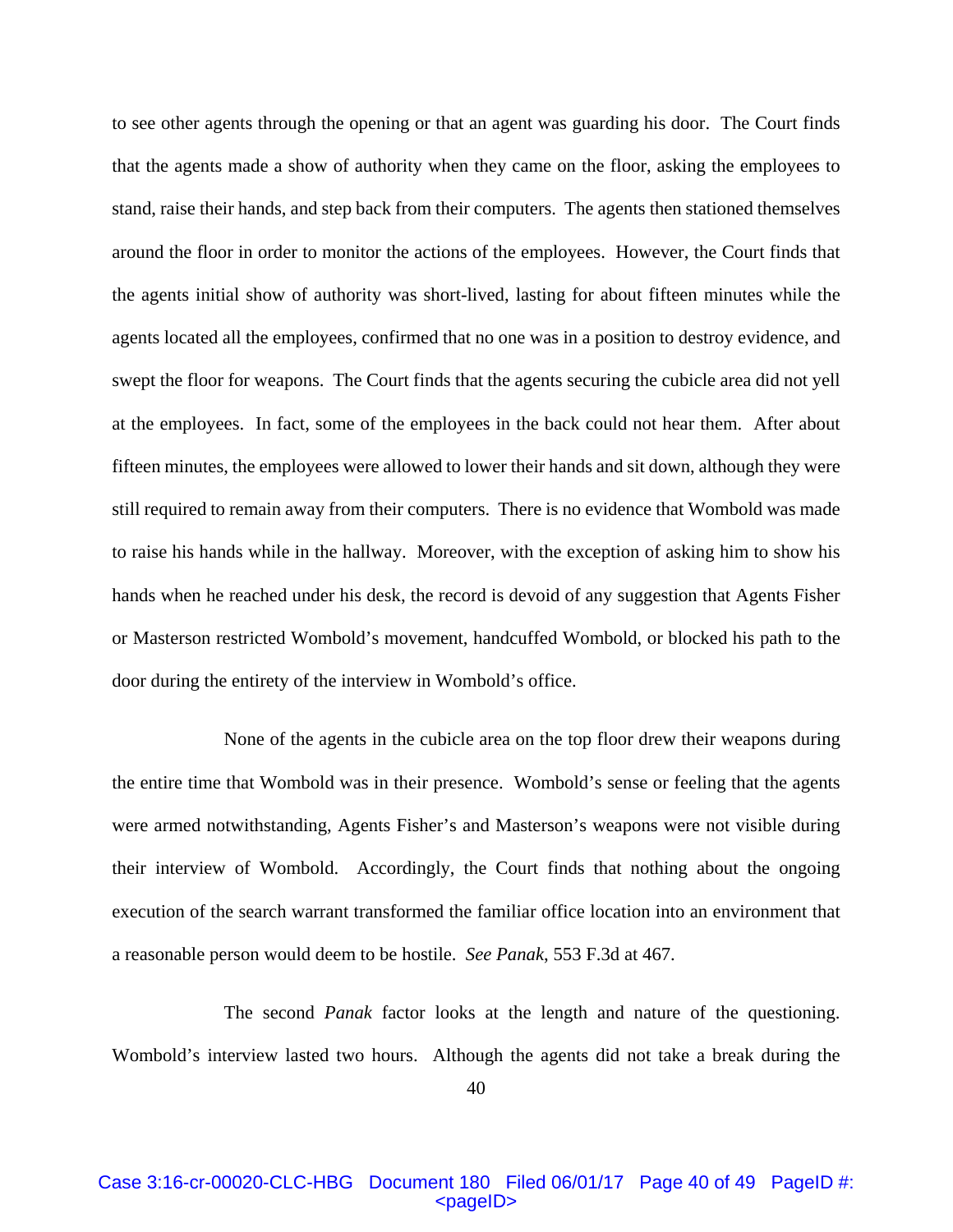interview, the first ten to fifteen minutes of the interview was spent making small talk, and the agents permitted Wombold to take a telephone call from his wife near the end of the interview. A two-hour interview is not inherently custodial. *See Panak*, 552 F.3d at 467 (observing that an interview of one and one-half hours can be non-custodial); *United States v. Banks*, No. 09-34- ART, 2010 WL 1451357, \*4 (E.D. Ky Apr. 9, 2010) (determining that an interview of two to three hours was non-custodial).

 With regard to the tone and manner of questioning, Agents Fisher and Masterson approached Wombold, introduced themselves to him, and said they would like to ask him some questions. Wombold characterized their conversation in his office as cordial at the beginning but becoming more assertive and accusatory as the interview progressed. At one point, the agents accused Wombold of not being candid with them. Also, Agent Fisher directed the Defendant to show his hands, and then Agent Fisher stood and checked behind Wombold's desk, when he thought Wombold was reaching under his desk for a weapon. Agent Fisher did not restrain the Defendant and returned to his chair, once he confirmed that Wombold did not have a weapon. In order for an agent's tone and manner of questioning a defendant to cause the interview to be custodial, the tone and manner of the interrogation "must somehow relate to the suspect's freedom of action." *Salvo*, 133 F.3d at 952; *Banks*, 2010 WL 1451357, at \*4. In the instant case, the record is devoid of evidence that the agents said anything to Wombold that indicated that he could not leave.<sup>8</sup> In fact, the Court finds that the agents offered to move to another location of Wombold's

 $\overline{a}$ 

<sup>&</sup>lt;sup>8</sup> The Defendant argues that by denying his request to talk to an attorney, the officers demonstrated their complete control over him. The Court credits the testimony of both Agent Fisher and Agent Masterson that Wombold never asked for an attorney during the interview. Although the Defendant's testimony varied, he also stated that he did not ask for a lawyer. Even if this factor had some bearing upon the custodial nature of an interview, the Court finds it inapplicable in this case.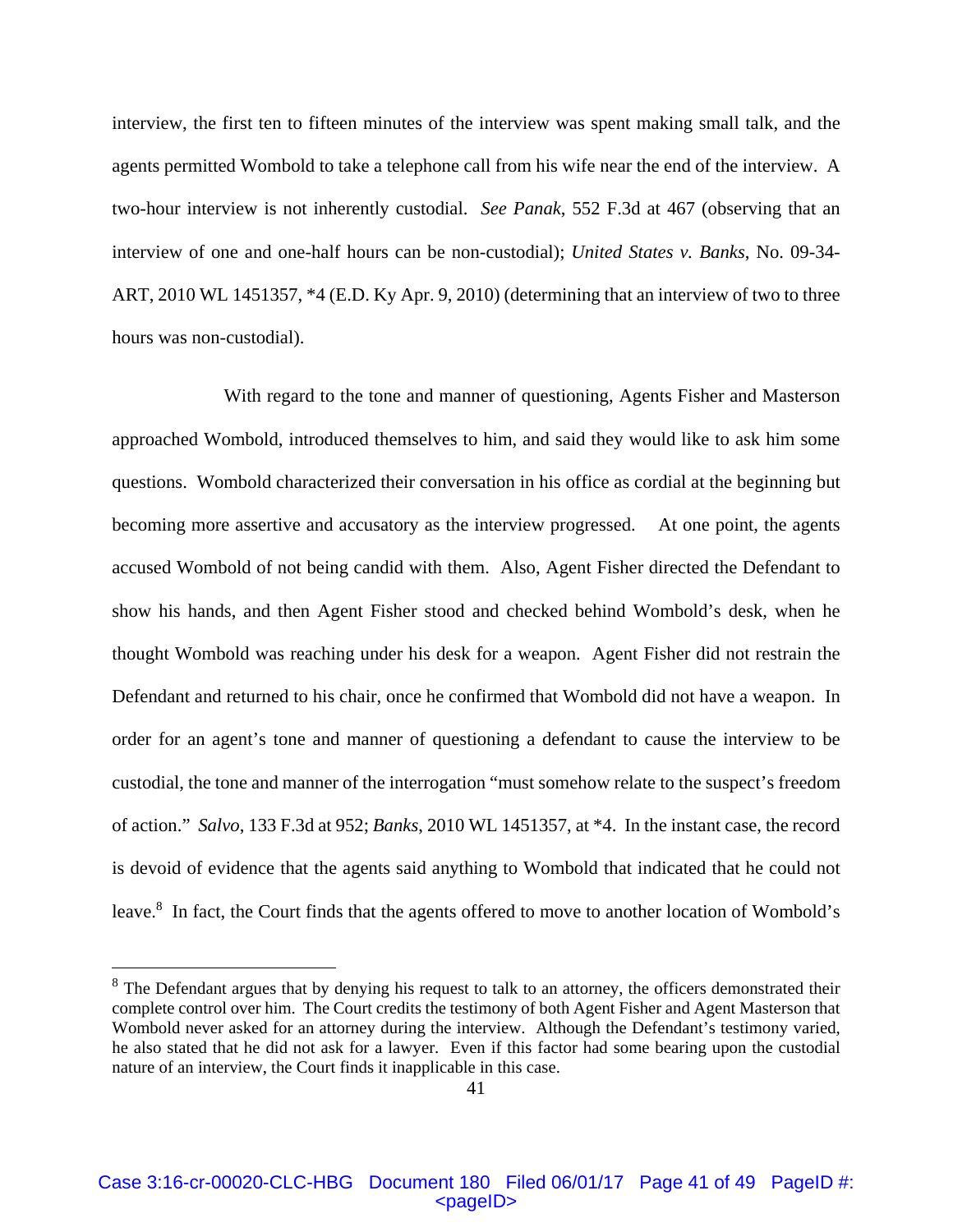choosing both at the start of the interview and again three quarters of the way through the interview. Neither the length, nor the tone of the interview would have caused a reasonable person to believe that he or she could not leave.

 The Court has already considered the third *Panak* factor at length above. With the exception of a few minutes when Wombold had to show his hands when the agent thought he was reaching for a gun, Wombold enjoyed unrestrained freedom of movement during the interview. Wombold was never handcuffed. The agents did not forbid Wombold from leaving his office. His office door was left partially open during the interview, and Wombold's path to the door remained unobstructed. The fact that Wombold was not free to roam the building during the execution of a search warrant does not equate to a lack of freedom to leave. The Court finds that a reasonable person in these circumstances would have believed they were free to leave.

 Finally, the Court considers the fourth *Panak* factor, whether the agents told Wombold that he did not have to answer questions. Agent Fisher testified that he told Wombold that the interview was completely voluntary and that he did not have to talk to them. Agent Fisher memorialized the interview in a report in which he stated that the agents advised Wombold that his participation in the interview was voluntary. [Exh. 10, p.1] Although the Court does not consider Wombold's subjective beliefs when analyzing whether the interview was custodial, the Court finds that Wombold's testimony about those beliefs supports the truth of Agent Fisher's account. Defendant Wombold testified that he considered the interview to be voluntary and that he wanted to talk to the agents. This testimony confirms Agent Fisher's testimony that he told Wombold that his participation in the interview was voluntary. The Court finds this factor weighs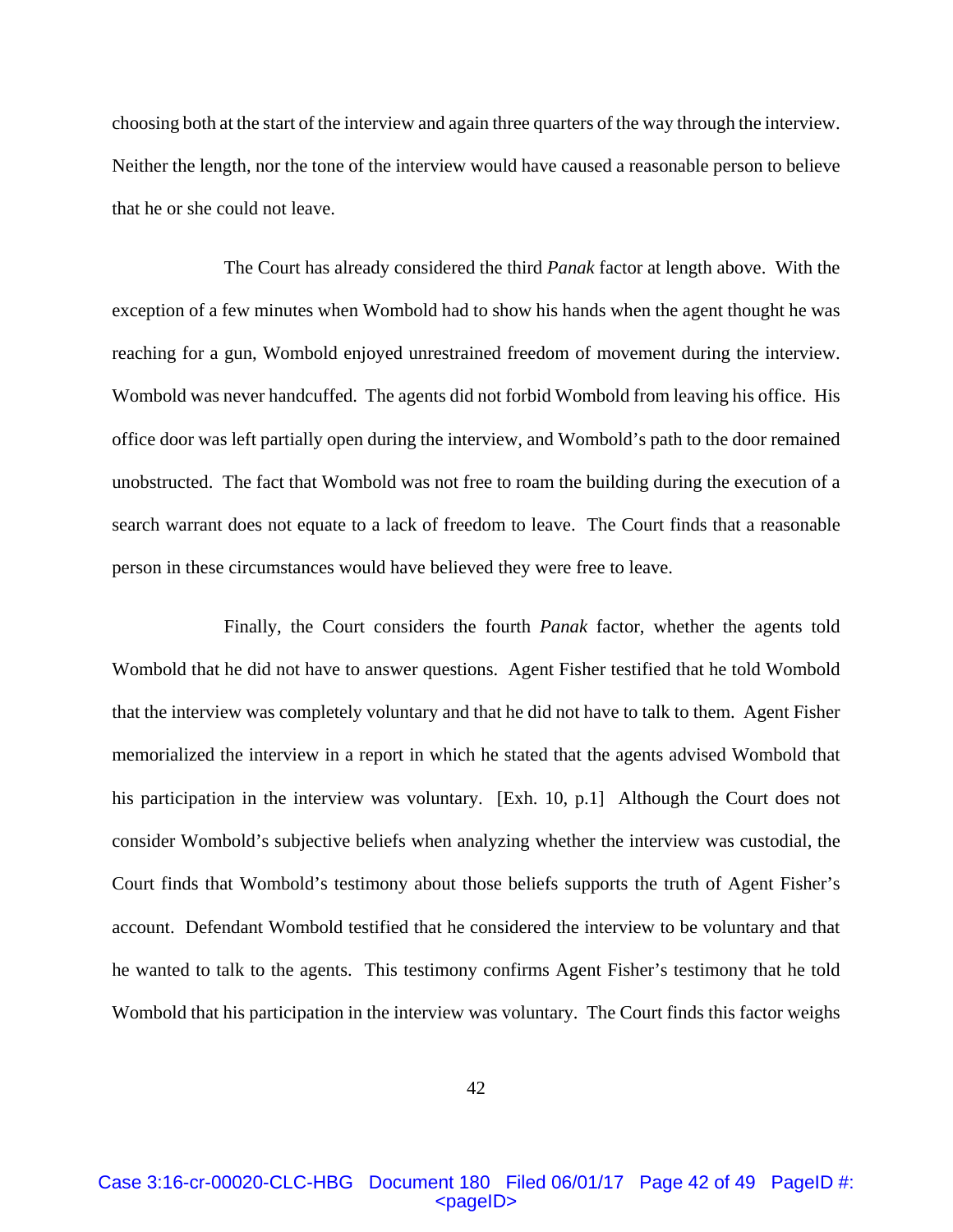heavily in favor of a finding that a reasonable person in Defendant Wombold's position would have been able to decline answering questions.

 After considering the totality of the circumstances, the undersigned finds that a reasonable person in the Defendant's situation would have believed he or she was free to leave. Defendant Wombold was not in custody during his April 15, 2013 interview by Agents Fisher and Masterson and, thus, the *Miranda* warnings were not required. The Court recommends that Wombold's motion to suppress his statements [Doc. 132] be denied.

## **B. Heather Jones**

Defendant Jones also argues that she was in custody during her April 15, 2013 interview at Pilot headquarters. She contends that she was not told that she was free to leave and that any comments by the agents indicating that she did not have to answer questions were illusory in light of the circumstances preventing her from leaving. Moreover, she maintains that the location, the accusatory tone of the agents during the forty-five minute interview, and the restrictions on her freedom of movement would cause a reasonable person to believe she was in custody. The Court disagrees with both Defendant Jones's framing of the facts and the conclusions she draws from them.

 First, the Court finds that when Agents Lee and Vehec approached Defendant Jones in the vicinity of the cubicles, they introduced themselves and told Jones they would like to ask her some questions. Agent Lee told Jones that she did not have to talk to them and that, if she chose not to talk to them, she would be free to go. Thus, the Court finds that the agents told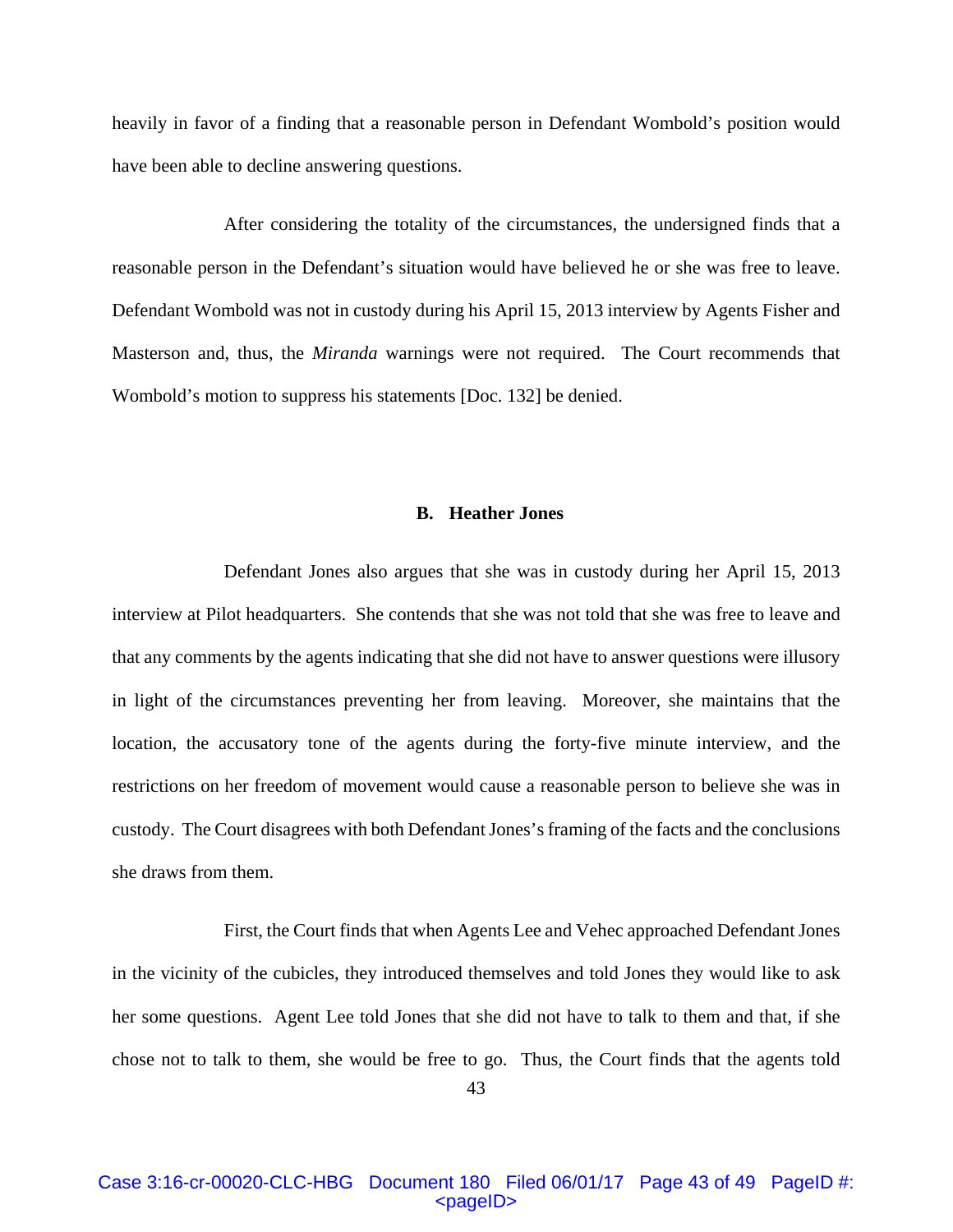Defendant Jones that she was free to leave before the interview began. This exchange is documented in Agent Lee's Memorandum of Interview [Exh. 4, ¶1], which Agent Lee created on the day following the interview and which states "It was explained to Ms. Jones that her participation in an interview was voluntary, and she could cho[o]se to leave at any time." On cross-examination, Defendant Jones admitted that the agents told her that she did not have to talk to them and that they could have told her that she was free to leave. The Court finds that the strongest factor supporting a finding that the interview was not custodial is that Defendant Jones was expressly told that she did not have to talk to the agents and that she could leave. However, Defendant Jones argues that this information from Agent Lee was illusory, because the circumstances surrounding her interview reveal that she was actually not free to leave. The Court turns to these circumstances.

 With regard to the location of the interview, the Court finds that, as with Defendant Wombold, Defendant Jones was interviewed at her place of employment. As discussed above, one's place of employment, like one's home, is generally not a hostile or coercive environment. *See Crossley*, 224 F.3d at 862; *Mahan*, 190 F.3d at 422. However, Defendant Jones argues that the circumstances of the instant search warrant execution altered the feeling of familiarity typically associated with an interview at one's job. Defendant Jones contends that numerous federal agents "stormed" the third floor of Pilot headquarters, yelling at the employees to step away from their computers, raise and interlock their hands atop their heads, and remain silent. She contends that agents surrounded the employees, shouting at them for moving or speaking and requiring her to stand with her hands clasped over her head for one-half hour. She maintains that immediately on the heels of this extreme situation, Agents Lee and Vehec marched her to an office and interrogated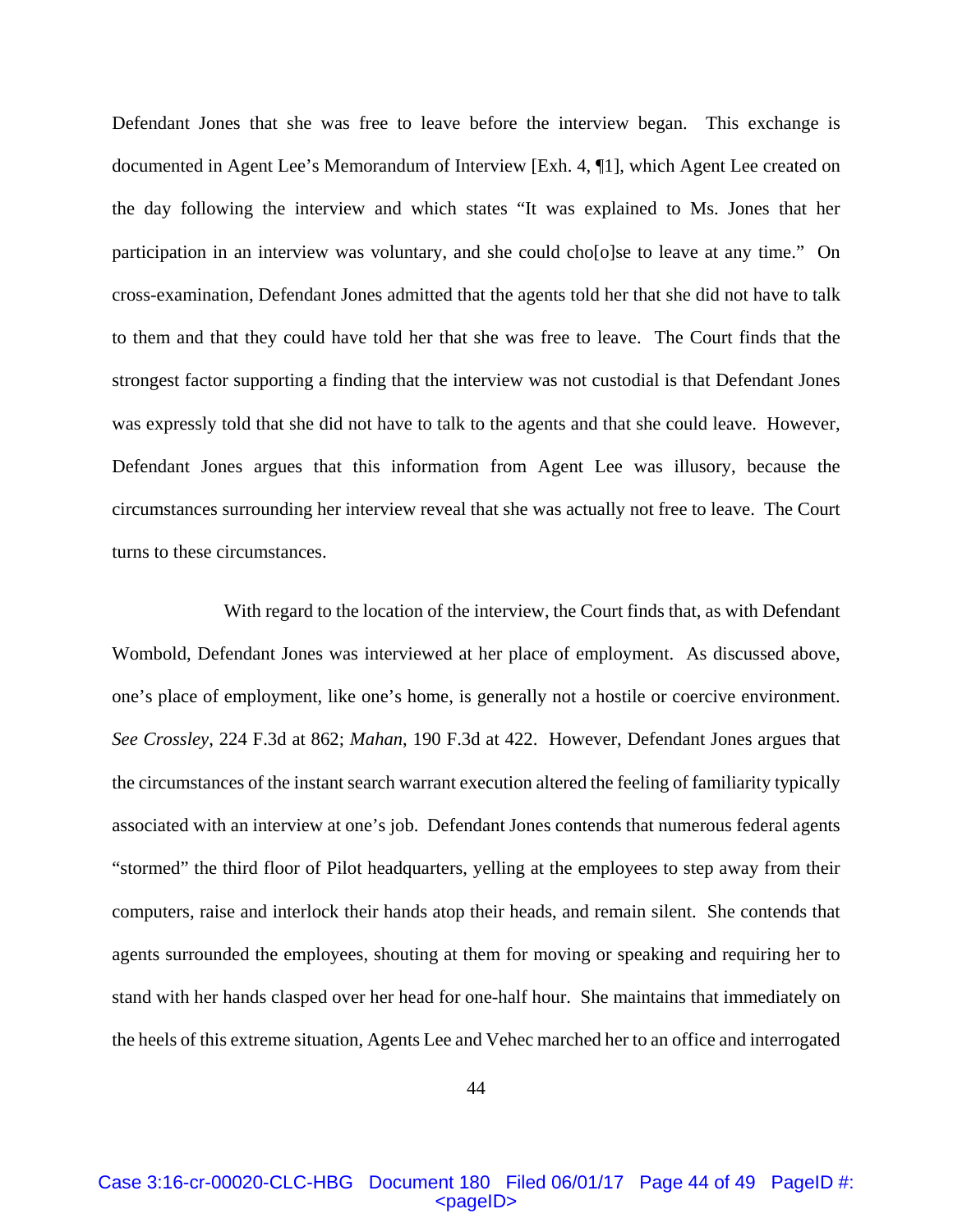her behind a closed door. She argues that a reasonable person would not have felt free to decline the interview and leave under these circumstances.

 Here, again, the Court parts ways with Defendant Jones's characterization of the facts. The testimony at the evidentiary hearing revealed that one or two agents were first on the floor, firmly yet calmly directing the employees in the cubicle area to stand, step away from their computers, and raise their hands. The allegations of yelling and shouting are not borne out by the testimony; and, in fact, the agents were too soft spoken to be heard by all of the employees over the white noise machine. While agents did surround the cubicle area, they permitted the employees to lower their hands within fifteen minutes of their arrival on the floor. Then, the agents permitted the employees to sit or stand near their cubicles while they identified the employees and either requested an interview or allowed them to collect their personal belongings and escorted them out of the building. Although Defendant Jones and Ms. Yaber testified that agents were escorting employees to the restroom, Defendant Jones did not testify that she had to be so escorted. The Court finds that although Defendant Jones was briefly detained for fifteen minutes while the agents secured the area, the actions occurring approximately five minutes before Agents Lee and Vehec approached her did not convert the interview into a custodial interview.

 Defendant Jones likens the circumstances surrounding her interview to that in *United States v. Mahar*, a case in which our appellate court found an interview that occurred during the execution of a search warrant at a business was custodial. 801 F.2d 1477, 1500 (6th Cir. 1986). In *Mahar*, twenty law enforcement officers pushed their way into a pharmacy and ordered the defendant pharmacist at gunpoint to raise his hands against the wall in a separate room, where he remained for twenty minutes and, at one point, was hit on the head by an officer when defendant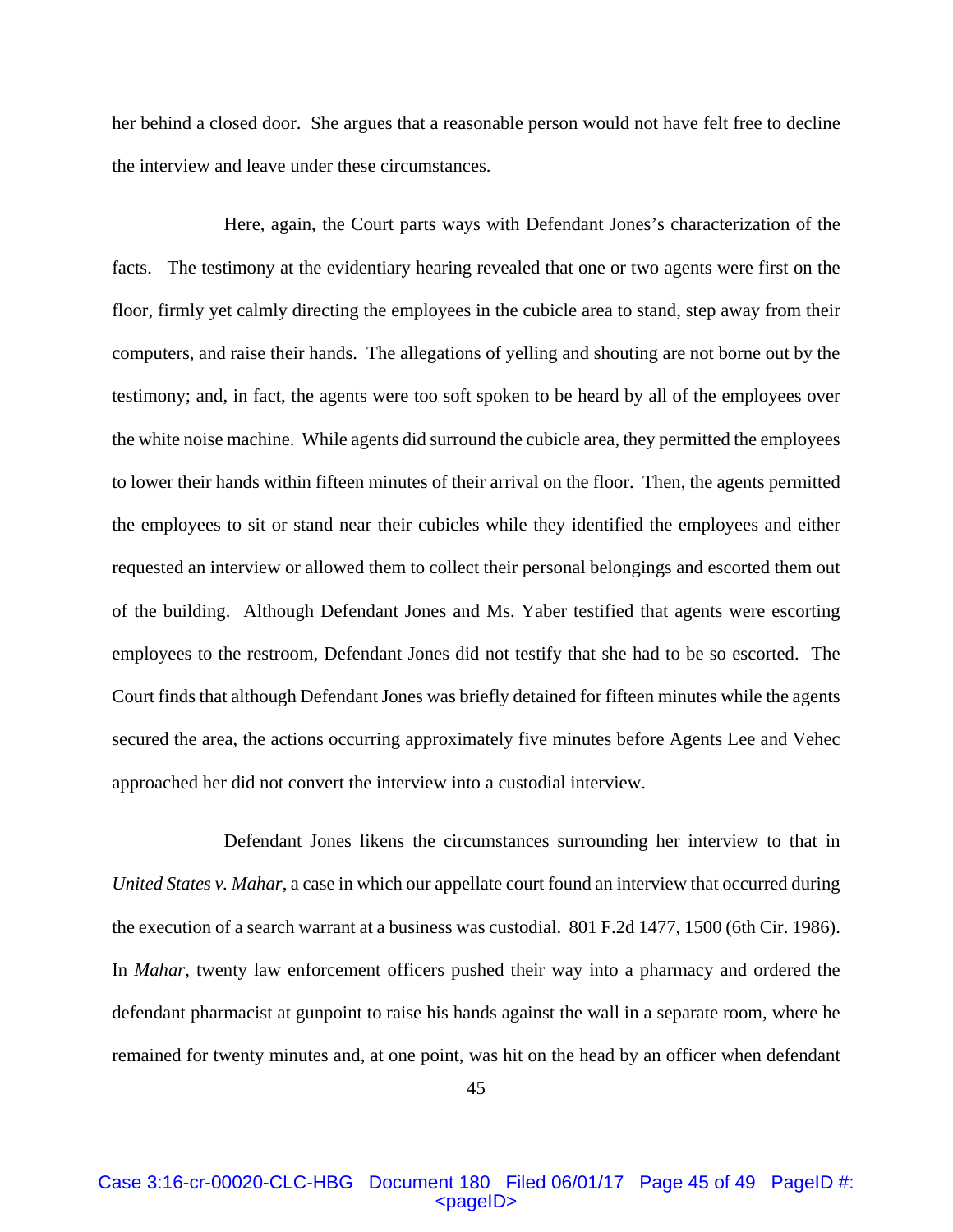spoke to another employee. *Id.* at 1500-1501. The pharmacist was then photographed and taken to other parts of the pharmacy and clinic, while the officers collected evidence. *Id.* Finally, he was escorted to an examination room, where an agent took his statement without providing the *Miranda* warnings or telling him he was free to go, while other agents stood outside the open door. *Id.* at 1501. The court held that a reasonable person would not have felt free to leave in these circumstances because the defendant pharmacist was detained by armed officers in two locations in the building prior to the interview and was never advised that he could leave. *Id.*

 While *Mahar* and the instant case share some important facts—the large number of agents present, the fact that the interview occurred in connection with the execution of a search warrant at a business, the detention prior to the interview, and the raised hands—they differ in several crucial ways: (1) The agents did not force an entry into Pilot or onto the third floor; (2) Defendant Jones was not detained at gunpoint; (3) Defendant Jones was never struck by agents; (4) Defendant Jones was not photographed; (5) Defendant Jones was not detained at more than one location in Pilot while the agents gathered evidence; (6) Defendant Jones was told that she did not have to participate in the interview and that if she chose not to participate, she could leave; and (7) agents did not guard the door to the office during Jones's interview. All of these differences would contribute to a reasonable person in the circumstances that occurred in *Mahar* believing he or she was likely being arrested and was not free to leave. On the other hand, the absence of these different circumstances and the presence of an unequivocal and direct statement that she was free to leave would cause a reasonable person to draw a different conclusion in this case.

 Additionally, the Court finds that the office in which Defendant Jones was interviewed did not contribute to a sense that the interview was custodial. The Court finds that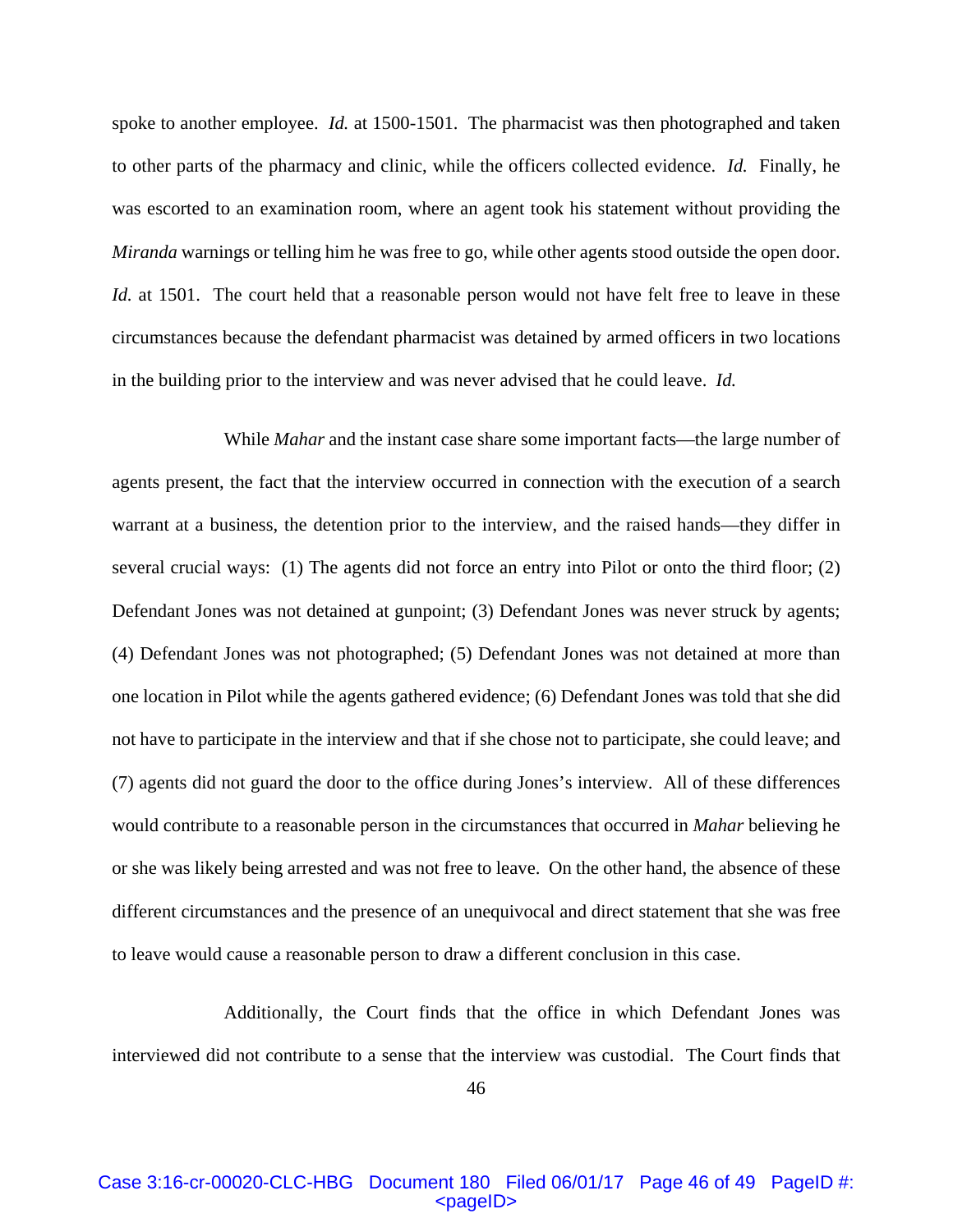Defendant Jones sat across the desk from the agents. Jones, who was facing the window, had her back to the door and, thus, had an unblocked path to the door during the interview. There was no testimony that the office was unusually small or confining.

 The Court also finds that the length and manner of questioning were not such that a reasonable person would have felt he or she was in custody. Defendant Jones was questioned for forty-five minutes, a length that "compares favorably with other encounters [our appellate court] ha[s] deemed non-custodial." *Panak*, 552 F.3d at 467 (upholding an unwarned interview of forty-five minutes to one hour); *Crossley*, 224 F.3d at 862 (affirming an unwarned interview which lasted under one hour); *Mahan*, 190 F.3d at 422 (affirming an unwarned interview of one and onehalf hours).

 Moreover, the Court finds that the tone of the interview was professional. The accusatory comments that the Defendant sets out in her brief were not proven at the hearing. Agent Lee stated that at one point, when she felt that the Defendant was not being truthful, she advised the Defendant of a federal statute making it a felony to lie to a federal agent. Although Agent Lee informed Defendant Jones of the consequences of lying, this did not render the interview custodial. *See Crossley*, 224 F.3d at 862 (finding that "[a]lthough [the agent] told [the defendant] that she could be arrested if she lied, a reasonable person would understand that this statement applies to anyone who lies to federal agents and was not specifically directed to her particular situation in that interview"); *Mahan*, 190 F.3d at 422–23 (determining that although the agent told the defendant "that giving false information during the interview would be a serious matter[,]" that factor did not "even remotely constitute[] a restraint on the freedom of movement to the degree associated with formal arrest"); *see also Roberts*, 2010 WL 234719, at \*24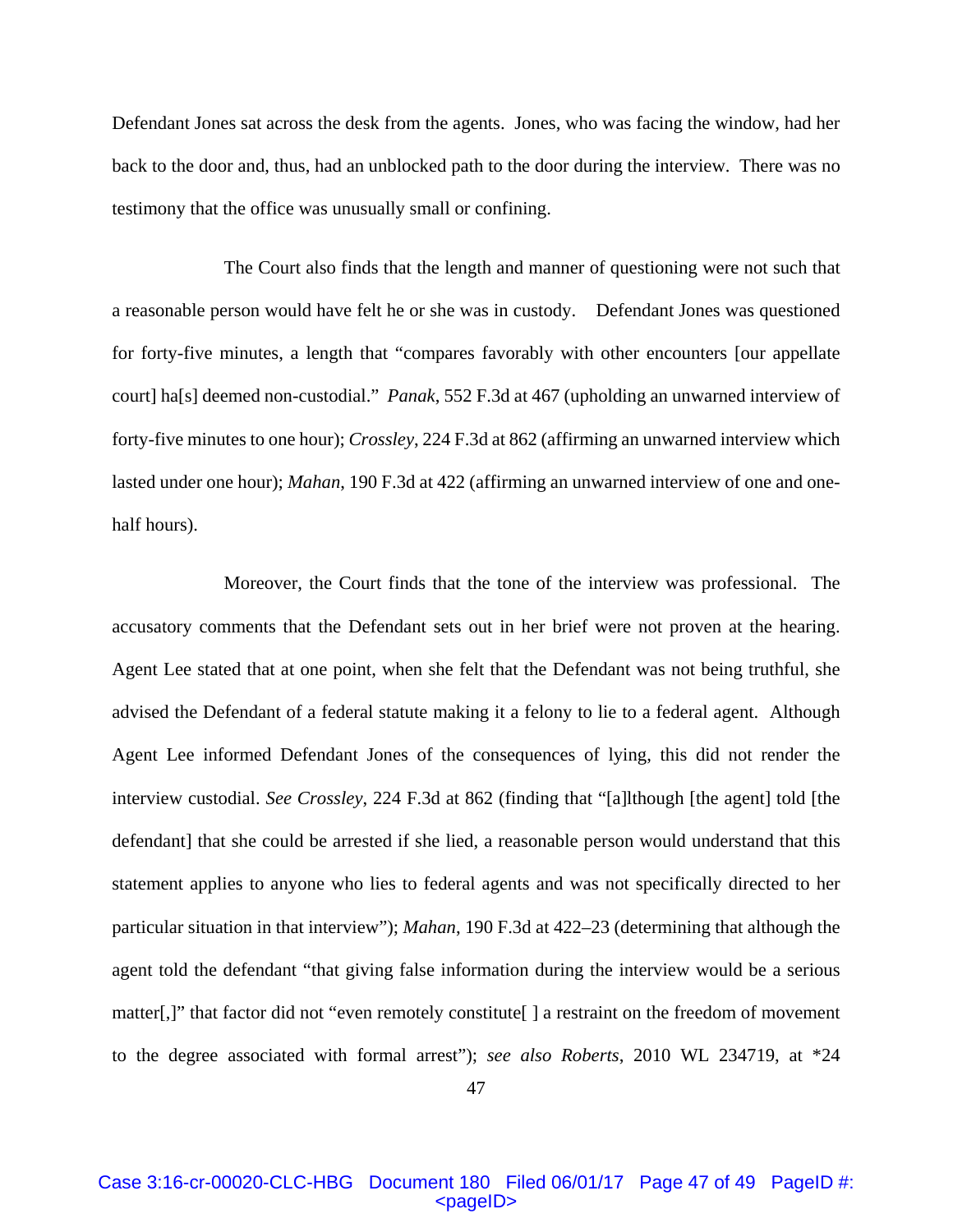(concluding that the tenor of the interview was not intimidating despite agent's confronting defendant with lying and informing him that such constituted a felony). The Court notes that Defendant Jones did not mention this advice regarding the statute in her testimony at the evidentiary hearing.

 The Court finds that, while Defendant Jones's movements were restricted when the agents initially entered the building, at the time of the interview, she was not restrained. First, Defendant Jones and the employees in the cubicle area were not handcuffed, nor did agents ever point weapons at them. Although none of the Pilot employees were allowed to move about the building during the execution of the search warrant, the fact that an individual is briefly detained during or immediately prior to questioning does not alone render the questioning custodial. *See Swanson*, 341 F.3d at 529-31 (concluding defendant was not in custody when detained outside of a tattoo parlor). *C.f., United States v. Blum*, 614 F.2d 537, 540 (6th Cir. 1980) (requiring *Miranda*  warnings when defendant was separated from his companions and questioned in a police cruiser during an unwarranted extension of a *Terry* stop). Here, while Defendant Jones did not initiate contact with the agents, she was expressly told that she did not have to answer questions and that she was free to leave. The Court finds that a reasonable person in the circumstances experienced by Defendant Jones would have felt that he or she could decline the interview and leave.

 In summary, the Court finds the agents' admonition that Defendant Jones did not have to talk to them and could leave was not illusory. This statement of the agents along with the surrounding circumstances reveal that the interview of Defendant Jones was not custodial. Accordingly, the *Miranda* warnings were not required, and the undersigned recommends that Defendant Jones's motion also be denied.